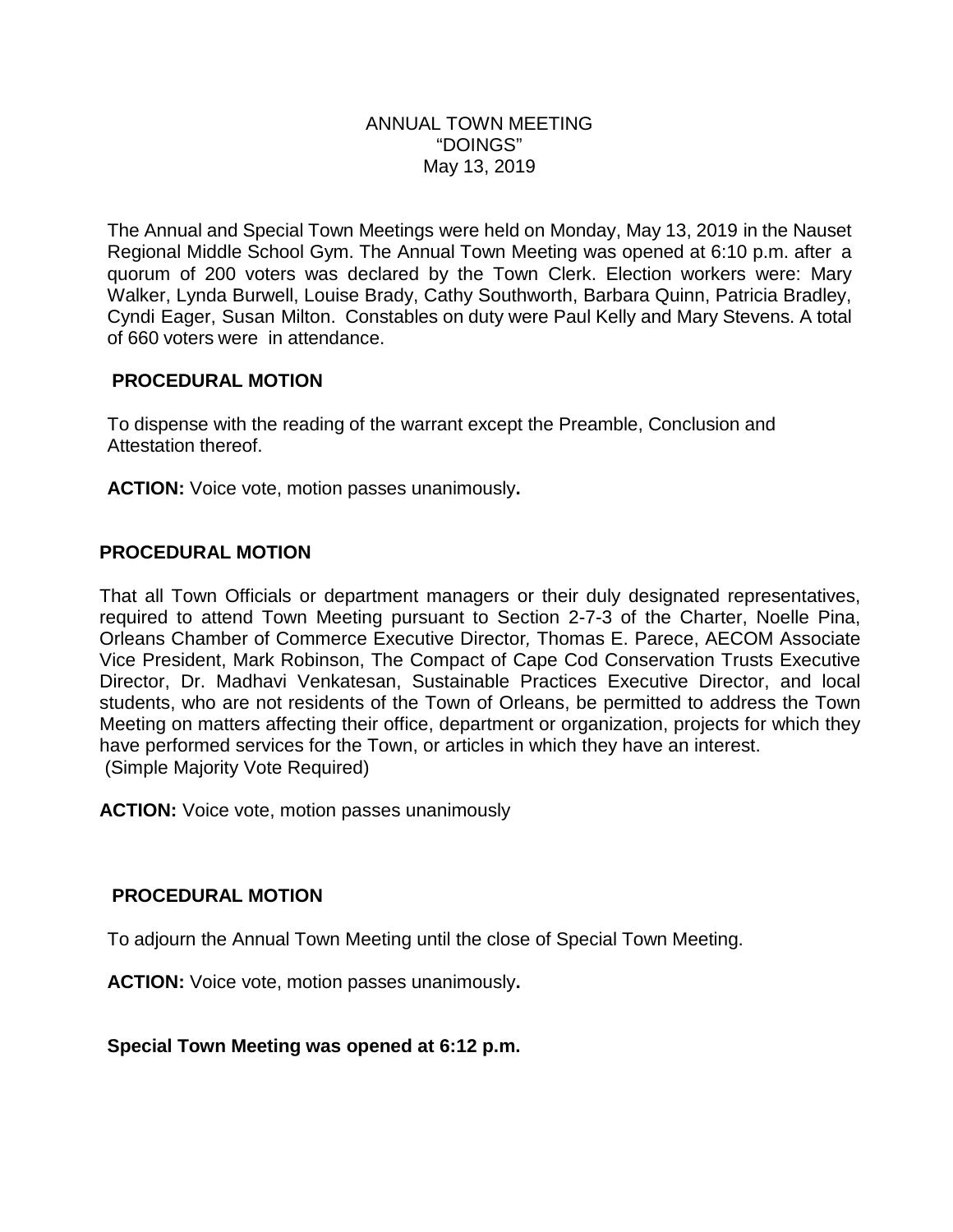# **PROCEDURAL MOTION**

To dispense with the reading of the warrant except the Preamble, Conclusion and Attestation thereof.

**ACTION:** Voice vote, motion passes unanimously.

#### **PROCEDURAL MOTION**

To give all Town Officials or department managers or their duly designated representatives, required to attend Town Meeting pursuant to Section 2-7-3 of the Charter, all of who are not residents of the Town of Orleans, be permitted to address the Special Town Meeting on matters affecting their office, department or organization, or for which projects they have performed services for the Town.

**ACTION:** Voice vote, motion passes unanimously.

## **ARTICLE 1. PAY BILLS OF PRIOR YEARS**

To see if the Town will vote to transfer from available funds a sum of money to pay bills of prior years under the provisions of Chapter 179, Acts of 1941, as amended, or to take any other action relative thereto. (9/10 Vote Required)

**MOTION:** Article to be indefinitely postponed.

**ACTION:** Voice voted, motion passes unanimously.

#### **ARTICLE 2. FY 19 BUDGET ADJUSTMENTS**

To see if the Town will vote to transfer from available funds and/or authorize the transfer from various line items within current appropriations, such sums of money as necessary to supplement the operating budgets of the various Town departments for Fiscal Year 2019 as follows:

- 1. Transfer from DPW/Facilities/Non-Union Others Salary Account the sum of Nine Thousand Three Hundred Fifty Five and 00/100 Dollars (\$9,355.00), or any other sum, to the DPW/Facilities/Maintenance Contracts Expense Account to hire an outside contractor instead of a seasonal employee.
- 2. Transfer from Overlay Surplus the sum of Six Thousand Four Hundred and 00/100 Dollars (\$6,400.00), or any other sum, to the Building Department Expense Account for the purpose of paying the Plumbing & Gas Inspector for his inspections to meet the contract obligations through the end of the fiscal year.
- 3. Transfer from the Overlay Surplus Account the sum of Twenty Thousand and 00/100 Dollars (\$20,000.00), or any other sum, to the Transfer Station Expense Account due to increase in cost of recycling disposal.
- 4. Transfer from Overlay Surplus the sum of Ten Thousand Five Hundred Eight and 00/100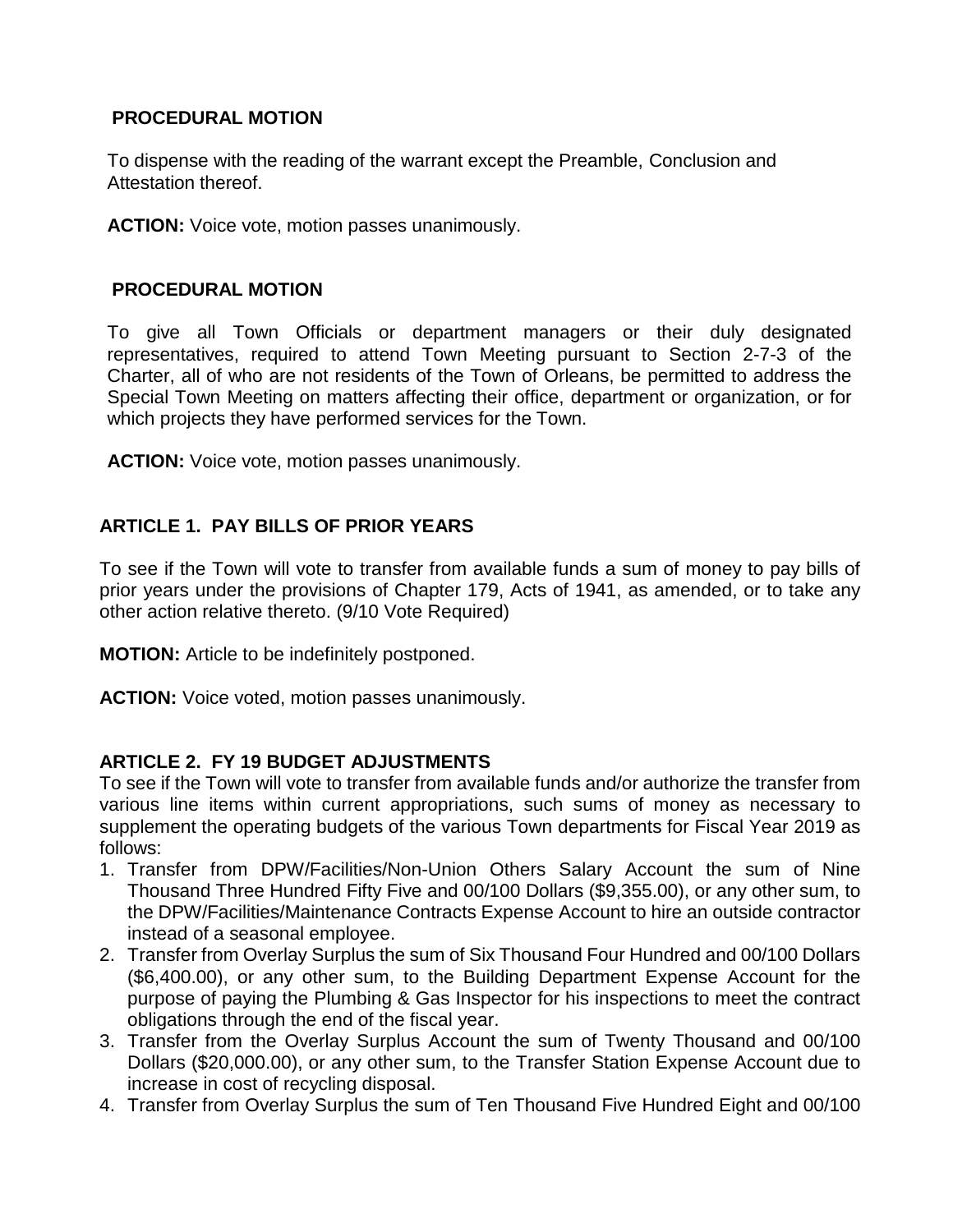Dollars (\$10,508.00), or any other sum, to the DPW/Facilities Electricity Expense Account to pay electric bills through year end for DPW facilities.

- 5. Transfer from Overlay Surplus the sum of Thirty Nine Thousand and 00/100 Dollars (\$39,000.00), or any other sum, to the Selectmen/Town Administrator's Expense Account for the purpose of paying Legal and Labor Counsel services.
- 6. Transfer from Overlay Surplus the sum of Thirty Seven Thousand One Hundred Fifty Nine and 00/100 Dollars (\$37,159.00), and from Free Cash the sum of Thirty Three Thousand Nine Hundred Sixty One and 00/100 Dollars (\$33,961.00), or any other sum; to the Fire Department/Union Firefighter Overtime Salary Account in the amount of Thirty Six Thousand One Hundred Twenty and 00/100 Dollars (\$36,120.00), and the Fire Department/Vehicle Repairs Expense Account in the amount of Thirty Five Thousand and 00/100 Dollars (\$35,000.00).
- 7. Transfer from the Water Surplus Account the sum of Sixty Seven Thousand and 00/100 Dollars (\$67,000.00), or any other sum, to the Water Department Expense Account for the purpose of replacing computer hardware, software, and firmware communication equipment at the Water Treatment Plant.
- 8. Transfer from Water Surplus Account the sum of Four Thousand and 00/100 Dollars (\$4,000.00), or any other sum, to the Water Department Overtime Account for the purpose of funding additional overtime from water main breaks.
- 9. Transfer from the Water Surplus Account the sum of Six Thousand and 00/100 Dollars (\$6,000.00), or any other sum, to the Water Department Heating Account for the purpose of paying to heat the maintenance garage during the winter months due to a delayed move into the new DPW facility initially projected for October. (Simple Majority Vote Required)
- **MOTION:** To accept and adopt Article #2 as read, and the transfers be made from available funds for the purpose(s) set forth in the article.
- **ACTION:** Voice voted, motion passes by necessary majority.

# **ARTICLE 3. FUND SPECIAL NEEDS EDUCATION PROGRAM AT OES**

To see if the Town will vote to transfer from available funds the sum of Ninety Seven Thousand and 00/100 Dollars (\$97,000.00), or any other sum, to fund Orleans Elementary School Special Needs budget, or to take any other action relative thereto. (Simple Majority Vote Required)

**MOTION:** To accept and adopt Article #3 as printed in the warrant and that the sum of Ninety Seven Thousand and 00/100 Dollars (\$97,000.00) be transferred from the Cape Cod Technical Assessment account in the amount of Forty Thousand and 00/100 Dollars (\$40,000.00); and from Free Cash in the amount of Fifty Seven Thousand and 00/100 Dollars (\$57,000.00) for this purpose.

**ACTION:** Voice voted, motion passes unanimously.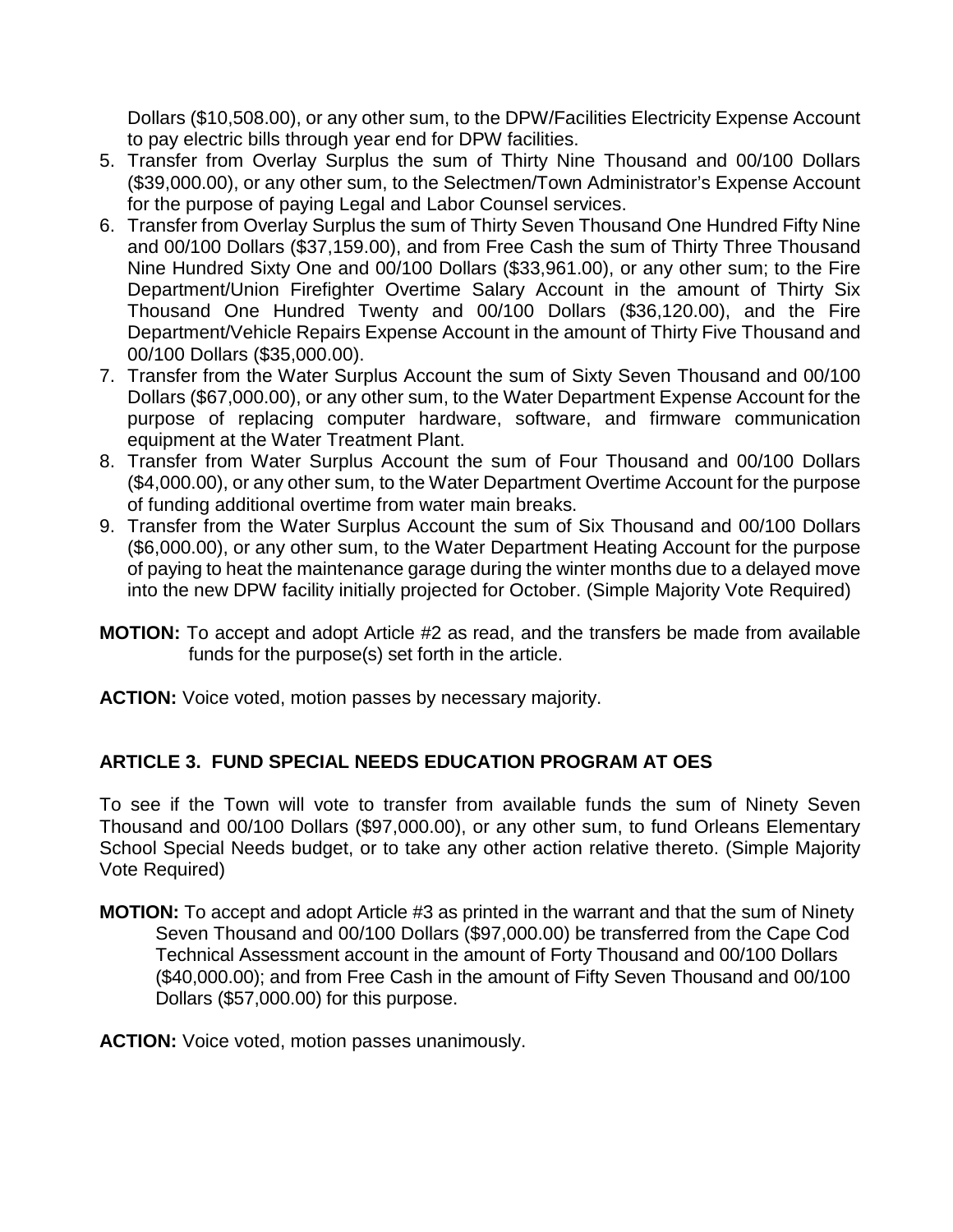# **ARTICLE 4. FUND COSTS FOR CATV FRANCHISE RENEWAL NEGOTIATIONS**

To see if the Town will vote to transfer from available funds the sum of Seven Thousand Five Hundred and 00/100 Dollars (\$7,500.00), or any other sum, to fund outside legal and technical services in connection with the upcoming CATV franchise renewal negotiations, or to take any other action relative thereto. (Simple Majority Vote Required)

**MOTION:** To accept and adopt Article #4 as printed in the warrant and that the sum of Seven Thousand Five Thousand and 00/100 Dollars (\$7,500.00) be transferred from the Cable Fees Receipts Reserved for Appropriation account for this purpose.

**ACTION:** Voice voted, motion passes by necessary majority.

#### **ARTICLE 5. RESCIND OLD DEBT AUTHORIZATIONS FOR CLOSED PROJECTS**

To see if the Town will vote to rescind the outstanding balances of the authorized and unissued borrowing for the following projects:

|                                                        | <b>TOWN</b><br><b>MEETING</b> | <b>ARTICLE</b> | <b>AMOUNT</b><br><b>AUTHORIZED</b> | <b>ISSUED/</b><br><b>RETIRED/</b><br><b>RESCINDED</b> | <b>TOTAL</b><br><b>UNISSUED</b> |
|--------------------------------------------------------|-------------------------------|----------------|------------------------------------|-------------------------------------------------------|---------------------------------|
| <b>NON-EXWMPT DEBT</b><br>Beach Road Water Main        | 05/08/2017                    | 16             | \$1,270,000                        | \$1,044,961                                           | \$225,039                       |
| <b>TOTAL NON- EXEMPT DEBT</b>                          |                               |                | \$1,270,000                        | \$1,044,961                                           | \$225,039                       |
| <b>TOTAL AUTHORIZED &amp; UNISSUED TO BE RESCINDED</b> |                               |                |                                    |                                                       | \$225,039                       |

The total to be rescinded is Two Hundred Twenty Five Thousand Thirty Nine and 00/100 Dollars (Simple Majority Vote Required)

**MOTION:** To accept and adopt Article #5 as printed in the warrant.

**ACTION:** Voice vote, motion passes unanimously.

#### **ARTICLE 6. FUND UNANTICIPATED EMPLOYEE BUYOUTS**

To see if the Town will vote to transfer from available funds the sum of Twelve Thousand Two Hundred Fifty Eight and 00/100 Dollars (\$12,258.00), or any other sum, to fund unanticipated employee related buyouts, or to take any other action relative thereto. (Simple Majority Vote Required)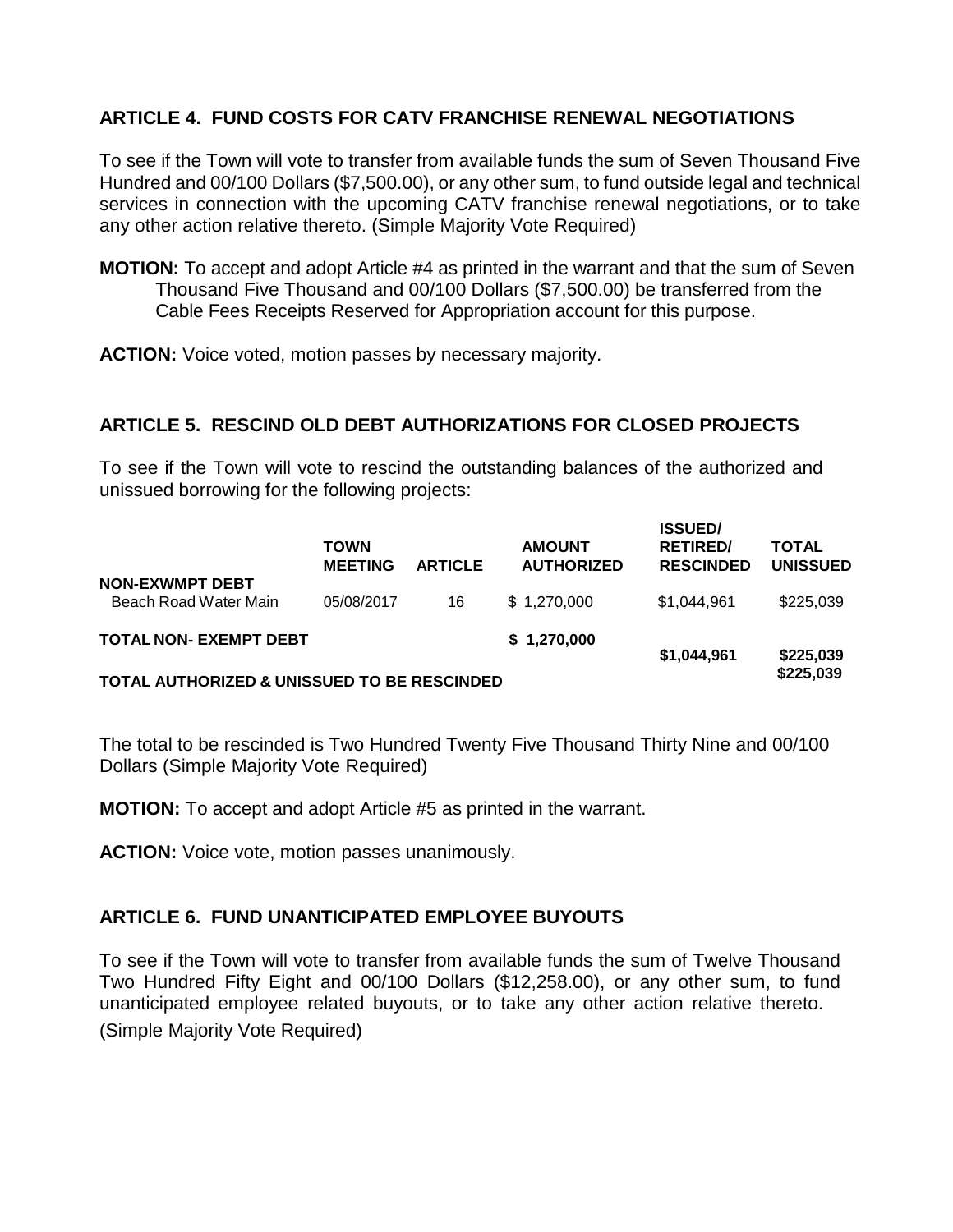**MOTION:** To accept and adopt Article #6 as printed in the warrant and that the sum of Twelve Thousand Two Hundred Fifty Eight and 00/100 Dollars (\$12,258.00) be transferred from Free Cash for this purpose.

**ACTION:** Voice vote, motion passes necessary majority.

# **ARTICLE 7. CLOSING ARTICLE**

And to act on any other business that may legally come before the meeting. (Simple Majority Vote Required)

**MOTION:** To adjourn the Special Town Meeting

**ACTION:** Voice vote, motion passes unanimously.

**The Special Town Meeting was adjourned at 6:28 p.m.**

#### . **The Annual Town Meeting was reconvened at 6:29 p.m.**

**PROCEDURAL:** John Kanaga was sworn in to act as temporary moderator for Article 14 and Article 21**.**

#### **CONSENT CALENDAR ARTICLES**

ARTICLE 1. REPORT OF THE SELECTMEN, TOWN OFFICERS AND SPECIAL **COMMITTEES** 

To act upon the Annual Report of the Board of Selectmen, Town Officers and other Special Committees.

#### ARTICLE 2. ACCEPT TRANSPORTATION BOND BILL FUNDS

To see if the Town will vote to authorize the Board of Selectmen to accept and enter into a contract for the expenditure of any funds allocated or to be allocated from year to year by the Commonwealth of Massachusetts and/or Barnstable County for the construction, reconstruction and improvements of roads and bikeways within the Town of Orleans, or to take any other action relative thereto.

#### ARTICLE 3. HOLD STATE HARMLESS FOR WORK

To see if the Town will vote to assume liability in the manner provided by Section 29 of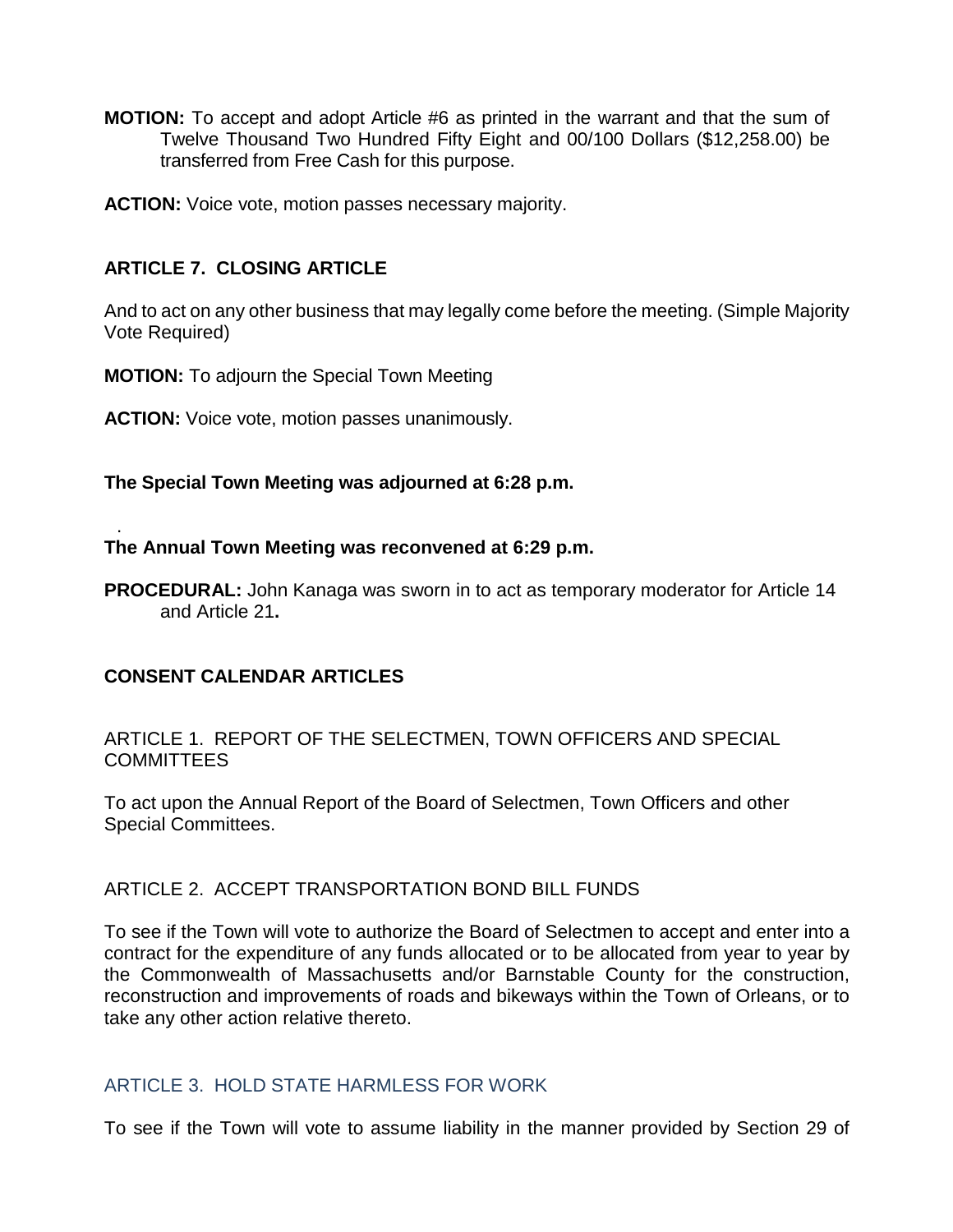Chapter 91 of the General Laws, as most recently amended by Chapter 5 of the Acts of 1955, for all damages that may be incurred by work to be performed by the Massachusetts Department of Environmental Management for the improvement, development, maintenance and protection of tidal and non-tidal rivers and streams, harbors, tide-waters, foreshores and shores along a public beach, in accordance with Section 11 of Chapter 91 of the General Laws and authorize the Selectmen to execute and deliver a bond of indemnity therefore to the Commonwealth, or to take any other action relative thereto.

## ARTICLE 4. AUTHORIZATION TO SELL SURPLUS EQUIPMENT & ACCEPT GIFTS

To see if the Town will vote to authorize the Town Administrator to dispose of surplus supplies and equipment under such terms and conditions as the Town Administrator deems advisable, provided all proceeds from any such disposition are returned to the General Fund, Water Surplus Fund or Reserve for Appropriation account where applicable and to accept any gift items that may be given to the Town on behalf of the citizens of Orleans, or to take any other action relative thereto

## ARTICLE 5. DEPARTMENTAL REVOLVING FUNDS AUTHORIZATION

To see if the Town will vote to authorize revolving funds for certain town departments under M.G.L. c. 44, § 53E½ and Chapter 82 of the Code of the Town of Orleans as follows:

- 1) Council on Aging Revolving Fund, said account not to exceed Sixty Thousand and 00/100 Dollars (\$60,000.00). The Account will be used to fund programs, class instructor fees, fees for reservations and tickets related to trips and functions, and an annual volunteer appreciation function. All funds to be spent under the direction of the department manager and the Town Administrator.
- 2) Council on Aging Transportation Revolving Fund, said account not to exceed Thirty Thousand and 00/100 Dollars (\$30,000.00). The Account will be used to fund driver salaries, vehicle maintenance and other necessary expenses related to the transportation program. Said funds to be spent under the direction of the department manager and the Town Administrator.
- 3) The Home Composting Bin/Recycling Revolving Fund, said account not to exceed Fifteen Thousand and 00/100 Dollars (\$15,000.00). The Account will be used to purchase additional composting bins and recycling containers. Said funds to be spent under the direction of the department manager and the Town Administrator.
- 4) Cultural Council Awards Revolving Fund, said account not to exceed Two Thousand and 00/100 Dollars (\$2,000.00). The Account will be used for the depositing of entry fees, expense reimbursements, and for awarding of cash prizes to participants in special exhibits and cultural events. Said funds to be spent under the direction of the Cultural Council and the Town Administrator.
- 5) The Beach Store Revolving Fund, said account not to exceed Seventy Five Thousand and 00/100 Dollars (\$75,000.00) The Account will be used to purchase items for resale and to pay for other beach store related expenses. Said funds to be spent under the direction of the department manager and the Town Administrator.
- 6) The H.K. Cummings Collection Revolving Fund, said account not to exceed Five Thousand and 00/100 Dollars (\$5,000.00). The Account will be used for costs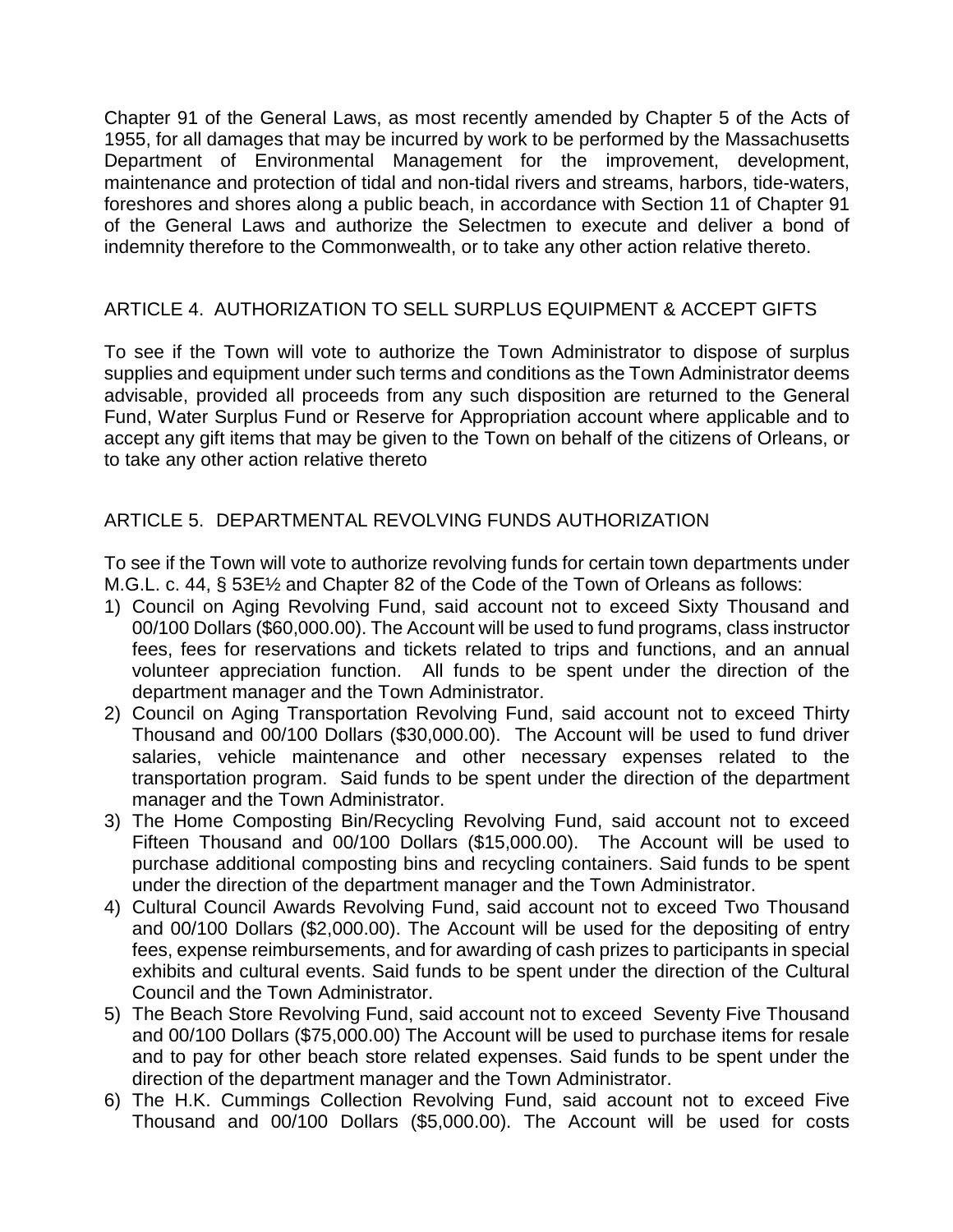associated with reproduction and digitization of prints. Said funds to be spent under the direction of the department manager and the Town Administrator.

7) The Solar Credits Revolving Fund, said account not to exceed Thirty Five Thousand and 00/100 Dollars (\$35,000.00). The Account will be used to pay the Town's utility bills. Said funds to be spent under the direction of the department manager and the Town Administrator.

#### ARTICLE 6. CONTINUATION OF MUNICIPAL RENTAL REVOLVING ACCOUNT

To see if the Town will vote to reauthorize the establishment of the following municipal building or property rental revolving accounts under M.G.L. c. 40, §3 and, further, that any balance at the close of the fiscal year shall remain in the account and may be expended for the upkeep and maintenance of the building or property by the board, committee or department head in control of the building or property:

- 1) The Conservation Properties Account, said account not to exceed Twenty Five Thousand and 00/100 Dollars (\$25,000.00). The Account will be used to pay utility bills and other necessary expenses associated with the rental of the Town owned properties under the jurisdiction and control of the Conservation Commission. Said funds to be spent under the direction of the Conservation Commission and the Town Administrator.
- 2) The Seasonal Housing Properties Account, said account not to exceed Thirty Thousand and 00/100 Dollars (\$30,000.00). The Account will be used to pay utility and other necessary expenses associated with the rental of the former Gavigan property located on Wildflower Lane and the former Hubler property located on Beach Road. Said funds to be spent under the direction of the department manager and the Town Administrator.
- 3) The Community Building Account, said account not to exceed Twenty Thousand and 00/100 Dollars (\$20,000.00). The Account will be used to pay utility bills and other necessary expenses associated with the rental of the property at 44 Main Street. Said funds to be spent under the direction of the department manager and the Town Administrator.

Or to take any other action relative thereto.

#### ARTICLE 7. CONTINUATION OF PARKS AND RECREATION REVOLVING FUND

To see if the Town will vote, having previously accepted the provisions of M.G.L. c. 44, §53D, to continue a revolving fund which shall be kept separate and apart from all other monies by the Treasurer and in which shall be deposited the receipts received in connection with the conduct of self-supporting recreation and park services of the town. The principal and interest thereon shall be expended at the direction of the authority, commission, board or official of the Town with said responsibility, and with the approval of the Town Administrator, without further appropriation; and only for the purpose of operating selfsupporting recreation and park services; provided, further, that the unreserved fund balance shall not exceed Ten Thousand Dollars (\$10,000.00) at the close of each fiscal year and any such amount in excess of Ten Thousand Dollars (\$10,000.00) shall be paid into the Town treasury as provided in c.40, §53.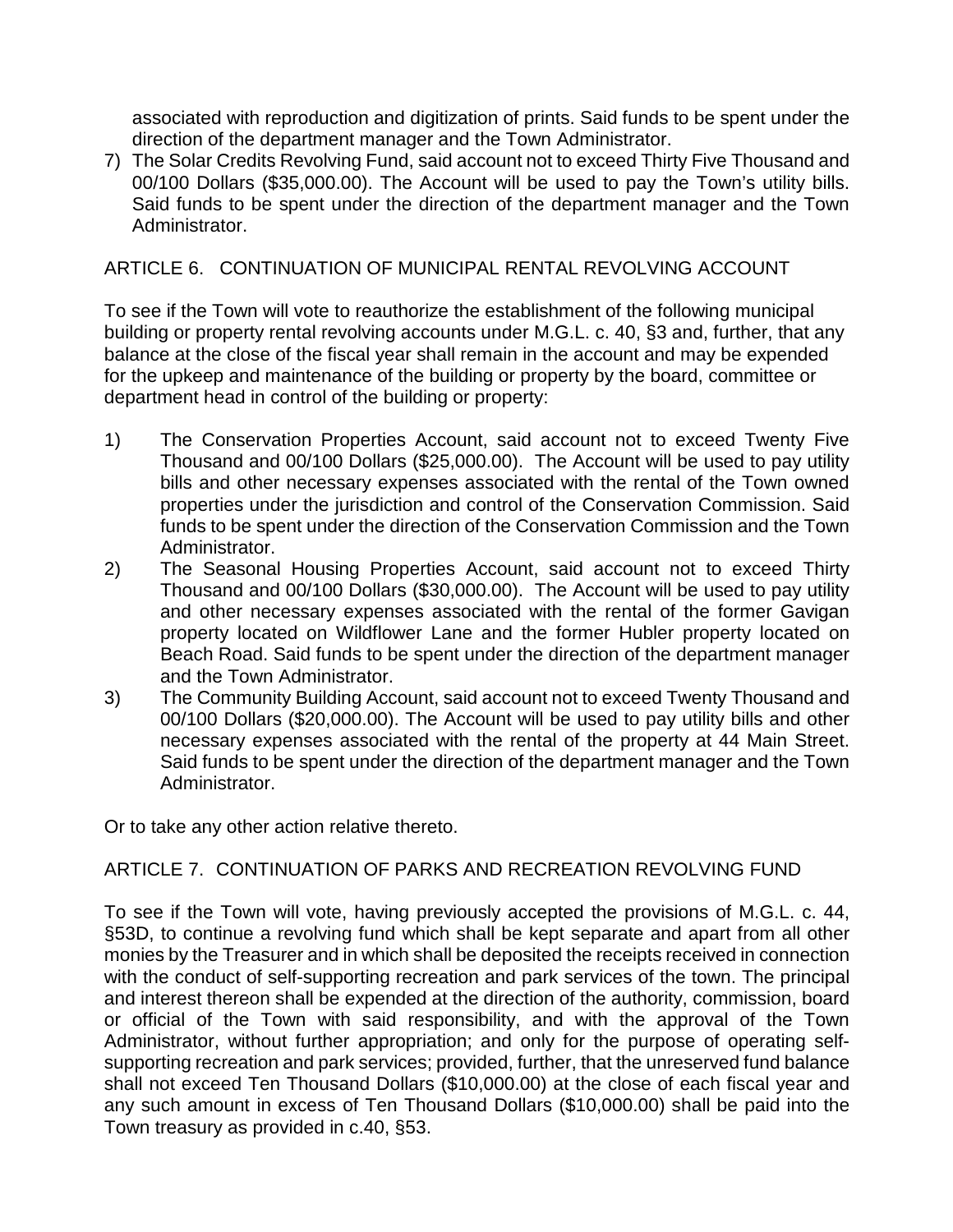Or to take any other action relative thereto

ARTICLE 8. ADOPT M.G.L. CH. 71, § 16B, ASSESSMENT FORMULA – NAUSET REGIONAL SCHOOLS

To see if the Town will vote to accept the provisions of Massachusetts General Law Chapter 71, § 16B, which would reallocate the sum of the member towns' contribution to the Nauset Regional School District in accordance with the Regional Agreement rather than the Education Reform Formula, so-called, or to take any other action relative thereto. (Simple Majority Vote Required)

**CONSENT CALENDAR MOTION:** That Articles 1, 2, 3, 4, 5, 6, 7 and 8 be accepted and adopted as printed in the warrant**.**

**ACTION:** Voice vote, motion passes unanimously.

# **ARTICLE 9. TOWN / SCHOOL BUDGET (FY20)**

To see if the Town will vote to raise and appropriate and/or transfer from available funds a sum of money to fund and pay departmental expenses for the fiscal year commencing July 1, 2019 and ending June 30, 2020 and to authorize the Board of Selectmen to sell, trade, lease or exchange or otherwise dispose of old equipment or vehicles deemed advisable and in the best interest of the Town. The proceeds from any such disposition to be applied toward the cost of acquiring said equipment or service as the case may be, or to take any other action relative thereto. (Simple Majority Vote Required)

**MOTION:** To accept and adopt Article #9 and that the Town Meeting adopt the Selectmen's proposed FY 2020 budget as printed in the warrant, and that the Town Meeting adopt the Selectmen's proposed FY 2020 budget, with the following amendment under Line Item #50, department Code #330, Cape Cod Tech Assessment by increasing the amount from \$191,352.00 to \$313,779.00, and as funding therefore, to:

- 1. raise and appropriate the sum of Thirty Four Million One Hundred Ninety Seven Thousand Three Hundred Fifty Seven and 00/100 Dollars (\$34,197,357.00),
- 2. appropriate from Water Fees the sum of Two Million Five Hundred Fifty Eight Thousand Three Hundred Seventy Four and 00/100 Dollars (\$2,558,374.00),
- 3. transfer from Free Cash the sum of Nine Hundred Seven Thousand Nine Hundred Ninety Eight and 00/100 Dollars (\$907,998.00),
- 4. transfer from the Ambulance Receipts Reserved for Appropriation account the sum of Six Hundred Thousand and 00/100 Dollars (\$600,000.00),
- 5. transfer from the Water Ways Improvement account the sum of One Hundred Twenty Six Thousand and 00/100 Dollars (\$126,000.00),
- 6. transfer from the Cable Fees Receipts Reserved for Appropriation account the sum of One Hundred Thirty Two Thousand and 00/100 Dollars (\$132,000.00),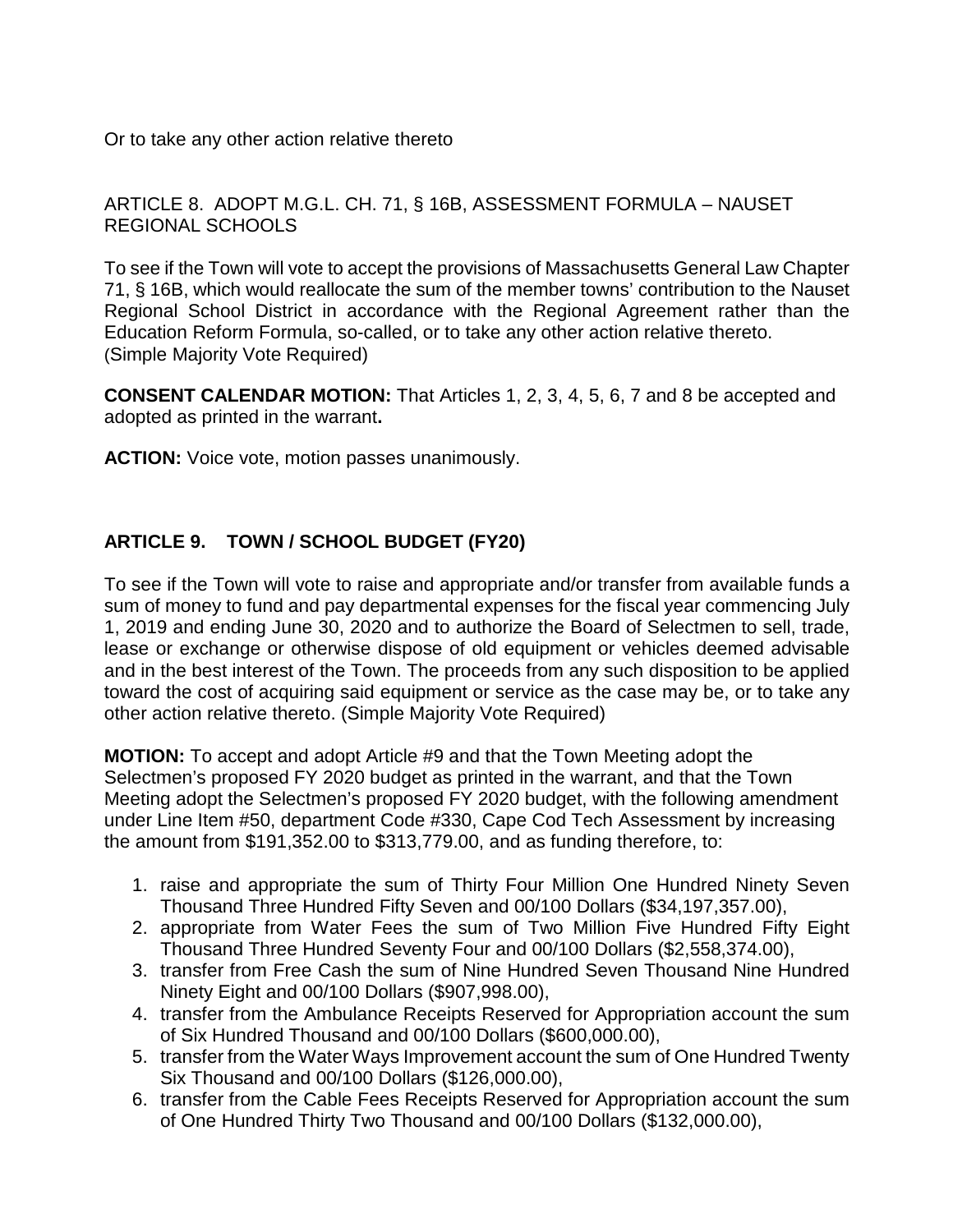- 7. transfer from the Municipal Insurance Fund the sum of Fifteen Thousand and 00/100 Dollars (\$15,000.00),
- 8. transfer from the Water Pollution Abatement Trust account the sum of Five Thousand and 00/100 Dollars (\$5,000.00),
- 9. transfer from the Wetlands Protection Fund the sum of Ten Thousand and 00/100 Dollars (\$10,000.00),
- 10.and transfer from the General Fund- Bond Premiums Reserved for Debt Exclusion the sum of Thirty Three Thousand Nineteen and 00/100 Dollars (\$33,019.00);

for a total appropriation of Thirty Eight Million Five Hundred Eighty Four Thousand Seven Hundred Forty Eight and 00/100 Dollars (\$38,584,748.00).

**ACTION:** Voice vote, motion passes by necessary majority.

## **ARTICLE 10. CAPITAL IMPROVEMENTS PLAN (FY21 – FY25)**

To see if the Town will vote pursuant to Chapter 8 Financial Provisions and Procedures, Section 7, Action of Town Meeting, Subsection 8-7-1 of the Orleans Home Rule Charter, to act on the Capital Improvements Plan as published in the Warrant, by adopting said Plan with or without amendments thereto, which amendments may include an increase or decrease in the amount of money allocated to any particular line item contained therein, the addition of new line items or the deletion of line items contained therein, or to take any other action relative thereto. (Simple Majority Vote Required)

**MOTION:** To accept and adopt Article #10 and that pursuant to Chapter 8, Financial Provisions and Procedures, Section 7, Action of Town Meeting, Sub-section 8-7-1 of the Orleans Home Rule Charter, the Town Meeting accept the Capital Improvement Plan as printed in the warrant.

**ACTION:** Voice vote, article passes by necessary majority.

**PROCEDURAL MOTION:** To take Article 11 out of order after Article 15

**ACTION:** Voice vote, motion passes unanimously.

#### **ARTICLE 12. RESCIND CPA PROJECT FUNDING**

To see if the Town will vote to act on the report and recommendations of the Community Preservation Committee to amend the action taken under Article 4 of the May 9, 2016 Annual Town Meeting by rescinding the appropriation continued therein in the amount of Forty Eight Thousand One Hundred Ninety and 73/100 Dollars (\$48,190.73) for Project 1 HECH Housing Emergency Loan Program and to transfer those funds to the Community Preservation Undesignated Fund balance, or take any other action relative thereto. (Simple Majority Vote Required)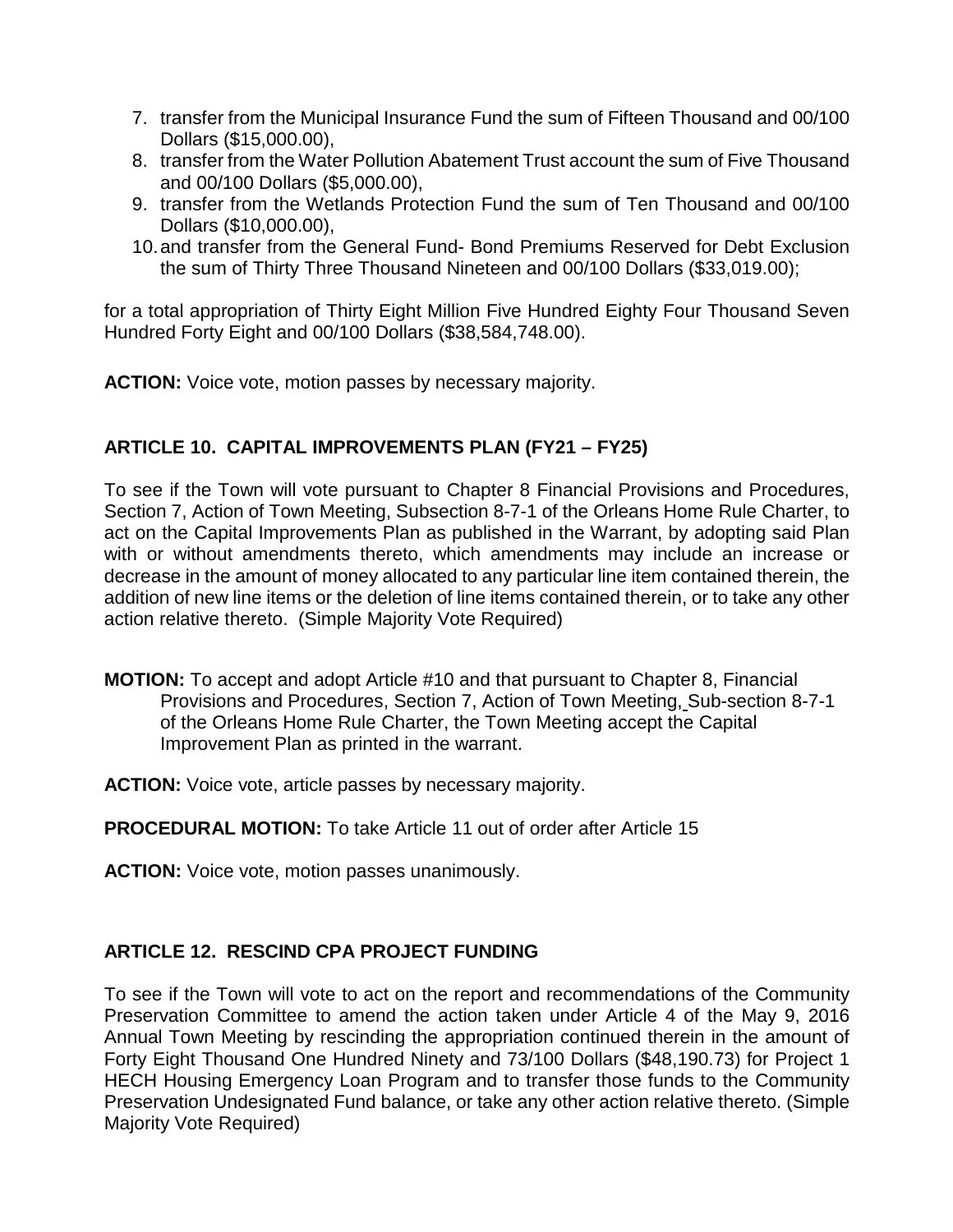- **MOTION:** To accept and adopt Article #12 as printed in the warrant and that the sum of Forty Eight Thousand One Hundred Ninety and 73/100 Dollars (\$48,190.73) be transferred to the Community Preservation Undesignated Fund balance for the purposes of and in the amounts set forth in the article.
- **ACTION:** Voice vote, motion passes be necessary majority.

### **ARTICLE 13. TRANSFER CPA FUNDS TO THE AFFORDABLE HOUSING TRUST FUND**

To see if the Town will vote to act on the report and recommendations of the Community Preservation Committee to transfer the sum of Forty Eight Thousand One Hundred Ninety and 73/100 Dollars (\$48,190.73) to the Affordable Housing Trust Fund, or take any other action relative thereto. (Simple Majority Vote Required)

**MOTION:** To accept and adopt Article #13 as printed in the warrant and that the sum of Forty Eight Thousand One Hundred Ninety and 73/100 Dollars (\$48,190.73) be transferred from the Community Preservation Undesignated Fund Balance for the purposes set forth in the article.

**ACTION:** Voice vote, motion passes unanimously.

**PROCEDURAL MOTION:** To take Article 52 out of order after Article 16.

**ACTION:** Voice voted, motion passes necessary majority.

#### **ARTICLE 14. ACQUIRE LAND OWNED BY HERRICK FAMILY ON LONNIE'S POND**

To see if the Town will vote to authorize and direct the Board of Selectmen to acquire by gift, by purchase, by eminent domain or otherwise, for open space and recreation purposes, the land located at 45 Herring Brook Road, Orleans, MA, consisting of approximately 1.04 acres, and being shown as Lot 4A on a plan entitled "Preliminary Division of Land situated in Orleans, MA prepared for the Harry K. Herrick Family Trust Scale 1" = 40' Date: June 27, 2018" a copy of which is on file with the Town Clerk's office, and described in deeds recorded with the Barnstable County Registry of Deeds in Book 29209 Page 155; and further to construct a small parking lot, trail and kayak rack on the property so acquired, and to raise and appropriate or transfer from available funds, or transfer from Community Preservation Act funds, or borrow a sum of Five Hundred Thousand and 00/100 Dollars (\$500,000.00) for such acquisition and improvements, including all expenses incidental and related thereto; and further authorize the Board of Selectmen and/or Town Administrator to apply for and accept any Federal, State, County or other funds that may be available for this purpose and to enter into Intermunicipal Agreements for acceptance of any such grants or funds which shall be used to offset the total appropriation authorized herein, or to take any other action relative thereto. (2/3 Majority Vote Required)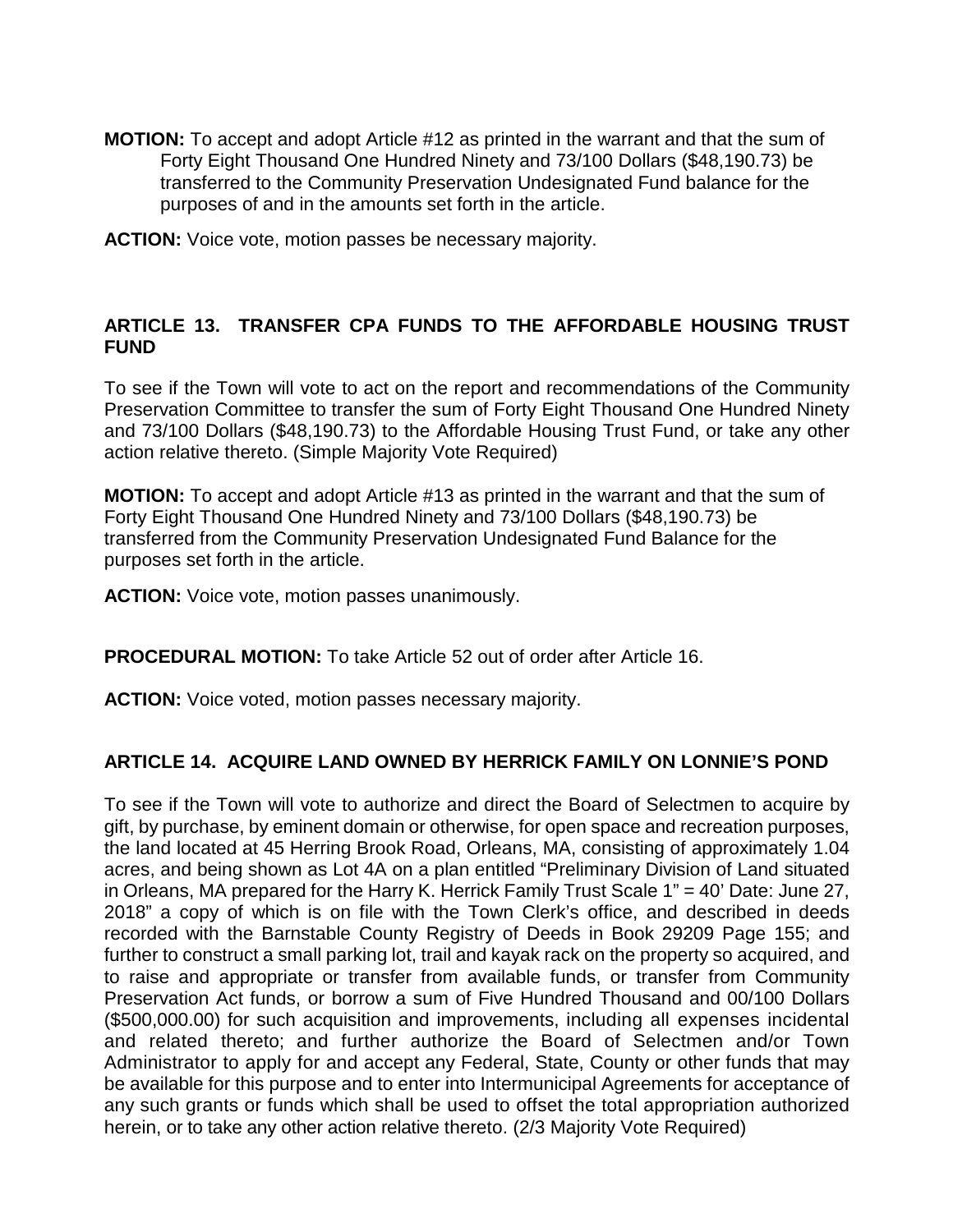**MOTION:** To accept and adopt Article #14 as printed in the warrant and that the sum of Five Hundred Thousand and 00/100 Dollars (\$500,000.00) be appropriated for this purpose and for costs incidental and related thereto, and that the Treasurer, with approval of the Board of Selectmen is authorized to borrow the sum of Five Hundred Thousand and 00/100 Dollars (\$500,000.00) pursuant to Massachusetts General Laws Chapter 44, Section 7 and 8, or any other enabling authority, and to issue bonds or notes of the Town therefore. Any premium received by the Town upon the sale of any bonds or notes approved by this vote, less any such premium applied to the payment of the costs of issuance of such bonds or notes, may be applied to the payment of costs approved by this vote in accordance with Chapter 44, Section 20 of the General Laws, thereby reducing the amount authorized to be borrowed to pay such costs by a like amount.

**MOTION:** To move the question**.**

**ACTION:** Voice vote, motion to move the question passes by necessary 2/3 majority.

**ACTION ON MAIN MOTION:** Standing count: YES=304, NO = 288. Motion fails to attain 2/3 majority required.

## **ARTICLE 15. ACQUIRE CONSERVATION RESTRICTION ON SIPSON ISLAND**

To see if the Town will vote to authorize the Board of Selectmen to acquire by gift, by purchase, by eminent domain, or otherwise, a perpetual conservation restriction ("Restriction") pursuant to the provisions of M.G.L. Ch.184, §§31-33, for open space, conservation and passive recreation purposes under the provisions of M.G.L. Ch. 40, §8C, on certain parcels of land totaling approximately 18.1 acres and situated on Sipson Island in Pleasant Bay, Orleans, MA, shown on the Orleans Assessors' Map 94 as Parcels 5, 6, 7, 10, 11, 12 and 13, and further shown as Lots A-1 and A-2 on plan recorded with the Barnstable County Registry of Deeds in Plan Book 312 Page 84, and as Lots A-4, A-5, A-6 and A-7 on plan recorded in Plan Book 447 Page 6, and as the land on plan recorded in Plan Book 252 Page 45, with the care, custody, control and management of the Restriction to be vested with the Conservation Commission; and, further, to raise and appropriate or transfer from available funds, or transfer from the Community Preservation Act Funds, or borrow a sum of One Million Five Hundred Thousand and 00/100 Dollars (\$1,500,000.00) for such acquisition and, further, to authorize the Board of Selectmen and/or the Conservation Commission to file on behalf of the Town any and all applications for grants and/or reimbursement from the Commonwealth of Massachusetts under the Self-Help Act (Chapter 132A, §11) and/or any others in any way connected with the scope of this article, and, further, to authorize the Board of Selectmen to negotiate the purchase of the Restriction and to make the decision to enter into any agreement to purchase the Restriction and to execute any and all instruments as may be necessary on behalf of the Town, or to take any other action relative thereto. (2/3 Majority Vote Required)

**MOTION:** To accept and adopt Article #15 as printed in the warrant and that the sum of One Million Five Hundred Thousand and 00/100 Dollars (\$1,500,000.00) be appropriated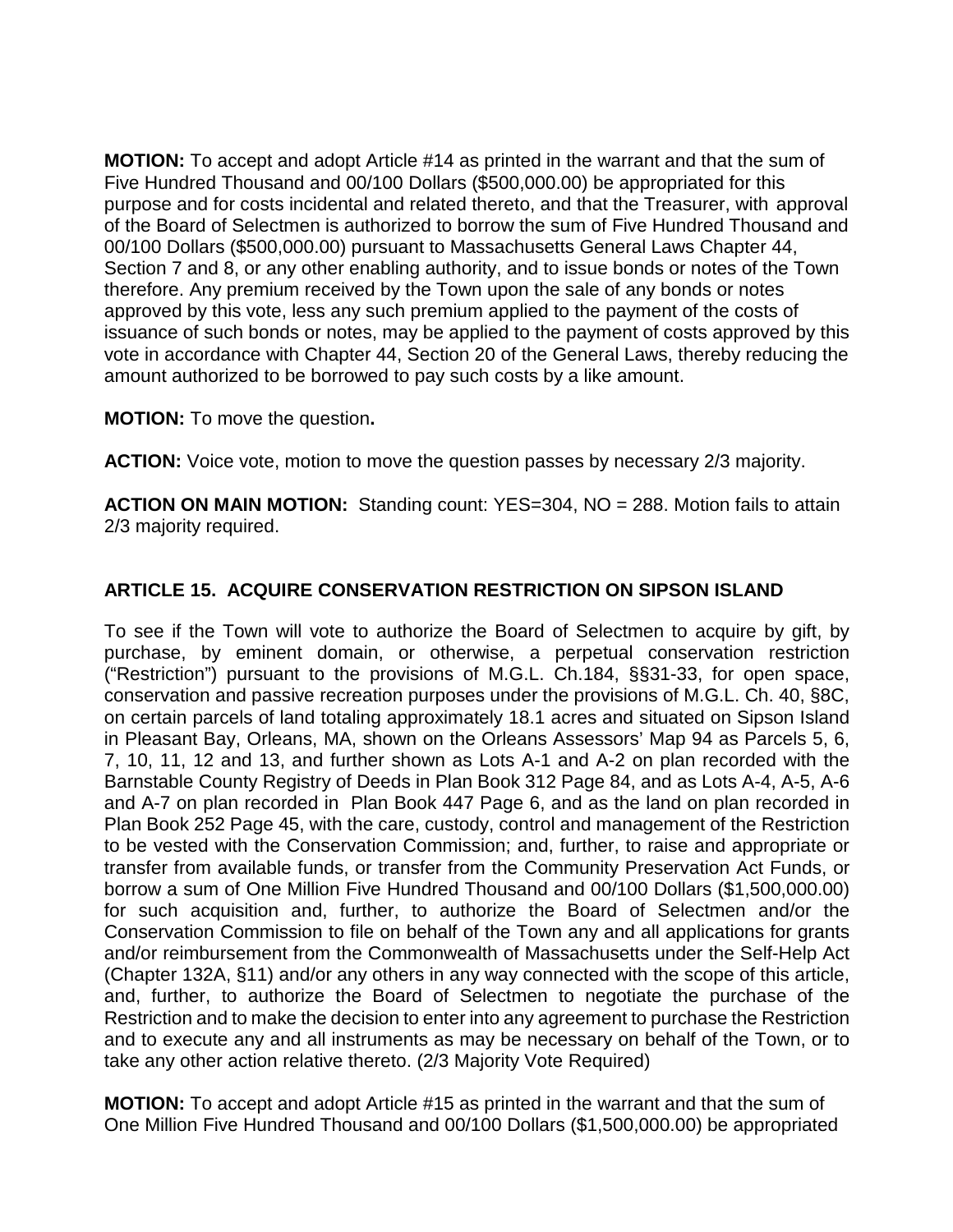for this purpose and for costs incidental and related thereto, and that the Treasurer, with approval of the Board of Selectmen is authorized to borrow the sum One Million Five Hundred Thousand and 00/100 Dollars (\$1,500,000.00) pursuant to Massachusetts General Laws Chapter 44, Section 7 and 8, or any other enabling authority, and to issue bonds or notes of the Town therefore. Any premium received by the Town upon the sale of any bonds or notes approved by this vote, less any such premium applied to the payment of the costs of issuance of such bonds or notes, may be applied to the payment of costs approved by this vote in accordance with Chapter 44, Section 20 of the General Laws, thereby reducing the amount authorized to be borrowed to pay such costs by a like amount.

**MOTION:** To move the question.

**ACTION:** Motion to move the question passes by the necessary 2/3 vote.

**ACTION on the MAIN MOTION**: Standing vote: YES= 377, NO=231. Motion fails to attain the required 2/3 majority.

## **ARTICLE 11. FUND COMMUNITY PRESERVATION ACT PROGRAM BUDGET**

To see if the Town will vote to act on the report of the Community Preservation Committee on the Fiscal Year 2020 Community Preservation budget and to appropriate or reserve for later appropriation monies from the Community Preservation Fund's Annual Revenues and/or available funds for the payment of debt service, undertaking of Community Preservation projects, the Administrative Expenses of the Community Preservation Committee and all other necessary and proper expenses for FY20, or take any other action relative thereto. (Simple Majority Vote Required)

**MOTION:** To accept and adopt Article #11 as printed in the warrant except that Projects 7 & 8 be deleted, and that the debt service expenses be reduced by One Hundred Twenty Thousand and 00/100 (\$120,000.00), and that the sum of Nine Hundred Eighty-nine Thousand Seven Hundred Sixty Three and 00/100 Dollars (\$989,763.00) be transferred from the Community Preservation Fund for the purposes and in the amounts set forth in the article.

**ACTION:** Voice voted, article passes by the necessary majority.

## **ARTICLE 16. FUND COMPREHENSIVE WATER RESOURCES MANAGEMENT PLAN IMPLEMENTATION / CONSTRUCTION**

To see if the Town will vote to raise and appropriate, borrow and/or transfer from available funds the sum of Forty Seven Million Three Hundred Eighty Two Thousand Eight Hundred and 00/100 Dollars (\$47,382,800.00), or any other sum, for the purpose of funding the construction of the Downtown Area Collection System, Wastewater Treatment Plant and Effluent Disposal System including Contract Administration and Owner's Project Management Services; and for funding the monitoring of the Permeable Reactive Barrier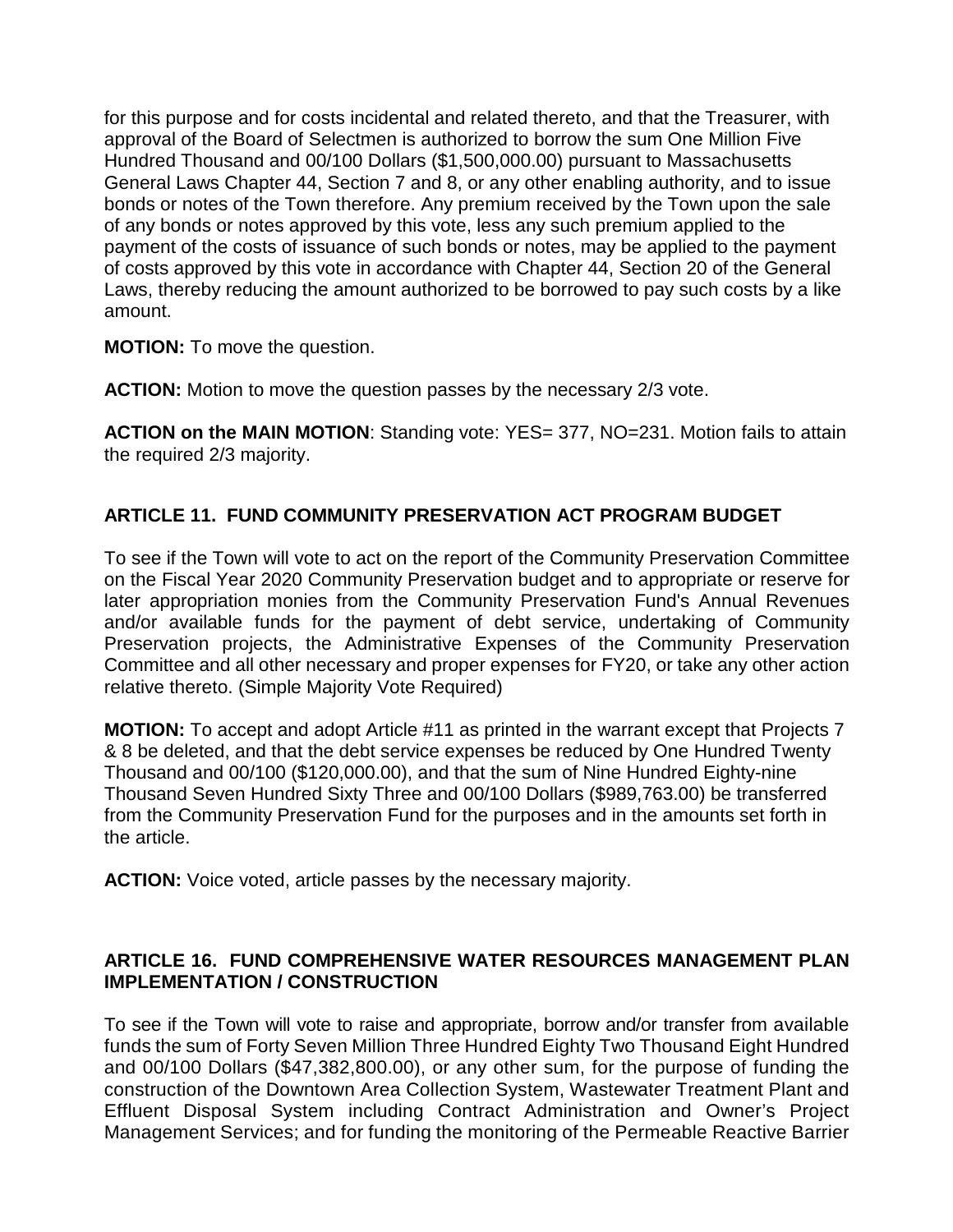off Eldredge Parkway, including all expenses incidental and related thereto, and further to authorize the Board of Selectmen to acquire, by purchase, gift, eminent domain or otherwise, easements or such other interests in land as necessary to fully implement the Amended Water Quality Management Plan; provided however that such vote shall not take effect until the Town votes to exempt from the limitations of total taxes imposed by Massachusetts General Law Chapter 59 § 21C (Proposition 2 1/2) amounts required to pay the principal and interest of the borrowing approved by such vote and further authorize the Board of Selectmen and/or Town Administrator to apply for and accept any Federal, State, County or other funds that may be available for this purpose and to enter into Intermunicipal Agreements for acceptance of any such grants or funds which shall be used to offset the total appropriation authorized herein, or to take any other action relative thereto. (2/3 Vote Required)

**MOTION:** To accept and adopt Article #16 as printed in the warrant and that the sum of Forty Seven Million Three Hundred Eighty Two Thousand Eight Hundred and 00/100 Dollars (\$47,382,800.00), be appropriated for this purpose and for costs incidental and related thereto, and that the Treasurer, with approval of the Board of Selectmen, is authorized to borrow the sum of Forty Seven Million Three Hundred Eighty Two Thousand Eight Hundred and 00/100 Dollars (\$47,382,800.00) pursuant to Massachusetts General Laws, Chapter 29C and Chapter 44 Sec. 7 and 8**,** or any other enabling authority, and to issue bonds or notes of the Town therefore, provided however that this vote shall not take effect until the Town votes to exempt from the limitations on total taxes imposed by the Massachusetts General Laws Chapter 59, Section 21C (Proposition 2 ½ so called) the amounts required to pay the principal and interest on the borrowing approved by such vote. Any premium received by the Town upon the sale of any bonds or notes approved by this vote, less any such premium applied to the payment of the costs of issuance of such bonds or notes, may be applied to the payment of costs approved by this vote in accordance with Chapter 44, Section 20 of the General Laws, thereby reducing the amount authorized to be borrowed to pay such costs by a like amount.

**ACTION:** Voice voted, motion passes by the necessary majority.

# **ARTICLE 52. AMEND FEES – RECREATION**

To see if the Town will vote, pursuant to the Orleans Code §94-8 A. and B., to authorize the Board of Selectmen to increase the fees for Recreation Department, as set forth in the following schedule, effective June 1, 2019, or take any other action relative thereto. (Simple Majority Vote Required)

| <b>630 Recreation</b>       |     |      |
|-----------------------------|-----|------|
| <b>Youth Sports</b>         |     | \$30 |
| Youth Sports (Soccer)       | \$0 | \$30 |
| Youth Sports (Field Hockey) | \$0 | \$30 |
| Youth Sports (Basketball)   | \$0 | \$30 |
| Youth Sports (Baseball)     | \$0 | \$30 |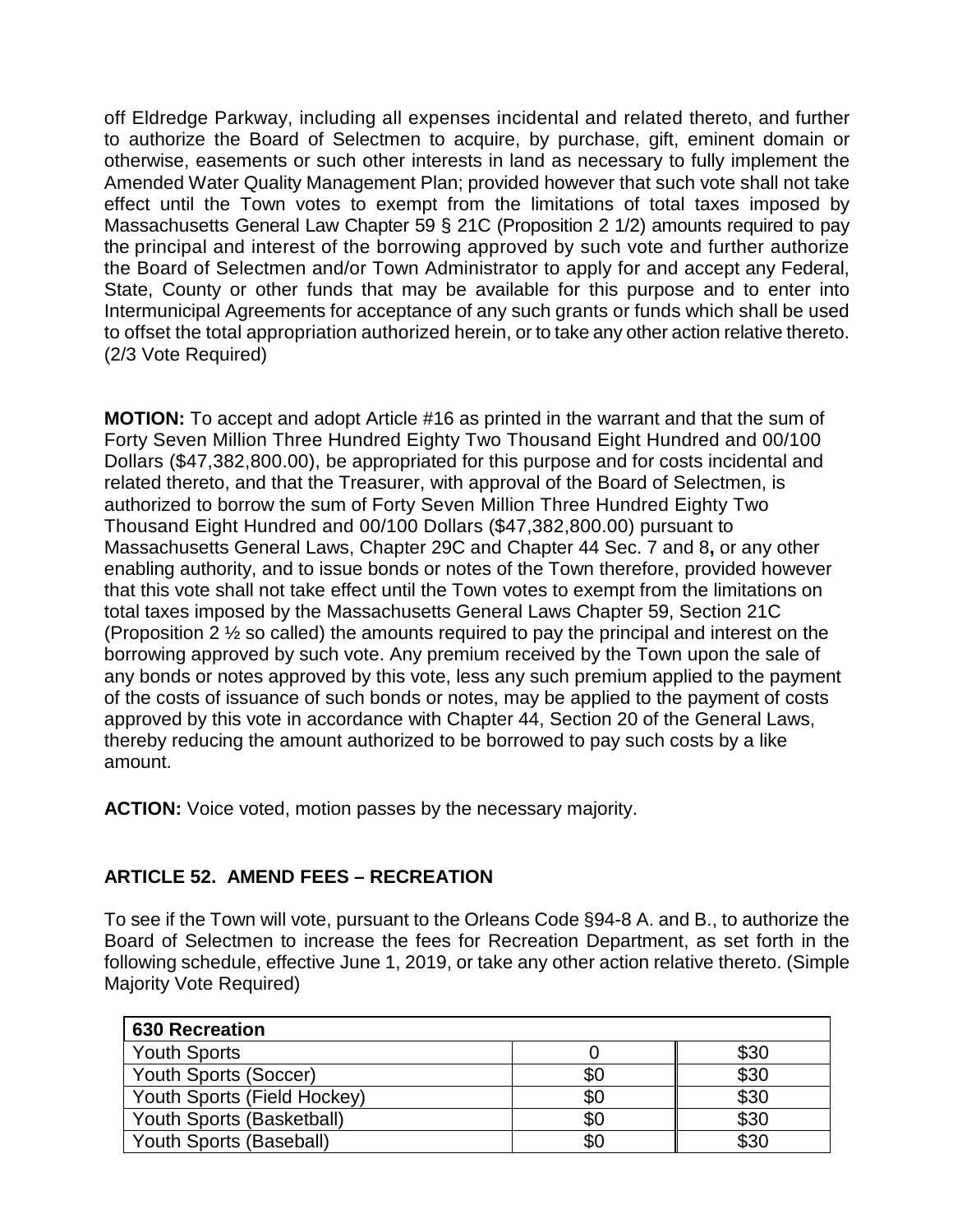| Youth Sports (Softball)              | \$0 | \$30            |
|--------------------------------------|-----|-----------------|
|                                      |     | \$125/\$1506    |
| Summer Program resident/non-resident | \$0 | wks             |
|                                      |     | \$75/\$95 3 wks |
|                                      |     | \$40/day        |
| Swimming Lessons res/non-resident    | \$0 | \$25/\$45 6 wks |
| <b>Youth Clinics</b>                 | \$0 | \$15            |
| Youth Clinics (Tennis Lessons)       | \$0 | \$15            |
| <b>Adult Programs</b>                | \$0 | \$15            |

**MOTION:** To accept and adopt Article #52 as printed in the warrant.

**ACTION:** Voice voted, article passes by the necessary majority.

# **ARTICLE 17. FUND PLEASANT BAY ALLIANCE SHARED WATERSHED PERMIT ACTIVITIES**

To see if the Town will vote to raise and appropriate, or transfer from available funds, the sum of Fifty Thousand Eight Hundred Eighty Seven and 00/100 Dollars (\$50,887.00), or any other sum, to cover the Town's share of matching funds for conducting an update of the Massachusetts Estuaries Project Linked Watershed Model for Pleasant Bay. The funds will be combined with a total of \$94,503 in matching funds from the towns of Brewster, Chatham, and Harwich, and \$72,610 from the Southeast New England Estuaries Program Watershed Grant awarded to the Pleasant Bay Alliance. The model update is an implementation activity specified in the Pleasant Bay Watershed Permit issued to the Town by Massachusetts Department of Environmental Protection, or to take any other action relative thereto. (Simple Majority Vote Required)

**MOTION:** To accept and adopt Article #17 as printed in the warrant and that the sum of Fifty Thousand Eight Hundred Eighty Seven and 00/100 Dollars (\$50,887.00) be raised and appropriated for this purpose.

**ACTION:** Voice voted, article carries unanimously.

# **ARTICLE 18. SPECIAL PURPOSE STABILIZATION FUND FOR WASTEWATER**

To see if the Town will vote to accept Paragraph 4 of Chapter 40, Section 5B of the General Laws and dedicate, without further appropriation, into a special purpose Infrastructure and Community Investment Stabilization Fund, created herein for the purpose of funding implementation of the Amended Water Quality Management Plan and associated Adaptive Management Plan for the Town, including all expenses incidental and related thereto; one-hundred percent of the local option rooms excise tax that the Town receives on the transfer of occupancy of a room in a bed and breakfast establishment, hotel, lodging house, short-term rental or motel, pursuant to its acceptance of General Laws Chapter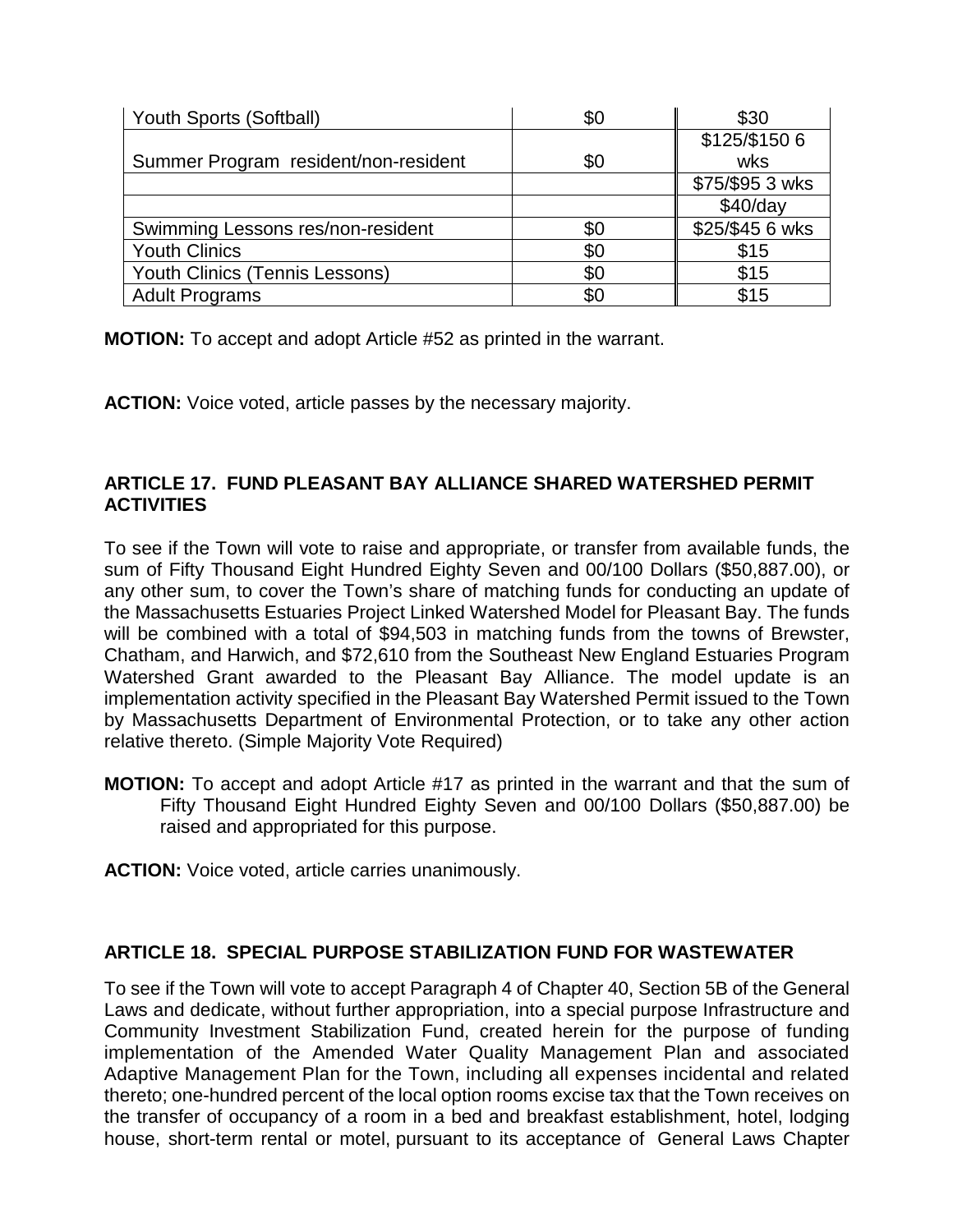64G, Section 3A, as amended by Chapter 337 of the Acts of 2018; provided that said dedication shall take effect beginning in Fiscal Year 2020 which begins on July 1, 2019; and provided further that the Town may not revoke its acceptance of this Act for at least three fiscal years; or to take any other action relative thereto. (Simple Majority Vote Required)

**MOTION:** To accept and adopt as printed in the warrant.

**MOTION TO AMEND by Luke Chapman:** I move that Article 18 be amended as follows: on line 6 immediately following the semi-colon strike the words "One Hundred percent" and insert in lieu thereof the words "55 percent". "The remaining 45% be designated for tourism and leisure purposes"

**MOTION:** To call the question on the amended motion.

**ACTION:** Voice voted, motion passes by necessary majority to call the question.

**ACTION ON AMENDED MOTION:** Voice voted, amendment fails to attain the necessary majority.

**MOTION:** To call the question on the main motion.

**ACTION:** Voice voted, passes unanimously to call the question.

**ACTION ON MAIN MOTION:** Voice voted, passes by necessary majority**.**

# **ARTICLE 19. AUTHORIZE ROOMS EXCISE TAX INCREASE FROM 4% TO 6%**

To see if the Town will vote, pursuant to the provisions of G.L. c. 64G sec. 3A, as amended, to increase the local option rooms excise tax upon the transfer of occupancy by the operator of a room in a bed and breakfast establishment, hotel, lodging house, shortterm rental or motel in the Town of Orleans, from 4% to 6%, or to take any other action relative thereto.

(Simple Majority Vote Required)

**MOTION:** To accept and adopt Article #19 as printed in the warrant**.**

**MOTION:** To call the question.

**ACTION:** Motion passes by necessary majority to call the question.

**ACTION ON MAIN MOTION:** Motion passes by necessary majority**.**

# **ARTICLE 20. AUTHORIZE AGREEMENT WITH MASSDOT**

To see if the Town will vote to authorize the Board of Selectmen to enter into an Agreement with the Commonwealth of Massachusetts Department of Transportation Highway Division (MassDOT) which authorizes the Town to utilize a section of State Highway (Route 6 Exit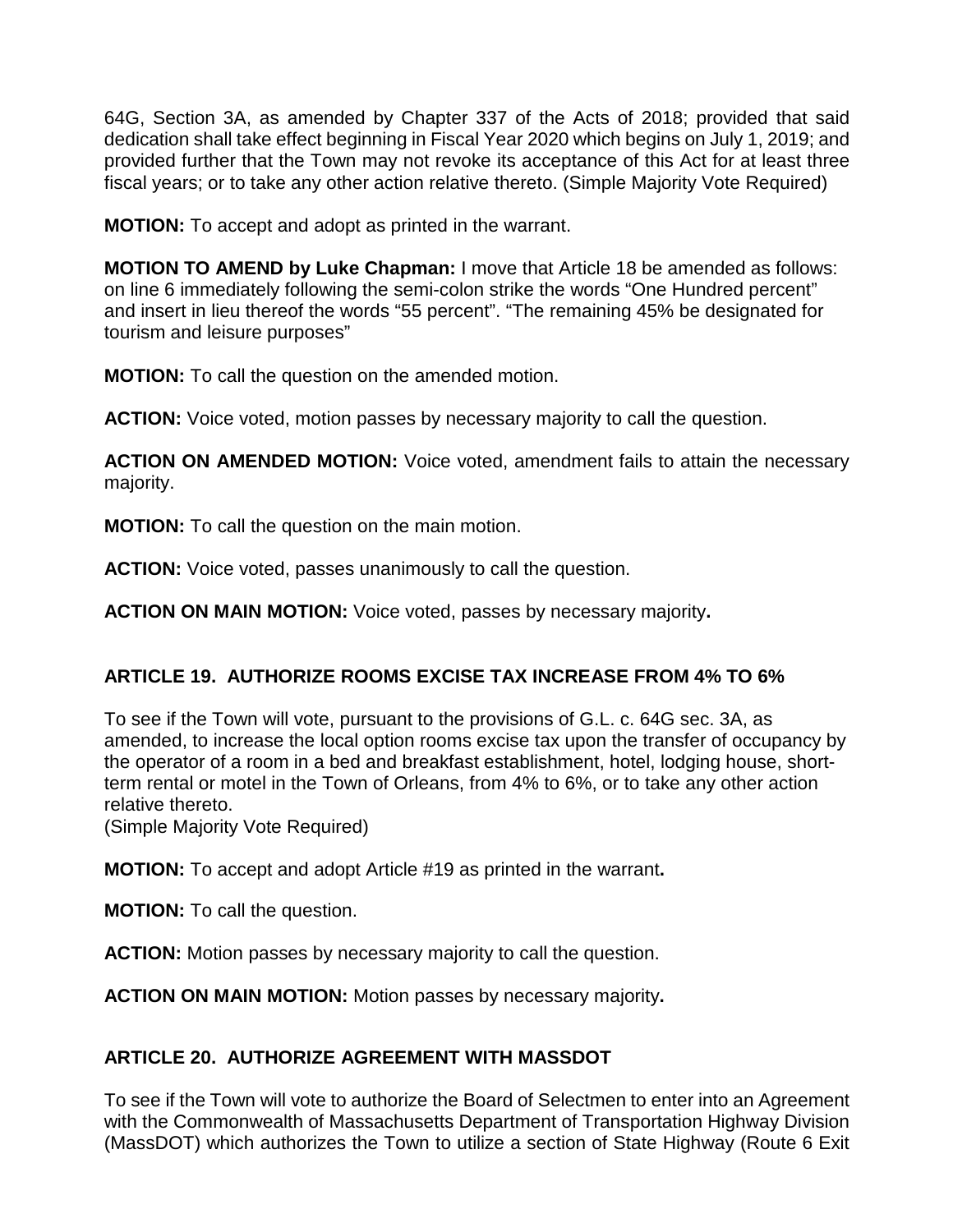12 Lobe) for the purpose of Aquifer Recharge of effluent from the Town's wastewater treatment facility, which Agreement shall be substantially in the Form of the Agreement on file with the Town Clerk, or to take any other action relative thereto. (Simple Majority Vote Required)

**MOTION:** To accept and adopt Article #20 as printed in the warrant.

**ACTION:** Voice vote, motion passes unanimously.

### **ARTICLE 21. FUND CONSTRUCTION TO CONNECT WELL NO. 7 TO THE WATER TREATMENT PLANT**

To see if the Town will vote to raise and appropriate, borrow and/or transfer from available funds the sum of Two Million Three Hundred Thirty Five Thousand and 00/100 Dollars (\$2,335,000.00), or any other sum, for the purpose of funding the construction to connect Well No. 7 to the water treatment plant at 350 South Orleans Rd, including all expenses incidental and related thereto, and to authorize the Board of Selectman to acquire by purchase, gift, eminent domain or otherwise, easements or other interests in land necessary to complete the authorized connection, and to further authorize the Board of Selectmen and/or the Town Administrator to apply for and accept any Federal, State, County or other funds that may be available for this purpose and to enter into Intermunicipal Agreements for acceptance of any such grants or funds which shall be used to offset the total appropriation authorized herein, or to take any other action relative thereto. (2/3 Vote Required)

**MOTION:** To accept and adopt Article #21 as printed in the warrant and that the sum of Two Million Three Hundred Thirty Five Thousand and 00/100 Dollars (\$2,335,000.00) be appropriated for this purpose and for costs incidental and related thereto, and that the Treasurer, with approval of the Board of Selectmen, is authorized to borrow the sum of Two Million Three Hundred Thirty Five Thousand and 00/100 Dollars (\$2,335,000.00) pursuant to Massachusetts General Laws, Chapter 44, Sec. 8 (5), or any other enabling authority, and to issue bonds or notes of the Town therefore, and that any premium received by the Town upon the sale of any bonds or notes approved by this vote, less any such premium applied to the payment of the costs of issuance of such bonds or notes, may be applied to the payment of costs approved by this vote in accordance with Chapter 44, Section 20 of the General Laws, thereby reducing the amount authorized to be borrowed to pay such costs by a like amount.

**ACTION:** Voice voted, motion passes by the necessary majority.

## **ARTICLE 22. REPLACE LANDFILL METHANE GAS FLARE DESIGN AND INSTALLATION**

To see if the Town will vote to raise and appropriate, borrow and/or transfer from available funds the sum of One Hundred Ninety Thousand and 00/100 Dollars (\$190,000.00), or any other sum, for the purpose of funding the design and replacement of the methane gas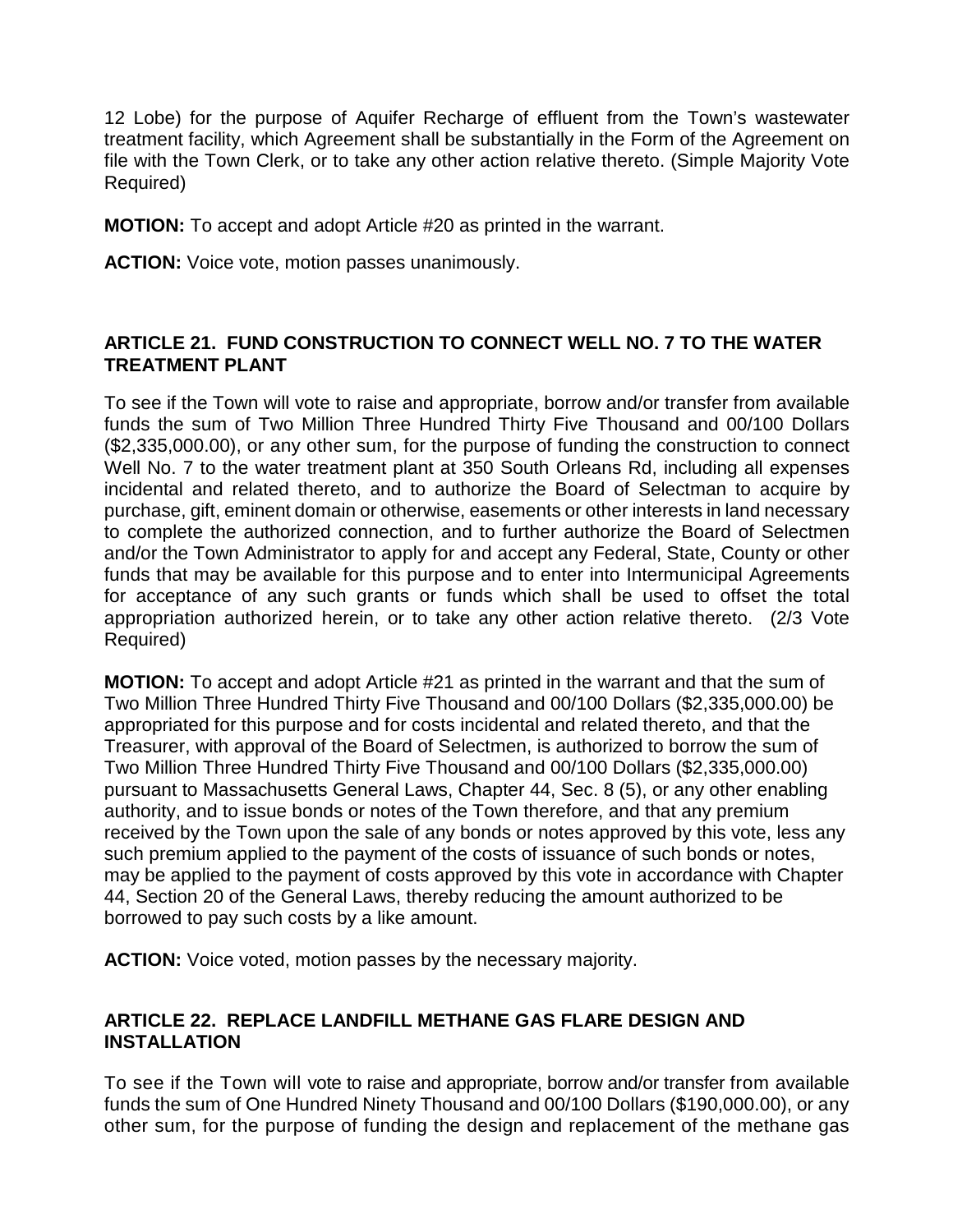flare at the landfill, including all expenses incidental and related thereto; provided however that such vote shall not take effect until the Town votes to exempt from the limitations of total taxes imposed by Massachusetts General Law Chapter 59 § 21C (Proposition 2 1/2) amounts required to pay the principal and interest of the borrowing approved by such vote and further authorize the Board of Selectmen and/or Town Administrator to apply for and accept any Federal, State, County or other funds that may be available for this purpose and to enter into Intermunicipal Agreements for acceptance of any such grants or funds which shall be used to offset the total appropriation authorized herein, or to take any other action relative thereto. (3/4 Vote Required)

**MOTION:** To accept and adopt Article#22 as printed in the warrant and that the sum of One Hundred Ninety Thousand and 00/100 Dollars (\$190,000.00), be appropriated for this purpose and for costs incidental and related thereto, and that the Treasurer, with approval of the Board of Selectmen, is authorized to borrow the sum of One Hundred Ninety Thousand and 00/100 Dollars (\$190,000.00) pursuant to Massachusetts General Laws, Chapter 29C and Chapter 44 Sec. 7 and 8**,** or any other enabling authority, and to issue bonds or notes of the Town therefore, provided however that this vote shall not take effect until the Town votes to exempt from the limitations on total taxes imposed by the Massachusetts General Laws Chapter 59, Section 21C (Proposition 2 ½ so called) the amounts required to pay the principal and interest on the borrowing approved by such vote. Any premium received by the Town upon the sale of any bonds or notes approved by this vote, less any such premium applied to the payment of the costs of issuance of such bonds or notes, may be applied to the payment of costs approved by this vote in accordance with Chapter 44, Section 20 of the General Laws, thereby reducing the amount authorized to be borrowed to pay such costs by a like amount.

**MOTION:** To challenge the existence of a quorum**.**

**ACTION:** A quorum was determined by count.

**ACTION ON MOTION:** Standing count, YES=259 , NO=2, motion passes by necessary 3 /4 majority.

## **ARTICLE 23. REPLACE BULKHEADS AT ROCK HARBOR AND TOWN COVE – DESIGN**

To see if the Town will vote to raise and appropriate, borrow and/or transfer from available funds the sum of Four Hundred Thirty Thousand and 00/100 Dollars (\$430,000.00), or any other sum, for the purpose of funding the replacement design of the Rock Harbor commercial timber bulkhead and loading dock and the Town Cove bulkhead and storm drain pipe, including all expenses incidental and related thereto; provided however that such vote shall not take effect until the Town votes to exempt from the limitations of total taxes imposed by Massachusetts General Law Chapter 59 § 21C (Proposition 2 1/2) amounts required to pay the principal and interest of the borrowing approved by such vote and further authorize the Board of Selectmen and/or Town Administrator to apply for and accept any Federal, State, County or other funds that may be available for this purpose and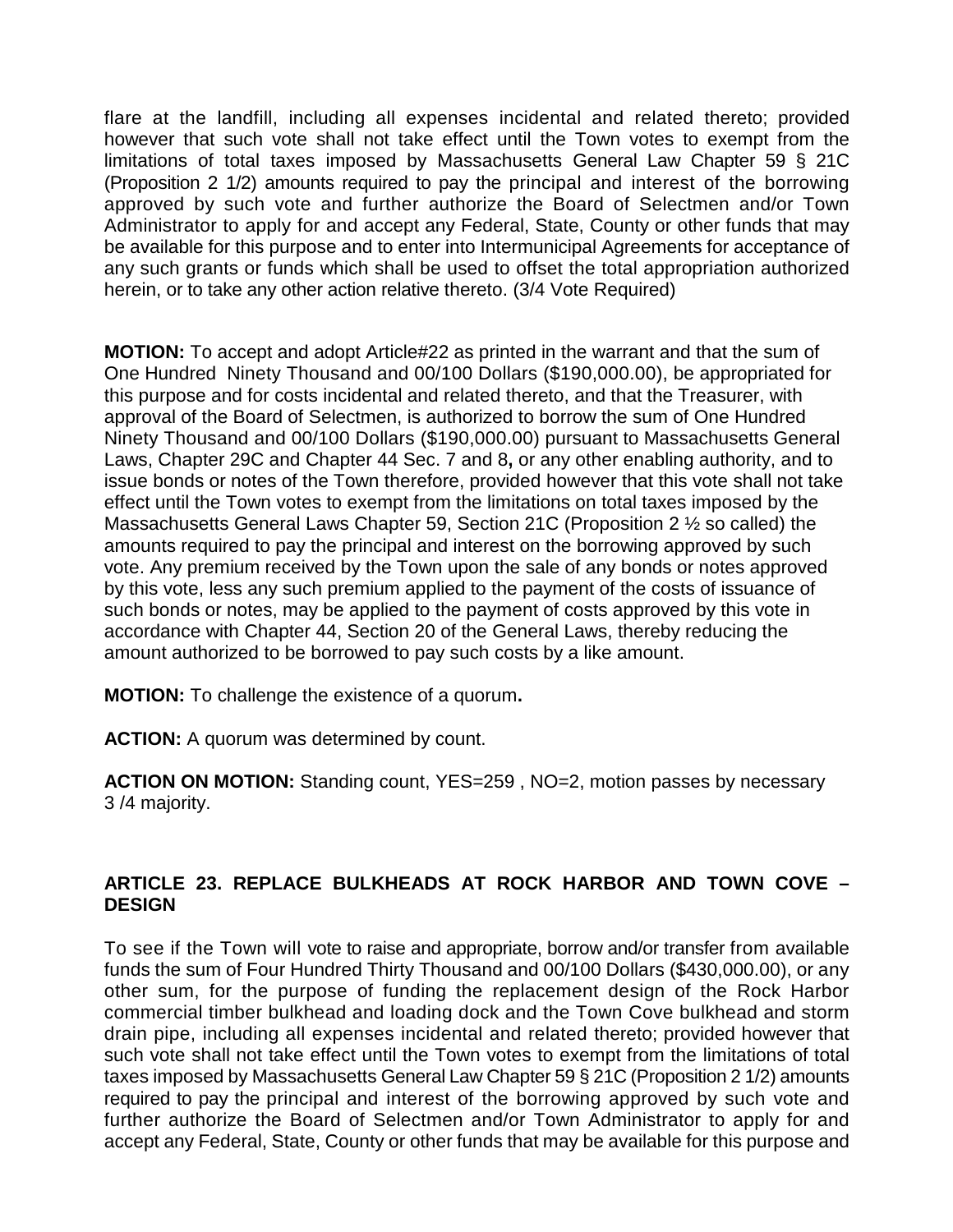to enter into Intermunicipal Agreements for acceptance of any such grants or funds which shall be used to offset the total appropriation authorized herein, or to take any other action relative thereto.

(3/4 Vote Required)

**MOTION:** To accept and adopt Article #23 as printed in the warrant and that the sum of Four Hundred Thirty Thousand and 00/100 Dollars (\$430,000.00), be appropriated for this purpose and for costs incidental and related thereto, and that the Treasurer, with approval of the Board of Selectmen, is authorized to borrow the sum of Four Hundred Thirty Thousand and 00/100 Dollars (\$430,000.00) pursuant to Massachusetts General Laws, Chapter 29C and Chapter 44 Sec. 7 and 8**,** or any other enabling authority, and to issue bonds or notes of the Town therefore, provided however that this vote shall not take effect until the Town votes to exempt from the limitations on total taxes imposed by the Massachusetts General Laws Chapter 59, Section 21C (Proposition 2 ½ so called) the amounts required to pay the principal and interest on the borrowing approved by such vote. Any premium received by the Town upon the sale of any bonds or notes approved by this vote, less any such premium applied to the payment of the costs of issuance of such bonds or notes, may be applied to the payment of costs approved by this vote in accordance with Chapter 44, Section 20 of the General Laws, thereby reducing the amount authorized to be borrowed to pay such costs by a like amount.

**ACTION:** Standing count, YES=251, NO= 4. Motion passes by necessary majority.

# **ARTICLE 24. REPLACE ROCK HARBOR ROAD WATER MAIN – DESIGN**

To see if the Town will vote to raise and appropriate, borrow and/or transfer from available funds transfer the sum of Seventy Two Thousand and 00/100 Dollars (\$72,000.00), or any other sum, for the purpose of designing the replacement of the water main on Beach Road, including all expenses incidental and related thereto; and further authorize the Board of Selectmen and/or Town Administrator to apply for and accept any Federal, State, County or other funds that may be available for this purpose and to enter into Intermunicipal Agreements for acceptance of any such grants or funds which shall be used to offset the total appropriation authorized herein, or to take any other action relative thereto. (3/4 Vote Required)

**MOTION:** To accept and adopt Article #24 as printed in the warrant and the sum of Seventy Two Thousand and 00/100 Dollars (\$72,000.00) be appropriated for this purpose and for costs incidental and related thereto, and that the Treasurer, with approval of the Board of Selectmen, is authorized to borrow the sum of Seventy Two Thousand and 00/100 Dollars (\$72,000.00), pursuant to Massachusetts General Laws, Chapter 44 Sec. 8(5), or any other enabling authority, and to issue bonds or notes of the Town therefore. Any premium received by the Town upon the sale of any bonds or notes approved by this vote, less any such premium applied to the payment of the costs of issuance of such bonds or notes, may be applied to the payment of costs approved by this vote in accordance with Chapter 44, Section 20 of the General Laws, thereby reducing the amount authorized to be borrowed to pay such costs by a like amount.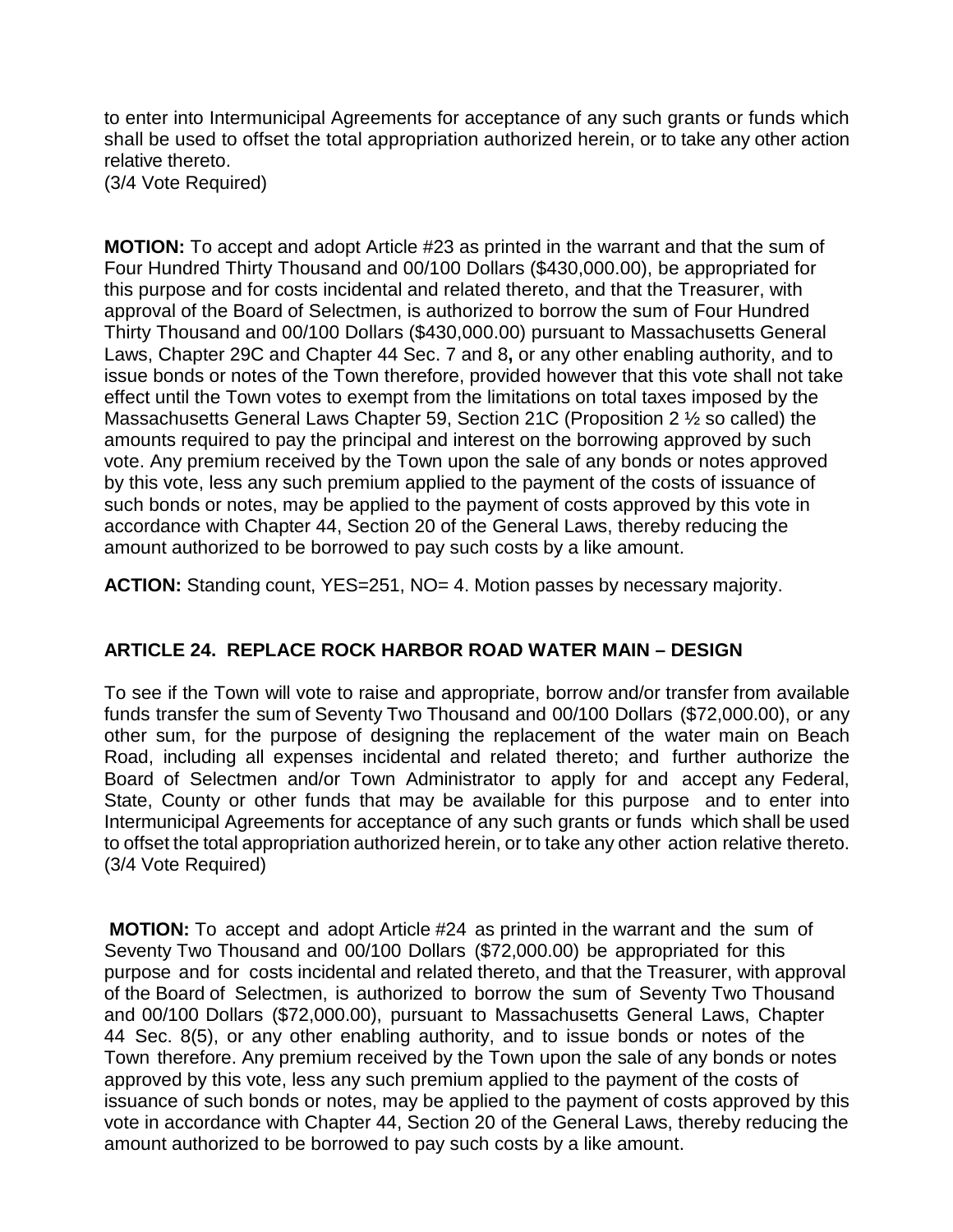**ACTION:** Standing count, YES=226, NO=5, motion passes by necessary majority.

## **ARTICLE 25. FUND MAIN STREET RECONSTRUCTION AND VILLAGE CENTER STREETSCAPE**

To see if the Town will vote to raise and appropriate, borrow and/or transfer from available funds the sum of Six Hundred Thousand and 00/100 Dollars (\$600,000.00), or any other sum, for the purpose of funding the Main Street Reconstruction and Village Center Streetscape, including all expenses incidental and related thereto; provided however that such vote shall not take effect until the Town votes to exempt from the limitations of total taxes imposed by Massachusetts General Law Chapter 59 § 21C (Proposition 2 1/2) amounts required to pay the principal and interest of the borrowing approved by such vote and further authorize the Board of Selectmen and/or Town Administrator to apply for and accept any Federal, State, County or other funds that may be available for this purpose and to enter into Intermunicipal Agreements for acceptance of any such grants or funds which shall be used to offset the total appropriation authorized herein, or to take any other action relative thereto. (3/4 Vote Required)

**MOTION:** To accept and adopt Article #25 as printed in the warrant and that the sum of Six Hundred Thousand and 00/100 Dollars (\$600,000.00), be appropriated for this purpose and for costs incidental and related thereto, and that the Treasurer, with approval of the Board of Selectmen, is authorized to borrow the sum of Six Hundred Thousand and 00/1 00 Dollars (\$600,000.00) pursuant to Massachusetts General Laws, Chapter 29C and Chapter 44 Sec. 7 and 8**,** or any other enabling authority, and to issue bonds or notes of the Town therefore, provided however that this vote shall not take effect until the Town votes to exempt from the limitations on total taxes imposed by the Massachusetts General Laws Chapter 59, Section 21C (Proposition 2 ½ so called) the amounts required to pay the principal and interest on the borrowing approved by such vote. Any premium received by the Town upon the sale of any bonds or notes approved by this vote, less any such premium applied to the payment of the costs of issuance of such bonds or notes, may be applied to the payment of costs approved by this vote in accordance with Chapter 44, Section 20 of the General Laws, thereby reducing the amount authorized to be borrowed to pay such costs by a like amount.

ACTION: Voice voted, passes unanimously.

#### **ARTICLE 26. TRANSFER OF UNEXPENDED BOND PROCEEDS**

To see if the Town will appropriate the following unexpended amounts of money that were initially borrowed to finance the following project that is now complete and for which no further liability remains, to pay Thirty Four Thousand Ninety Six and 00/100 Dollars (\$34,096.00) in costs associated with the Orleans Elementary School Heating and Ventilation Systems project authorized under Article 5 at the October 16, 2017 Town Meeting; and to pay Forty Seven Thousand Twenty Nine and 00/100 Dollars (\$47,029.00) in costs associated with the Main Street Reconstruction and Village Center Streetscape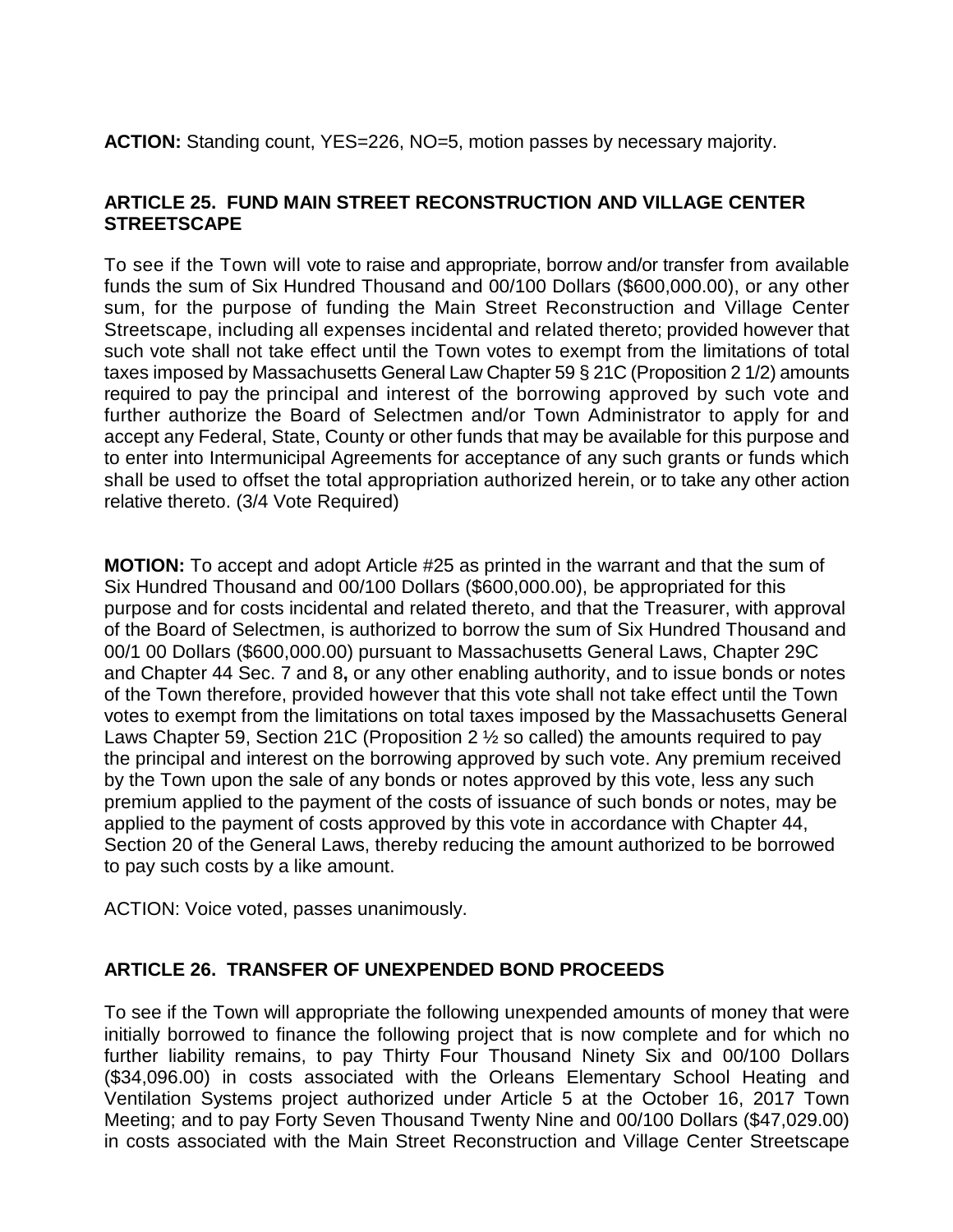project authorized under Article 25 at this Town Meeting, as permitted by Chapter 44, Section 20 of the General Laws:

| Unexpended  | Date of    | Warrant | Original                   |
|-------------|------------|---------|----------------------------|
| Amount      | Approval   | Article | Purpose                    |
| \$81,125.00 | 05/09/2016 |         | Design of New DPW Facility |

Or take any other action relative thereto. (2/3 Vote Required)

**MOTION:** That the Town appropriates the unexpended amount of Eighty One Thousand One Hundred Twenty Five and 00/100 Dollars (\$81,125.00) that was initially borrowed to finance the Design of the New DPW Facility that is now complete and for which no further liability remains, to pay costs associated with the Orleans Elementary School Heating and Ventilation System and the Main Street Reconstruction and Village Center Streetscape projects in the amounts printed in the warrant and as permitted by Chapter 44, Section 20 of the General Laws.

**ACTION:** Voice vote, motion passes unanimously.

### **ARTICLE 27. FUND FEASIBILITY STUDY FOR FIRE STATION RENOVATION OR REPLACEMENT**

To see if the Town will vote to raise and appropriate, borrow and/or transfer from available funds the sum of One Hundred Thousand and 00/100 Dollars (\$100,000.00), or any other sum, for the purpose of funding a feasibility study for renovation or replacement of the existing Fire Station, including all expenses incidental and related thereto; provided however that such vote shall not take effect until the Town votes to exempt from the limitations of total taxes imposed by Massachusetts General Law Chapter 59 § 21C (Proposition 2 1/2) amounts required to pay the principal and interest of the borrowing approved by such vote and further authorize the Board of Selectmen and/or Town Administrator to apply for and accept any Federal, State, County or other funds that may be available for this purpose and to enter into Intermunicipal Agreements for acceptance of any such grants or funds which shall be used to offset the total appropriation authorized herein, or to take any other action relative thereto.) (3/4 Vote Required)

**MOTION:** To accept and adopt Article #27 as printed in the warrant and that the sum of One Hundred Thousand and 00/100 Dollars (\$100,000.00), be appropriated for this purpose and for costs incidental and related thereto, and that the Treasurer, with approval of the Board of Selectmen, is authorized to borrow the sum of One Hundred Thousand and 00/100 Dollars (\$100,000.00) pursuant to Massachusetts General Laws, Chapter 29C and Chapter 44 Sec. 7 and 8**,** or any other enabling authority, and to issue bonds or notes of the Town therefore, provided however that this vote shall not take effect until the Town votes to exempt from the limitations on total taxes imposed by the Massachusetts General Laws Chapter 59, Section 21C (Proposition 2 ½ so called) the amounts required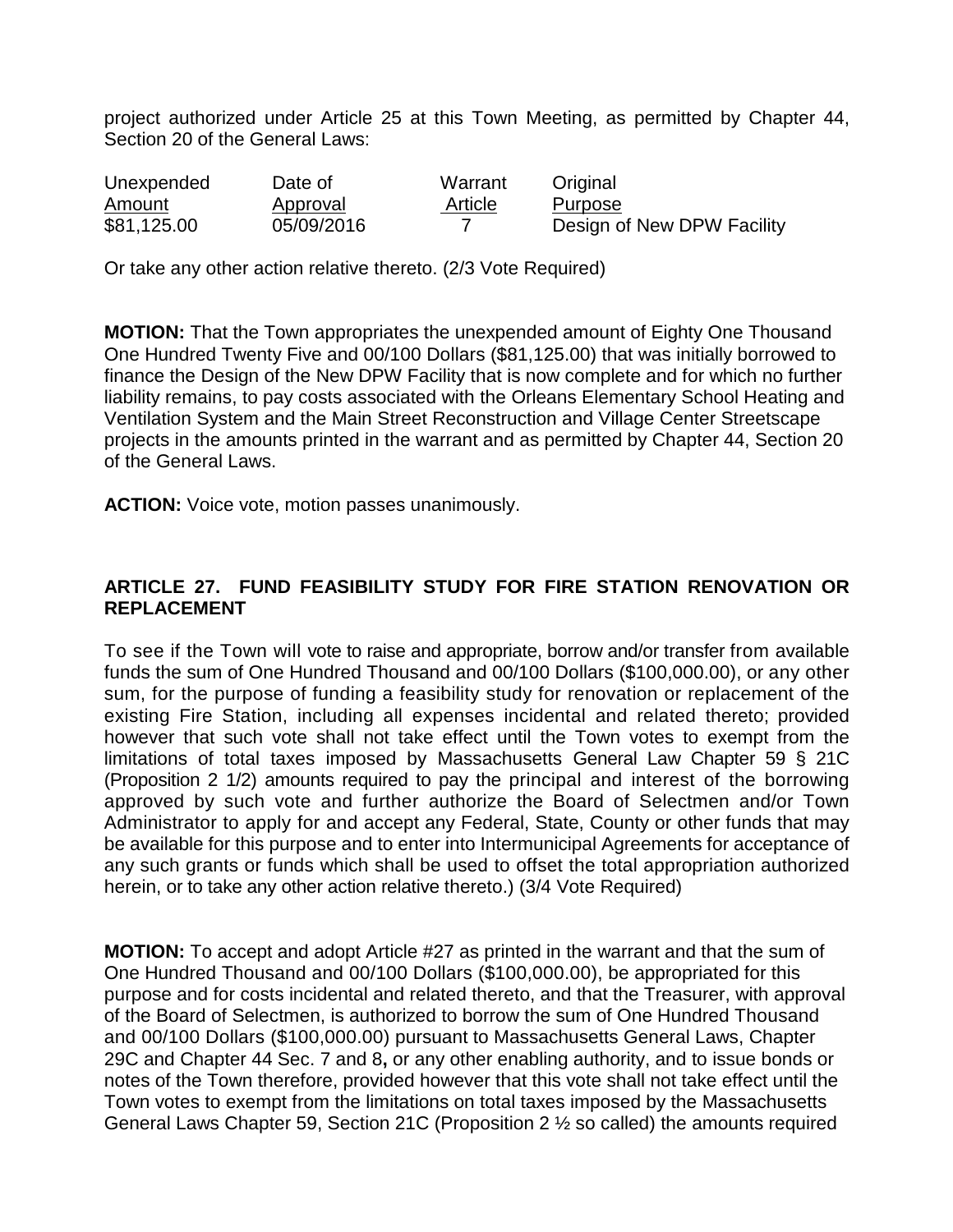to pay the principal and interest on the borrowing approved by such vote. Any premium received by the Town upon the sale of any bonds or notes approved by this vote, less any such premium applied to the payment of the costs of issuance of such bonds or notes, may be applied to the payment of costs approved by this vote in accordance with Chapter 44, Section 20 of the General Laws, thereby reducing the amount authorized to be borrowed to pay such costs by a like amount.

**ACTION:** Standing count YES=159, NO=9, motion passes by necessary majority.

**MOTION:** To challenge the existence of a quorum**.**

**ACTION:** A quorum was determined by count.

## **ARTICLE 28. FUND FIRE DEPARTMENT STAFFING AND ORGANIZATIONAL STUDY**

To see if the Town will vote to raise and appropriate and/or transfer from available funds the sum of Thirty Five Thousand and 00/100 Dollars (\$35,000.00) for the purpose of funding a Fire Department staffing and organizational study, including all expenses incidental and related thereto, or to take any other action relative thereto. (Simple Majority Vote Required)

**MOTION:** To accept and adopt Article #28 as printed in the warrant and that the sum of Thirty Five Thousand and 00/100 Dollars (\$35,000.00) be raised and appropriated for this purpose.

**ACTION:** Voice vote, motion passes by necessary majority.

## **ARTICLE 29. FUND WATER TREATMENT PLANT MEMBRANE REPLACEMENT - DESIGN**

To see if the Town will vote to transfer from available funds the sum of Thirty Six Thousand and 00/100 Dollars (\$36,000.00), or any other sum, for the purpose of funding the replacement design of the Water Treatment Plant Membranes, including all expenses incidental and related thereto, or to take any other action relative thereto. (Simple Majority Vote Required)

**MOTION:** To accept and adopt Article #29 as printed in the warrant and that the sum of Thirty Six Thousand and 00/100 Dollars (\$36,000.00) be transferred from the Water Surplus Account for this purpose.

**ACTION:** Voice vote, motion passes by necessary majority.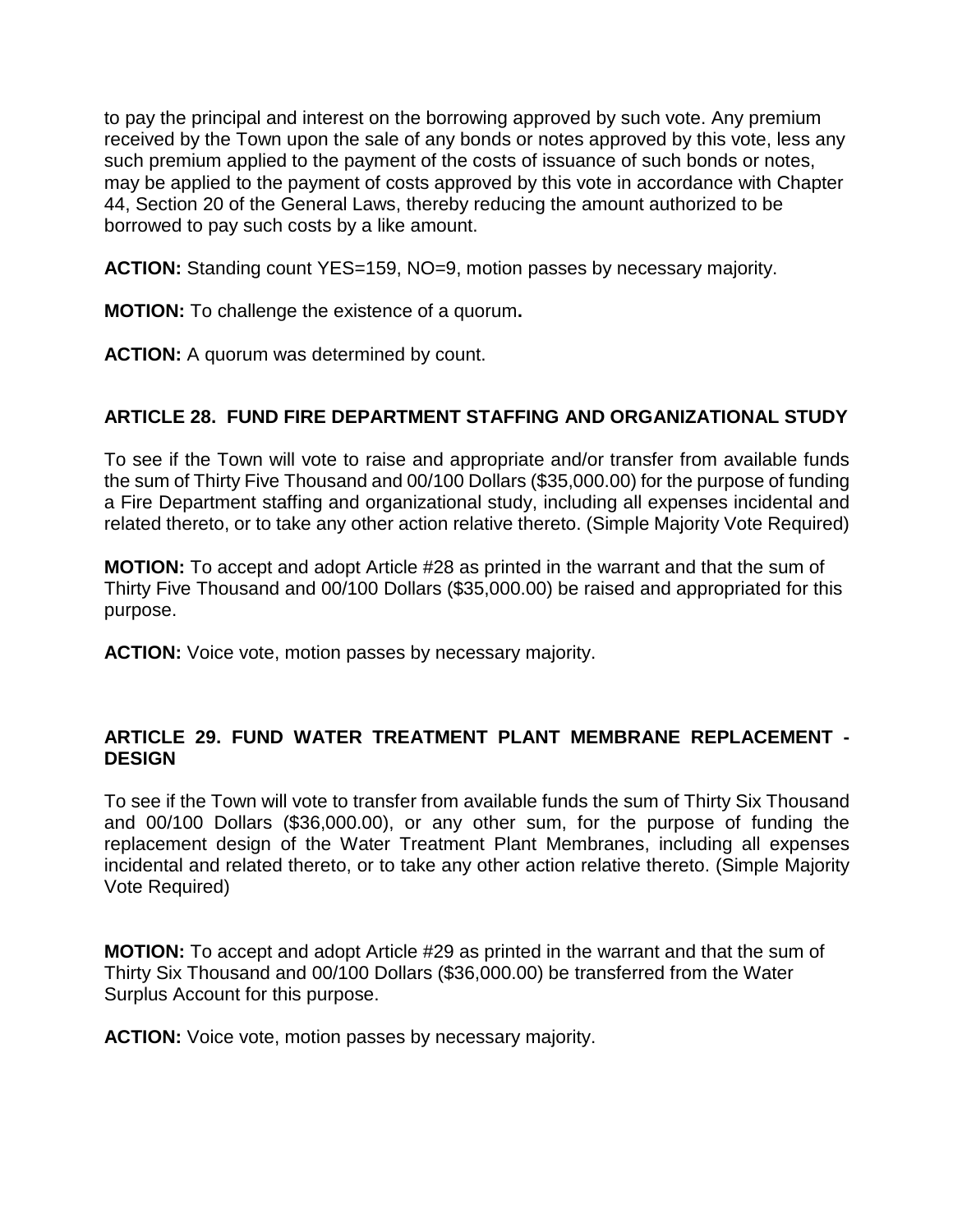# **ARTICLE 30. FUND WATER QUALITY DRAINAGE IMPROVEMENTS**

To see if the Town will vote to raise and appropriate, and/or transfer from available funds the sum of One Hundred Eighty Two Thousand Seven Hundred Forty Five and 00/100 Dollars (\$182,745.00), or any other sum, into the Stabilization Fund for Water Quality Drainage Improvements, and further to transfer from the Stabilization Fund the sum of One Hundred Eighty Two Thousand Seven Hundred Forty Five and 00/100 Dollars (\$182,745.00) for the purpose of funding the design and construction of improvements to the Town's drainage infrastructure systems, including all expenses incidental and related thereto, and further authorize the Board of Selectmen and/or Town Administrator to apply for and accept any Federal, State, County or other funds that may be available for this purpose, and to enter into Intermunicipal Agreements for acceptance of any such grants or funds, or to take any other action relative thereto. (2/3 Vote Required)

**MOTION:** To accept and adopt Article # 30 as printed in the warrant and that the sum of One Hundred Eighty Two Thousand Seven Hundred Forty Five and 00/100 Dollars (\$182,745.00) be raised and appropriated to the Stabilization Fund for Water Quality Drainage Improvements, and further to authorize the sum of One Hundred Eighty Two Thousand Seven Hundred Forty Five and 00/100 Dollars (\$182,745.00) to be transferred from the Stabilization Fund for Water Quality Drainage Improvements for the purpose of funding the design and construction of improvements to the Town's drainage infrastructure systems, including all expenses incidental and related thereto.

**ACTION:** Voice vote, motion passes by necessary majority.

#### **ARTICLE 31. FUND TOWN PAVEMENT MANAGEMENT PROGRAM**

To see if the Town will vote to raise and appropriate, and/or transfer from available funds the sum of Three Hundred Sixty Five Thousand Five Hundred Eleven and 00/100 Dollars (\$365,511.00), or any other sum, into the Stabilization Fund for the Town Pavement Management Program, and further to transfer from the Stabilization Fund the sum of Three Hundred Sixty Five Thousand Five Hundred Eleven and 00/100 Dollars (\$365,511.00) for the purpose of funding the local share of the Town's ongoing Pavement Management Program to repair, resurface, and reconstruct Town roadways, including all expenses incidental and related thereto, and further authorize the Board of Selectmen and/or Town Administrator to apply for and accept any Federal, State, County or other funds that may be available for this purpose, and to enter into Intermunicipal Agreements for acceptance of any such grants or funds, or to take any other action relative thereto. (2/3 Vote Required)

**MOTION:** To accept and adopt Article #31 as printed in the warrant and that the sum of Three Hundred Sixty Five Thousand Five Hundred Eleven and 00/100 Dollars (\$365,511.00) be raised and appropriated to the Stabilization Fund for the Town Pavement Management Program, and further to authorize the sum of Three Hundred Sixty Five Thousand Five Hundred Eleven and 00/100 Dollars (\$365,511.00) to be transferred from the Stabilization Fund for the Town Pavement Management Program, for the purpose of funding the local share of the Town's ongoing Pavement Management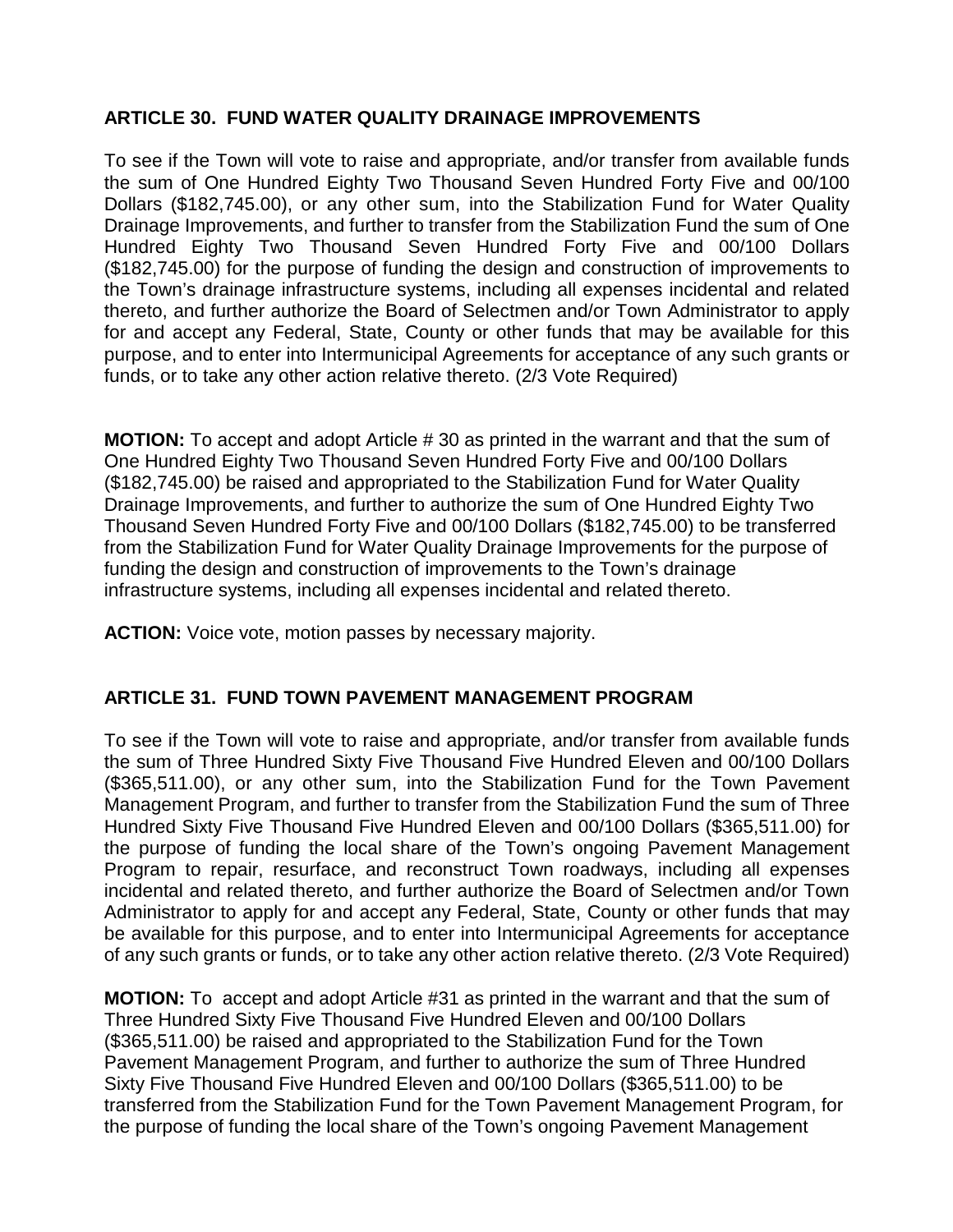Program to repair, resurface, and reconstruct Town roadways, including all expenses incidental and related thereto.

**ACTION:** Voice vote, motion passes unanimously**.**

### **ARTICLE 32. FUND OTHER POST-EMPLOYMENT BENEFITS (OPEB) LIABILITY TRUST FUND**

To see if the Town will vote to raise and appropriate the sum of Four Hundred Fifty Thousand and 00/100 Dollars (\$450,000.00) to be deposited in the Other Post-Employment Benefits (OPEB) Liability Trust Fund; or take any other action relative thereto. (Simple Majority Vote Required)

**MOTION:** To accept and adopt Article #32 as printed in the warrant and that the sum of Four Hundred Fifty Thousand and 00/100 Dollars (\$450,000.00) be raised and appropriated for this purpose.

**ACTION:** Voice vote, motion passes unanimously.

## **ARTICLE 33. FUND AFFORDABLE HOUSING TRUST FUND**

To see if the Town will vote to raise and appropriate the sum of Two Hundred Seventy-Five Thousand and 00/100 Dollars (\$275,000.00), to be deposited in the Affordable Housing Trust Fund, or to take any other action relative thereto. (Simple Majority Vote Required)

**MOTION:** To accept and adopt Article #33 as printed in the warrant and that the sum of Two Hundred Seventy-Five Thousand and 00/100 Dollars (\$275,000.00) be raised and appropriated for this purpose.

**ACTION:** Voice vote, motion passes unanimously.

#### **ARTICLE 34. FUND MAINTENANCE OF BUILDINGS AND FACILITIES**

To see if the Town will vote to raise and appropriate, and/or transfer from available funds the sum of Three Hundred Fifty Thousand and 00/100 Dollars (\$350,000.00), or any other sum, into the Stabilization Fund for Building and Facility Maintenance, and further to transfer from the Stabilization Fund the sum of Three Hundred Fifty Thousand and 00/100 Dollars (\$350,000.00) for the purpose of funding building and facility maintenance projects, including all expenses incidental and related thereto, and further authorize the Board of Selectmen and/or Town Administrator to apply for and accept any Federal, State, County or other funds that may be available for this purpose, and to enter into Intermunicipal Agreements for acceptance of any such grants or funds, or to take any other action relative thereto. (2/3 Vote Required*)*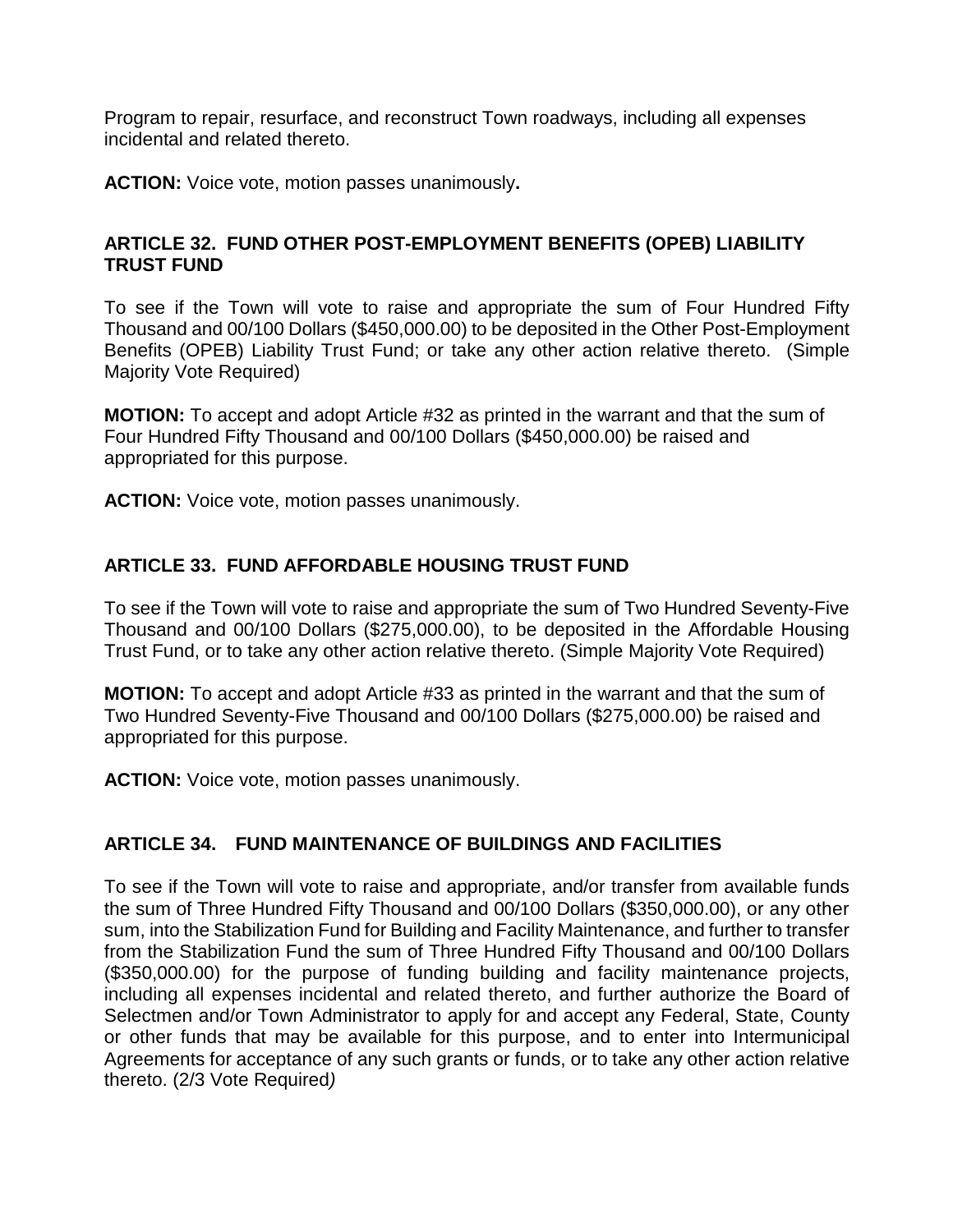**MOTION:** To accept and adopt Article #34 as printed in the warrant and that the sum of Three Hundred Fifty Thousand and 00/100 Dollars (\$350,000.00) be raised and appropriated to the Stabilization Fund for Building and Facility Maintenance, and further to authorize the sum of Three Hundred Fifty Thousand and 00/100 Dollars (\$350,000.00) to be transferred from the Stabilization Fund for Building and Facility Maintenance for the purpose of funding building and facility maintenance projects, including all expenses incidental and related thereto.

**ACTION:** Voice vote, motion passes unanimously.

**MOTION:** To challenge the existence of a quorum**.**

**ACTION:** A quorum was not present. Town Meeting is to be reconvened on Tuesday, May 14, 2019 at 6:00PM.

**The Annual Town Meeting was reconvened at 6:10 p.m. on May 14, 2019 after a quorum of 200 voters was declared by the Town Clerk.** Election workers were: Mary Walker, Lynda Burwell, Louise Brady, Cathy Southworth, Barbara Quinn, Patricia Bradley, Cyndi Eager, Susan Milton. Constables on duty were Paul Kelly and Mary Stevens. A total of 238 voters were in attendance.

Duane Landreth sworn in as Temporary Moderator for Article 58 by the Town Clerk.

# **ARTICLE 35. FUND PURCHASE OF MOTOR VEHICLES AND EQUIPMENT**

To see if the Town will vote to raise and appropriate, and/or transfer from available funds the sum of Five Hundred Seventy Thousand and 00/100 Dollars (\$570,000.00), or any other sum, into the Stabilization Fund for Motor Vehicles and Equipment, and further to transfer from the Stabilization Fund the sum of Five Hundred Seventy Thousand and 00/100 Dollars (\$570,000.00) for the purpose of funding vehicle and equipment purchases, including all expenses incidental and related thereto, and further authorize the Board of Selectmen and/or Town Administrator to apply for and accept any Federal, State, County or other funds that may be available for this purpose, and to enter into Intermunicipal Agreements for acceptance of any such grants or funds, or to take any other action relative thereto. (2/3 Vote Required)

**MOTION:** To accept and adopt Article #35 as printed in the warrant and that the sum of Five Hundred Seventy Thousand and 00/100 Dollars (\$570,000.00) be raised and appropriated to the Stabilization Fund for Motor Vehicles and Equipment, and further to authorize the sum of Five Hundred Seventy Thousand and 00/100 Dollars (\$570,000.00) to be transferred from the Stabilization Fund for Motor Vehicles and Equipment for the purpose of funding motor vehicle and equipment purchases, including all expenses incidental and related thereto.

**ACTION:** Voice vote, motion passes unanimously.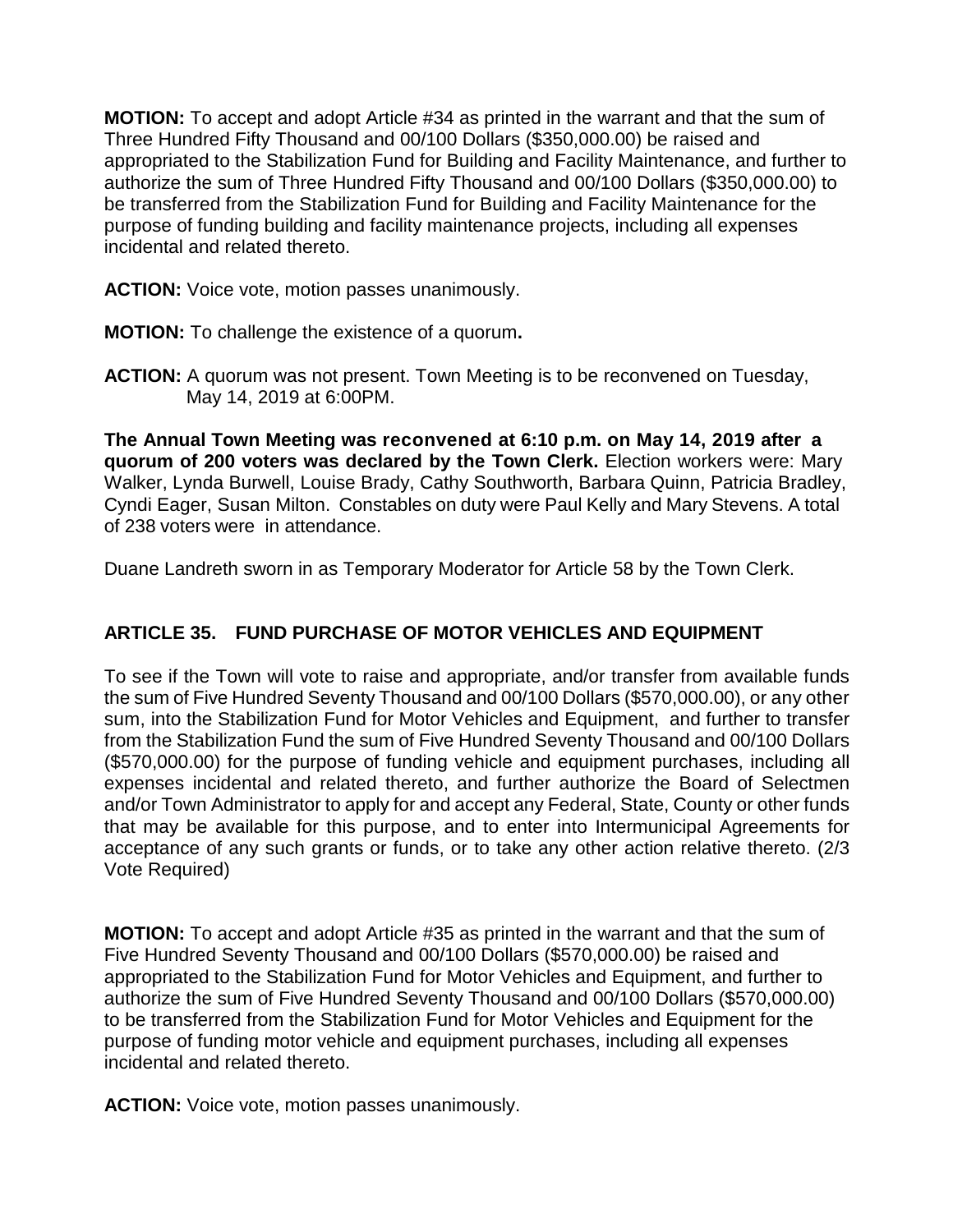## **ARTICLE 36. FUND VISITOR MANAGEMENT SERVICES BY ORLEANS CHAMBER OF COMMERCE**

To see if the Town will vote to raise and appropriate and/or transfer from available funds the sum of Thirty Three Thousand and 00/100 Dollars (\$33,000.00), or any other sum, to be spent under the direction of the Orleans Chamber of Commerce, Inc. and the Board of Selectmen for the purposes of managing year round visitors and making the Town more user friendly; or to take any other action relative thereto. (Simple Majority Vote Required)

**MOTION:** To accept and adopt Article #36 as printed in the warrant and that the sum of Thirty Three Thousand and 00/100 Dollars (\$33,000.00), be raised and appropriated for this purpose.

**ACTION:** Voice vote, motion passes unanimously.

# **ARTICLE 37. FUND HUMAN SERVICES AGENCIES (FY20)**

To see if the Town will vote to raise and appropriate and/or transfer from available funds the sum of One Hundred Twenty Six Thousand Six Hundred and 00/100 Dollars (\$126,600.00), or any other sum, to fund the following human services organizations for the period July 1, 2019 to June 30, 2020.

#### **Funding for FY 2020**

| AIDS Support Group of Cape Cod                   |        | \$<br>2,000.00  |
|--------------------------------------------------|--------|-----------------|
| Alzheimers Support Group of Cape Cod             |        | \$<br>10,000.00 |
| <b>Big Brothers/Big Sisters</b>                  |        | \$<br>2,000.00  |
| <b>CapeAbilities</b>                             |        | \$<br>6,000.00  |
| Cape Cod Children's Place                        |        | \$<br>3,250.00  |
| Consumer Assistance Council, Inc.                |        | \$<br>650.00    |
| <b>Duffy Health Center</b>                       |        | \$<br>1,000.00  |
| Elder Services of Cape Cod and the Islands, Inc. |        | \$<br>2,500.00  |
| Food4Kids                                        |        | \$<br>4,000.00  |
| Gosnold, Inc.                                    |        | \$<br>9,000.00  |
| <b>Homeless Prevention Council</b>               |        | \$<br>10,000.00 |
| Independence House, Inc.                         |        | \$<br>10,000.00 |
| Lower Cape Outreach Council                      |        | \$<br>10,000.00 |
| Nauset Together We Can                           |        | \$<br>12,000.00 |
| <b>Orleans After School Activities Program</b>   |        | \$<br>20,000.00 |
| <b>Outer Cape Health Services</b>                |        | \$<br>20,000.00 |
| Sight Loss Services, Inc.                        |        | \$<br>1,600.00  |
| South Coastal Counties Legal Services, Inc.      |        | 2,600.00        |
|                                                  | TOTAL: | \$126,600.00    |

Or to take any other action relative thereto. (Simple Majority Vote Required)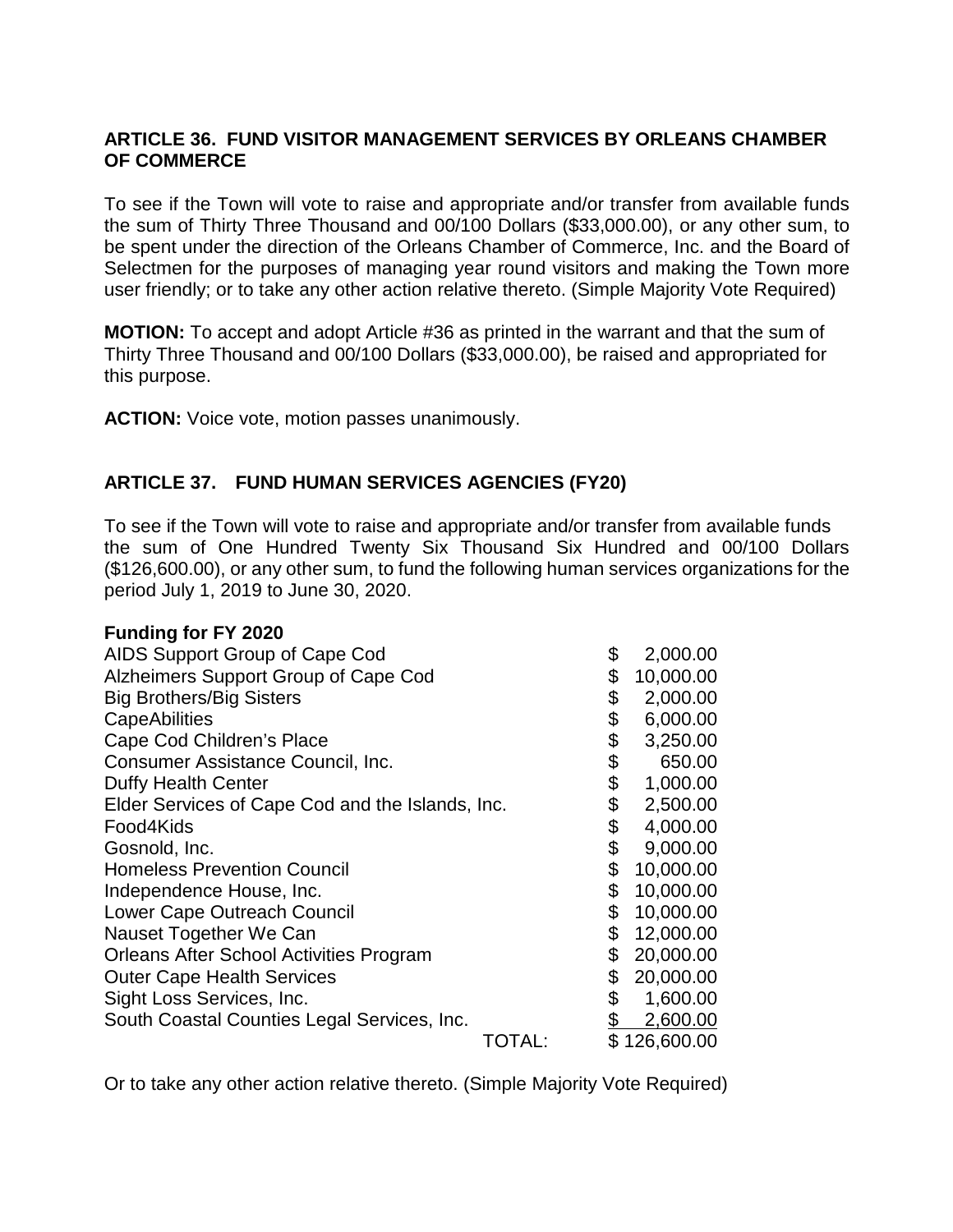**MOTION:** To accept and adopt Article #37 as printed in the warrant, and that the sum of One Hundred Twenty Six Thousand Six Hundred and 00/100 Dollars (\$126,600.00) be raised and appropriated for this purpose.

**ACTION:** Voice vote, motion passes unanimously.

# **ARTICLE 38. FUND FOURTH OF JULY CELEBRATION**

To see if the Town will vote to raise and appropriate and/or transfer from available funds the sum of Eight Thousand and 00/100 Dollars (\$8,000.00), or any other sum, for the purpose of funding the July  $4<sup>th</sup>$  celebration within the Town of Orleans. Said funds to be expended under the direction of the Town Administrator, or to take any other action relative thereto. (Simple Majority Vote Required)

**MOTION:** To accept and adopt Article #38 as printed in the warrant, and that the sum of Eight Thousand and 00/100 Dollars (\$8,000.00) be raised and appropriated for this purpose.

**ACTION:** Voice vote, motion passes unanimously.

# **ARTICLE 39. FUND CULTURAL COUNCIL GRANTS**

To see if the Town will vote to raise and appropriate and/or transfer from available funds the sum of Two Thousand and 00/100 Dollars (\$2,000.00), or any other sum, for the purpose of funding Cultural Council awards to organizations that benefit Orleans residents. Said funds to be expended under the direction of the Town Administrator, or to take any other action relative thereto. (Simple Majority Vote Required)

**MOTION:** To accept and adopt Article #39 as printed in the warrant, and that the sum of Two Thousand and 00/100 Dollars (\$2,000.00) be raised and appropriated for this purpose.

**ACTION:** Voice vote, motion passes unanimously.

# **ARTICLE 40. AUTHORIZE AND FUND HABITAT CONSERVATION PLAN PERMITS**

To see if the Town will vote to raise and appropriate and/or transfer from available funds the sum of Forty Two Thousand and 00/100 Dollars (\$42,000.00), or any other sum, for the purpose of funding the implementation costs, including all expenses incidental and related thereto, of the Habitat Conservation Plan (HCP) approved by the Federal and State Fish and Wildlife Services. The HCP provides for limited over sand vehicle use of Nauset Beach south of the bathing beach parking lot during the summer migratory bird nesting season, or to take any other action relative thereto. (Simple Majority Vote Required)

**MOTION:** To accept and adopt Article #40 as printed in the warrant and that the sum of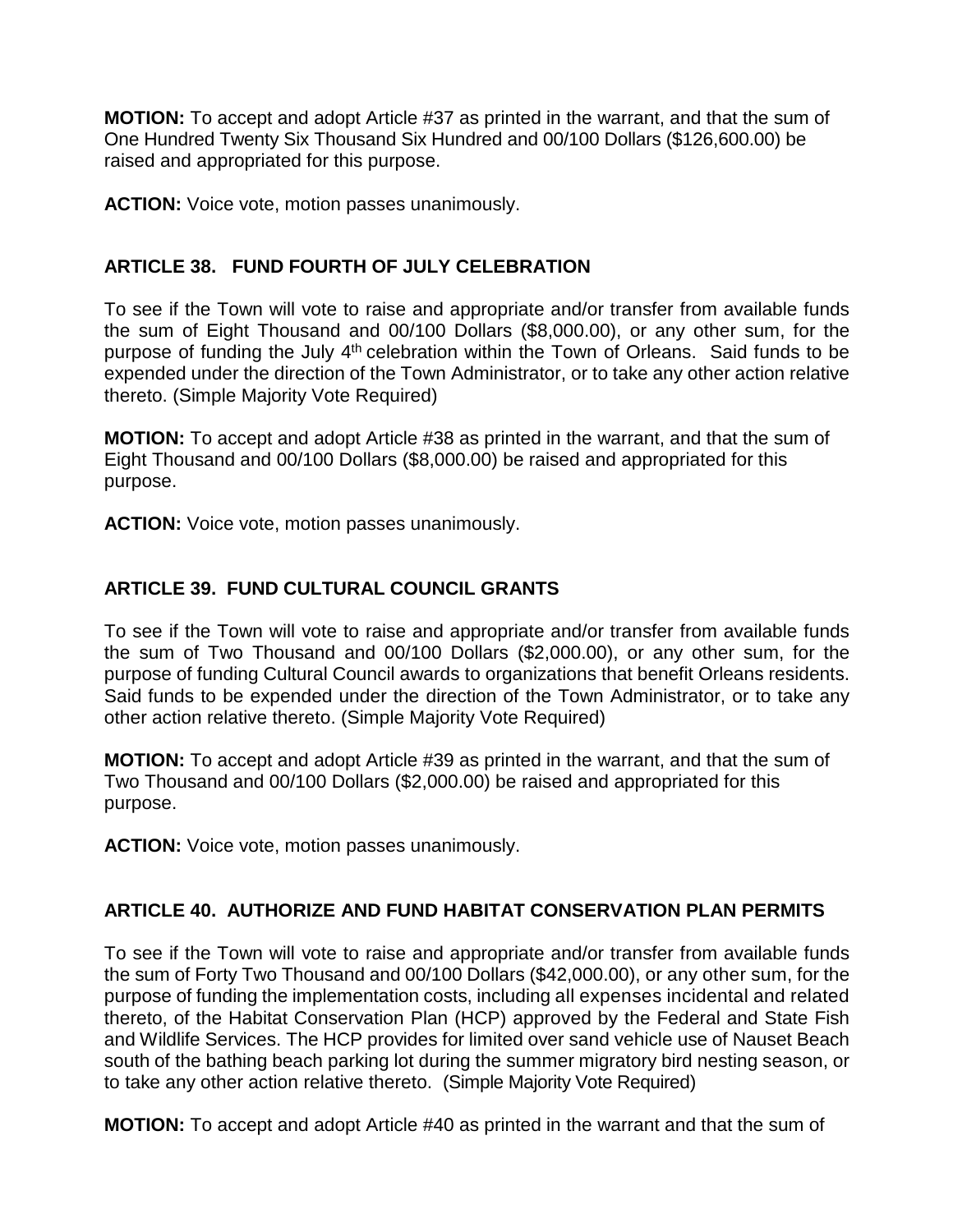Forty Two Thousand and 00/100 Dollars (\$42,000.00) be raised and appropriated for this purpose.

**ACTION:** Voice vote, motion passes unanimously.

# **ARTICLE 41. FUND ELECTED OFFICIALS COMPENSATION (FY20)**

To see if the Town will vote to fix the salaries of elected officials for the twelve month period beginning July 1, 2019 as follows:

- 1) Board of Selectmen (5) \$3,000.00
- 2) Board Chairman \$ 500.00
- 3) Moderator \$ 300.00
- 4) Constables (2)

and to raise and appropriate and/or transfer from available funds the sum of Sixteen Thousand One Hundred and 00/100 Dollars (\$16,100.00), or any other sum, for this purpose, or to take any other action relative thereto. (Simple Majority Vote Required)

**MOTION:** To accept and adopt Article #41 as printed in the warrant and that the sum of Sixteen Thousand One Hundred and 00/100 Dollars (\$16,100.00) be raised and appropriated for this purpose.

**ACTION:** Voice vote, motion passes unanimously.

# **ARTICLE 42. FUND UNANTICIPATED EMPLOYEE BUYOUTS**

To see if the Town will vote to raise and appropriate and/or transfer from available funds the sum of Thirty Five Thousand and 00/100 Dollars (\$35,000.00), or any other sum, to fund unanticipated employee related buyouts, or to take any other action relative thereto. (Simple Majority Vote Required)

**MOTION:** To accept and adopt Article #42 as printed in the warrant and that the sum of Thirty Five Thousand and 00/100 Dollars (\$35,000.00) be raised and appropriated for this purpose.

**ACTION:** Voice vote, motion passes unanimously.

# **ARTICLE 43. TRANSFER WATER SERVICE CONNECTION FUNDS**

To see if the Town will vote to transfer from available funds the sum of Thirty Thousand and 00/100 Dollars (\$30,000.00), or any other sum, to the Water Special Revenue Fund - Water Service Connection Account for the purpose of maintaining water service connections, or to take any other action relative thereto. (Simple Majority Vote Required)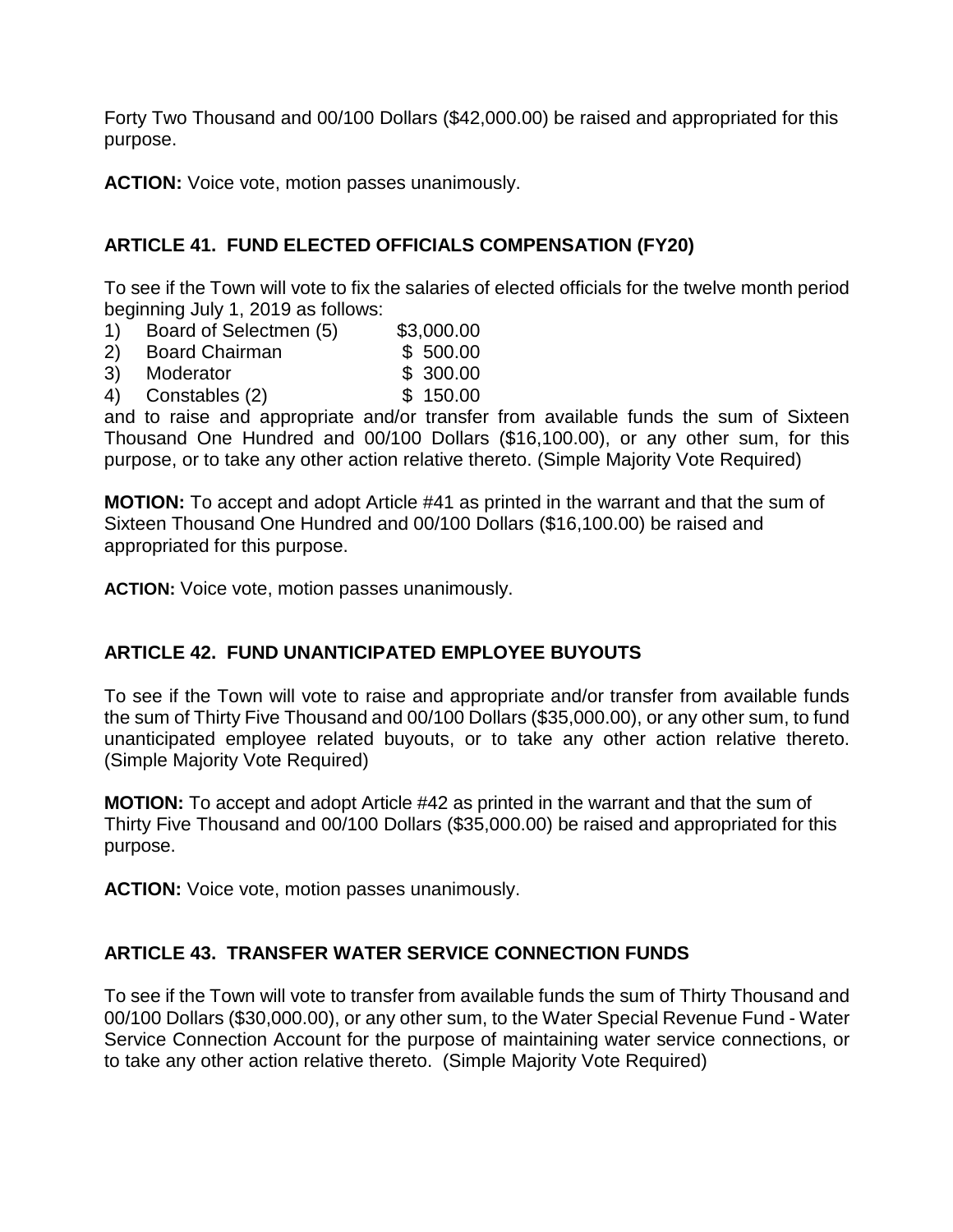**MOTION:** To accept and adopt Article #43 as printed in the warrant and the sum of Thirty Thousand and 00/100 Dollars (\$30,000.00) be transferred from the Water Special Revenue Fund – Fund Balance Reserved for Water Service Connections for this purpose.

**ACTION:** Voice vote, motion passes unanimously.

# **ARTICLE 44. FUND ORLEANS POLICE FEDERATION CONTRACT (FY20)**

To see if the Town will vote to raise and appropriate and/or transfer from available funds a sufficient sum of money to be added to the FY20 Salaries Account for the Police Department budget for employees covered under the collective bargaining agreement between the Town and the Orleans Police Federation, or to take any other action relative thereto. (Simple Majority Vote Required)

**MOTION:** To indefinitely postpone Article #44.

**ACTION:** Voice vote, motion passes unanimously.

# **ARTICLE 45. FUND ORLEANS PERMANENT FIREFIGHTERS ASSOCIATION CONTRACT (FY20)**

To see if the Town will vote to transfer from available funds a sufficient sum of money to be added to the FY20 Salary Accounts for the Fire Department budget for employees covered under the collective bargaining agreement between the Town and the Orleans Permanent Firefighters Association, Local 2675 I.A.F.F., or to take any other action relative thereto. (Simple Majority Vote Required)

**MOTION:** To indefinitely postpone Article #45.

**ACTION:** Voice vote, motion passes unanimously.

#### **ARTICLE 46. AMEND GENERAL BYLAW CH. 40 – PERSONNEL AND FUND NON-UNION EMPLOYEE COLA**

To see if the Town will vote to amend Chapter 40, Personnel, to update full time employee benefit and compensation provisions to be comparable with recent collective bargaining agreements, update part time and seasonal employment requirements, a copy of the update to Chapter 40 is on file with the Town Clerk, and approve a 2% cost of living wage increase for the period of July 1, 2019 to June 30, 2020 (FY20) for those employees who are covered by the Personnel Bylaw Compensation Plans and those employees covered by individual contracts and employment agreements; or take any action relative thereto. (Simple Majority Vote Required)

**MOTION:** To accept and adopt Article #46 as printed in the warrant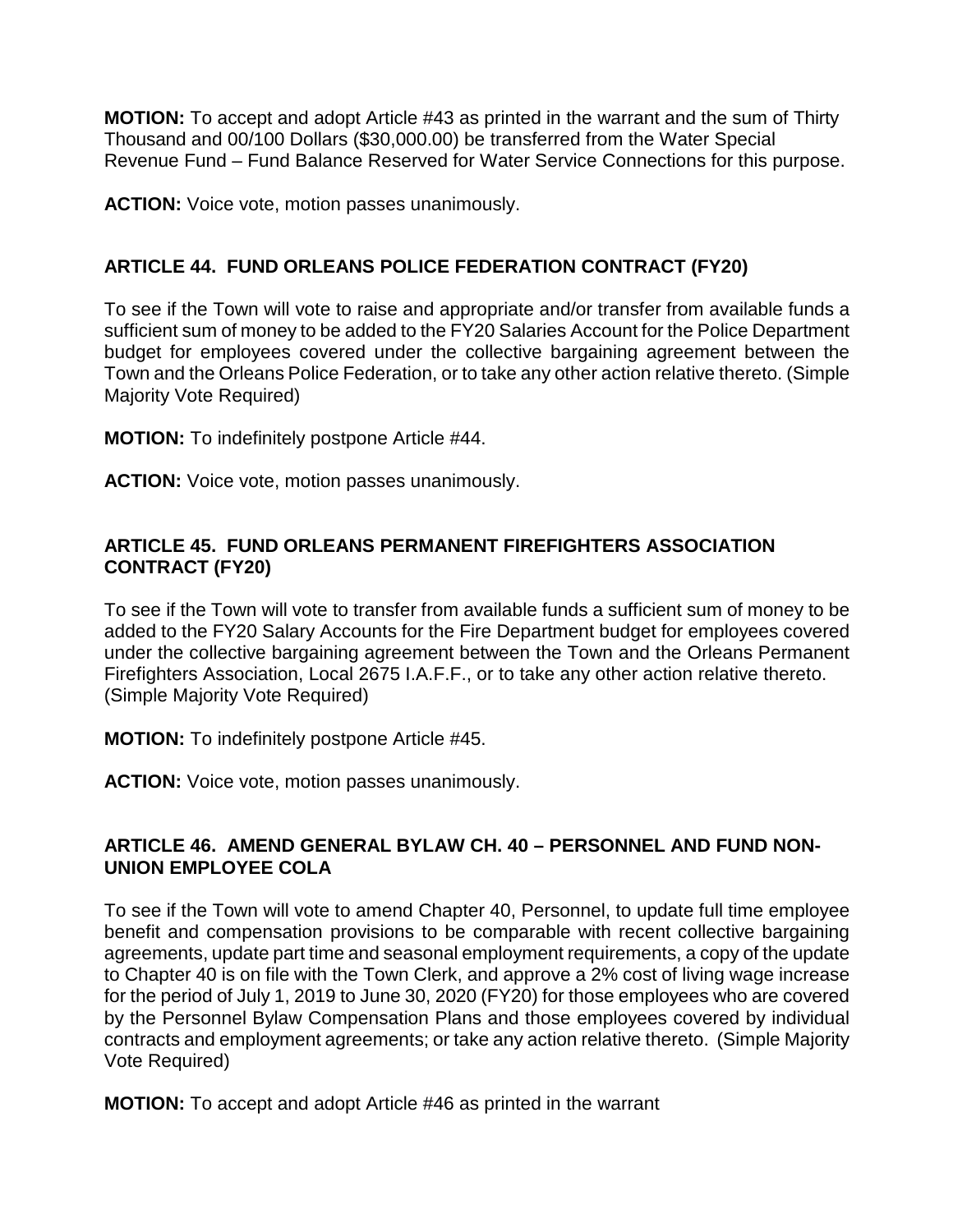**ACTION:** Voice vote, motion passes unanimously.

# **ARTICLE 47. AMEND GENERAL BYLAW CH. 88 – DRAINAGE & EROSION & SEDIMENT CONTROL**

To see if the Town will vote to amend the General By-Laws, Section 88. Drainage and Erosion and Sediment Control, as follows:

## § **88-1. Purpose.**

The purpose of this bylaw is to protect, maintain and enhance the public health, safety, environment and general welfare by establishing minimum requirements to control the adverse effects of stormwater runoff and erosion. Through proper management of stormwater, sediment and erosion controls this bylaw safeguards the public health, safety, environment and general welfare of the public. This bylaw serves to protect water and groundwater resources, promote groundwater recharge and prevent flooding.

# § **88-2. Applicability.**

The requirements of this bylaw shall apply to existing development, new development, and redevelopment projects to minimize adverse impacts of erosion and stormwater runoff off site and downstream which would be borne by abutters, townspeople and the general public. The Board of Selectmen may delegate from time to time certain duties described in this bylaw to designees who will act on its behalf for the purposes of enforcement.

# § **88-3. Drainage requirements.**

- a. Runoff. All runoff from impervious surfaces of a lot shall be recharged on that lot. Runoff shall be diverted towards areas covered with vegetation for surface infiltration.
- b. Stormwater. All Stormwater drainage shall be contained on the development site and away from wetland resources. All stormwater shall be treated on site unless there is a public benefit to connecting to another drainage system or allowing stormwater to flow off site. Commercial development shall be required to handle calculated flows from a 25-year storm.
- c. Drains. In no instance shall roof drains, subsurface drains, or overflow drains of any kind be directed to the public road layout.
- **d. Post Construction Stormwater Management. For new development or redevelopment, any construction activities or land alteration resulting in total earth disturbance equal to or greater than one (1) acre (or activities that are part of a larger common plan of development disturbing greater than one (1) acre), shall meet the following stormwater management requirements:**

**1. Low Impact Development (LID) site planning and design strategies must be used to the maximum extent feasible.**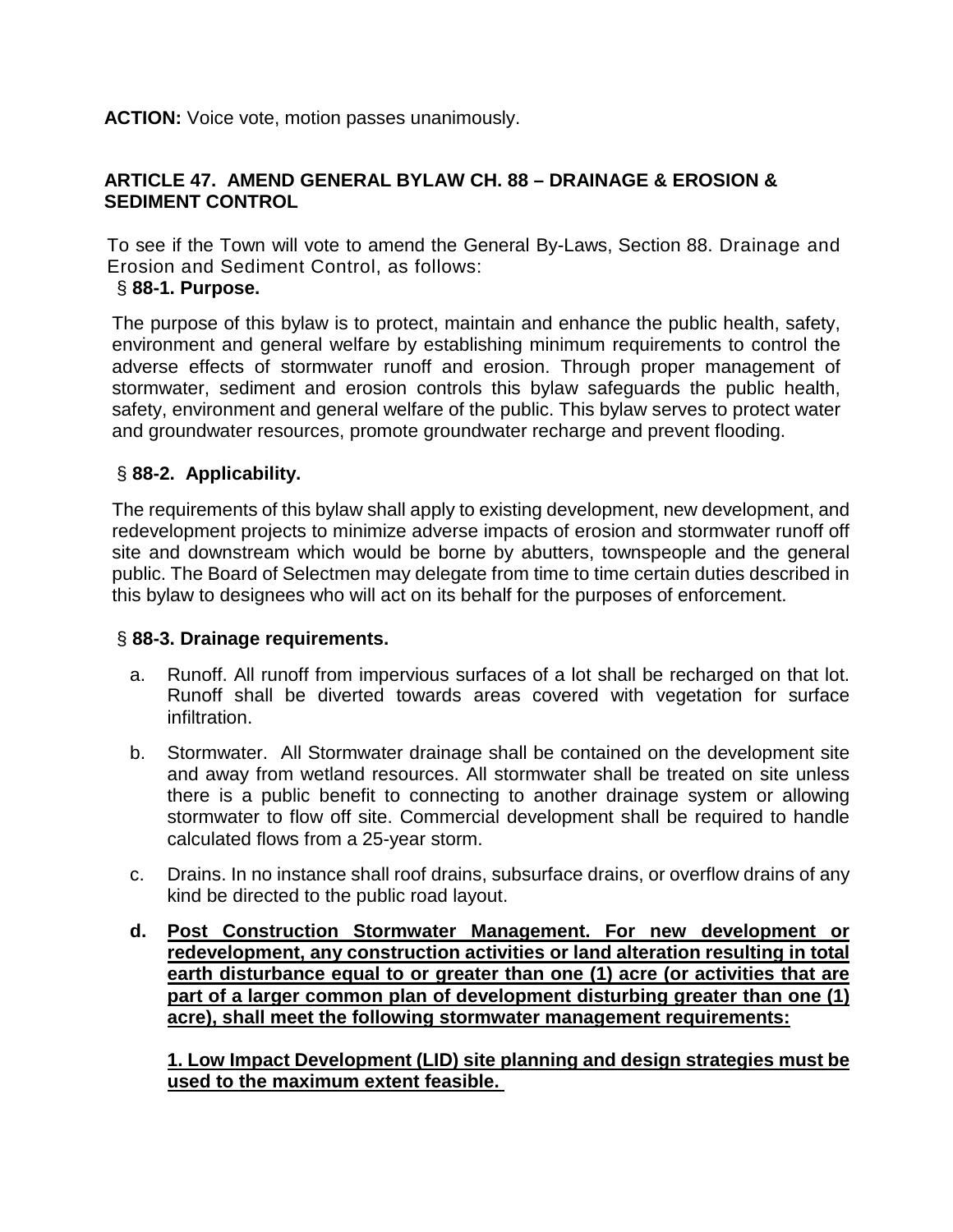**2. The design of treatment and infiltration practices should follow the guidance in Volume 2 of the Massachusetts Stormwater Handbook, as amended, or other State approved BMP design guidance.**

**3. Stormwater management systems on new development sites shall be designed to:** 

- **i. Not allow new stormwater conveyances to discharge untreated stormwater in accordance with Massachusetts Stormwater Handbook Standard 1;**
- **ii. Control peak runoff rates in accordance with Massachusetts Stormwater Handbook Standard 2;**
- **iii. Recharge groundwater in accordance with Massachusetts Stormwater Handbook Standard 3;**
- **iv. Eliminate or reduce the discharge of pollutants from land uses with higher pollutant loads as defined in the Massachusetts Stormwater Handbook in accordance with Massachusetts Stormwater Handbook Standard 5;**
- **v. Protect Zone II or Interim Wellhead Protection Areas of public water supplies in accordance with Massachusetts Stormwater Handbook Standard 6;**
- **vi. Implement long term maintenance practices in accordance with Massachusetts Stormwater Handbook Standard 9; and**
- **vii. Require that all stormwater management systems be designed to:** 
	- *1)* **Retain the volume of runoff equivalent to, or greater than, one (1.0) inch multiplied by the total post-construction impervious surface area on the site AND/OR**
	- *2)* **Remove 90% of the average annual load of Total Suspended Solids (TSS) generated from the total post-construction impervious area on the site AND 60% of the average annual load of Total Phosphorus (TP) generated from the total post-construction impervious surface area on the site. Pollutant removal shall be calculated consistent with EPA Region 1's BMP Performance Extrapolation Tool or other BMP performance evaluation tool provided by EPA Region 1, where available.**

**4. Stormwater management systems on Redevelopment sites shall meet the following sections to the maximum extent feasible:** 

- **i. Be designed to meet Massachusetts Stormwater Standard Volumes 1-3 and the pretreatment and structural best management practices requirements of Massachusetts Stormwater Standards 5 and 6.** 
	- **ii. Stormwater management systems on Redevelopment sites shall also improve existing conditions by requiring that stormwater management systems be designed to:** 
		- *1)* **Retain the volume of runoff equivalent to, or greater than, 0.80 inch multiplied by the total post-construction impervious surface area on the site AND/OR**
		- *2)* **Remove 80% of the average annual post-construction load of Total Suspended Solids (TSS) generated from the total postconstruction impervious area on the site AND 50% of the**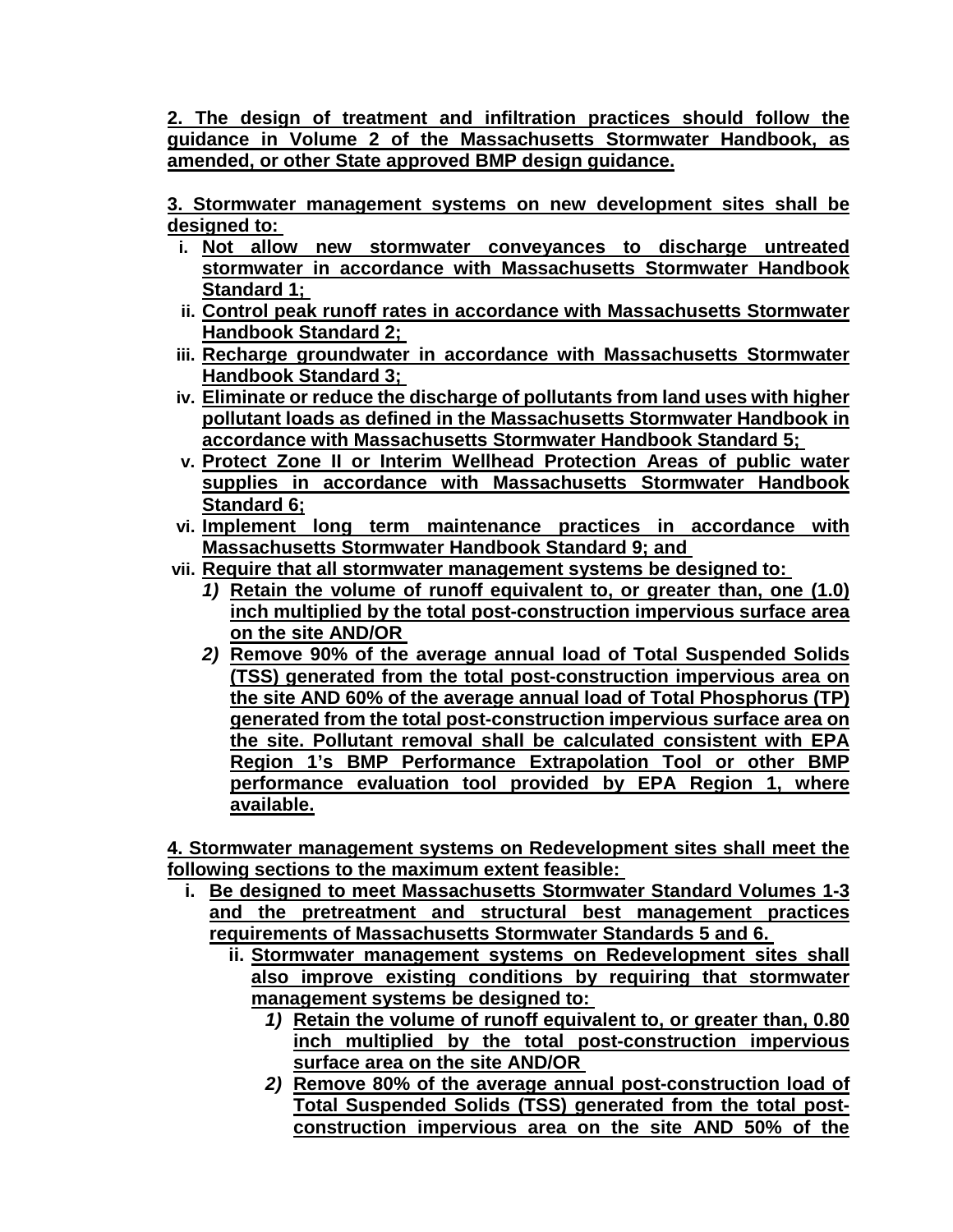**average annual load of Total Phosphorus (TP) generated from the total postconstruction impervious surface area on the site. Pollutant removal shall be calculated consistent with EPA Region 1's BMP Performance Extrapolation Tool or other BMP performance evaluation tool provided by EPA Region 1, where available.**

- **iii. Stormwater management systems on redevelopment sites may utilize offsite mitigation within the same USGS HUC10 as the redevelopment site to meet the equivalent retention or pollutant removal requirements as described in the Massachusetts 2016 MS4 Permit part 2.3.6.a.ii.4(b).**
- **iv. Redevelopment activities that are exclusively limited to maintenance and improvement of existing roadways, (including widening less than a single lane, adding shoulders, correcting substandard intersections, improving existing drainage systems, and repaving projects) shall improve existing conditions where feasible. Roadway widening or improvements that increase the amount of impervious area on the redevelopment site by greater than or equal**

**to a single lane width shall meet the requirements fully.**

**5. As-built drawings shall be submitted no later than two years after completion of construction projects and must depict all on-site stormwater controls (both structural and non-structural) designed to manage the postconstruction stormwater associated with the site. The submittal shall include planned long-term operation and maintenance practices that will be undertaken to ensure adequate on-going functioning of site controls.**

- § **88-4. Erosion and sediment control requirements.**
	- a. Erosion. Erosion control provisions shall be designed and executed to prevent **erosion or excessive uncontrolled surface water runoff from** draining onto any public way, both during and after construction. No grading or clearing of land shall begin until all required erosion control measures are in place and fully constructed. Permanent erosion control measures including but not limited to re-vegetation, retention basins and siltation barriers may be required to ensure stormwater will not discharge onto the public way.
	- b. Sediment control. The Town may require measures to reduce tracking of sediment from construction vehicles onto the public way. The contractor is required to clean up any sediment inadvertently discharged, through tracking or other means, into the public way or drainage systems. In no case shall sediment be allowed to discharge onto a public way or into public drainage infrastructure.

#### **§ 88-5. Construction Site Stormwater Controls**

**This section is applicable to any construction activities or land alteration resulting in total earth disturbance equal to or greater than one (1) acre (or activities that are part of a larger common plan of development disturbing greater than one (1) acre),**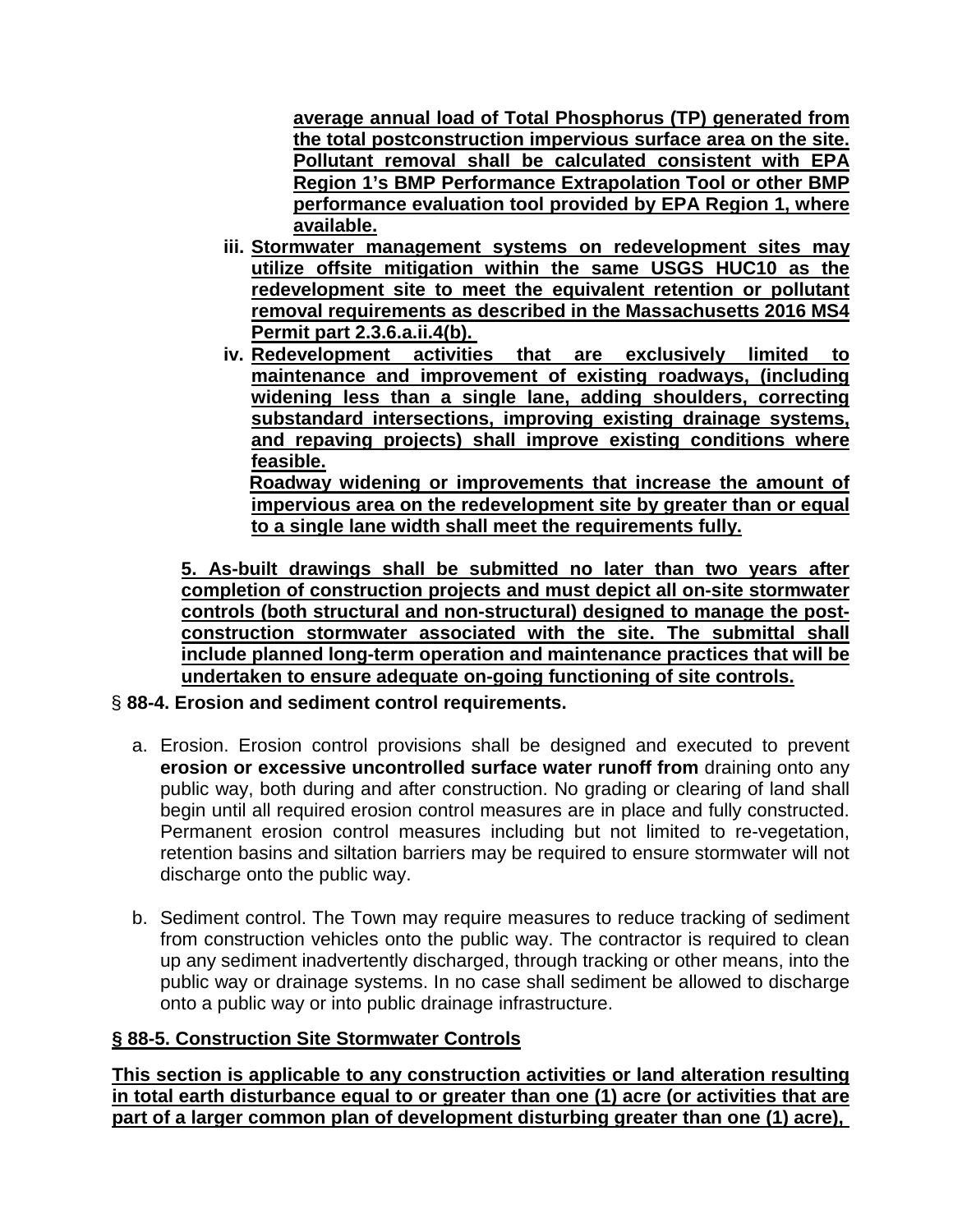- **a. In addition to complying with § 88-4 Erosion and Sediment Control requirements, controls must be in place to ensure proper handling and disposal of demolition debris, litter, concrete truck wash out, chemicals and sanitary wastes to prevent these wastes from being discharged into the public stormwater system or waters of the Commonwealth.**
- **b. Construction site operators performing land disturbing activities must implement a sediment and erosion control program that includes Best Management Practices (BMPs) as appropriate for the conditions at the site. The BMPs shall meet the design standards as detailed in the Massachusetts Stormwater Handbook, as amended.**

#### **c. The Town has the right to inspect construction sites and enforce compliance with approved stormwater management plans and construction permits.**

#### § **88-6. Fines and penalties.**

Any person violating this chapter shall be punished by a fine of not more than two hundred dollars (\$200.) for each offense, and may have his permit revoked. Each day that such offense continues shall constitute a separate offense. (Simple Majority Vote Required)

**MOTION:** To accept and adopt Article #47 as printed in the warrant.

**ACTION:** Voice vote, motion passes unanimously.

## **ARTICLE 48. ADOPT GENERAL BYLAW CH. 97 – PROHIBITION ON SALE AND USE OF BALLOONS**

To see if the Town will vote to adopt Chapter 97, Prohibition on Sale and Use of Balloons, as follows:

#### **§97-1. Purpose and Intent**

The purpose of this Bylaw is to address public concerns regarding the environmental hazards to wildlife and marine life in the Town of Orleans posed by the release and improper disposal of balloons.

#### **§97.2. Definitions**

**Lighter-than-air gas:** a gas that is buoyant in air because it has an average density lower than that of air (including, but not limited to helium gas).

#### **§97.3 Applicability**

Effective September 15, 2019, no person shall sell, or distribute to the public, any type of balloon (including, but not limited to plastic, latex, rubber or Mylar balloons) inflated with any type of *lighter-than-air gas*. No person shall throw, deposit, discard, or otherwise discharge inflated or uninflated balloons into any street, alley, waterway, park, beach, or other public place in the Town of Orleans unless placing in a trash receptacle. Further, no person shall knowingly release or cause to be released into the air any balloon(s) inflated with any *lighter-than-air gas*.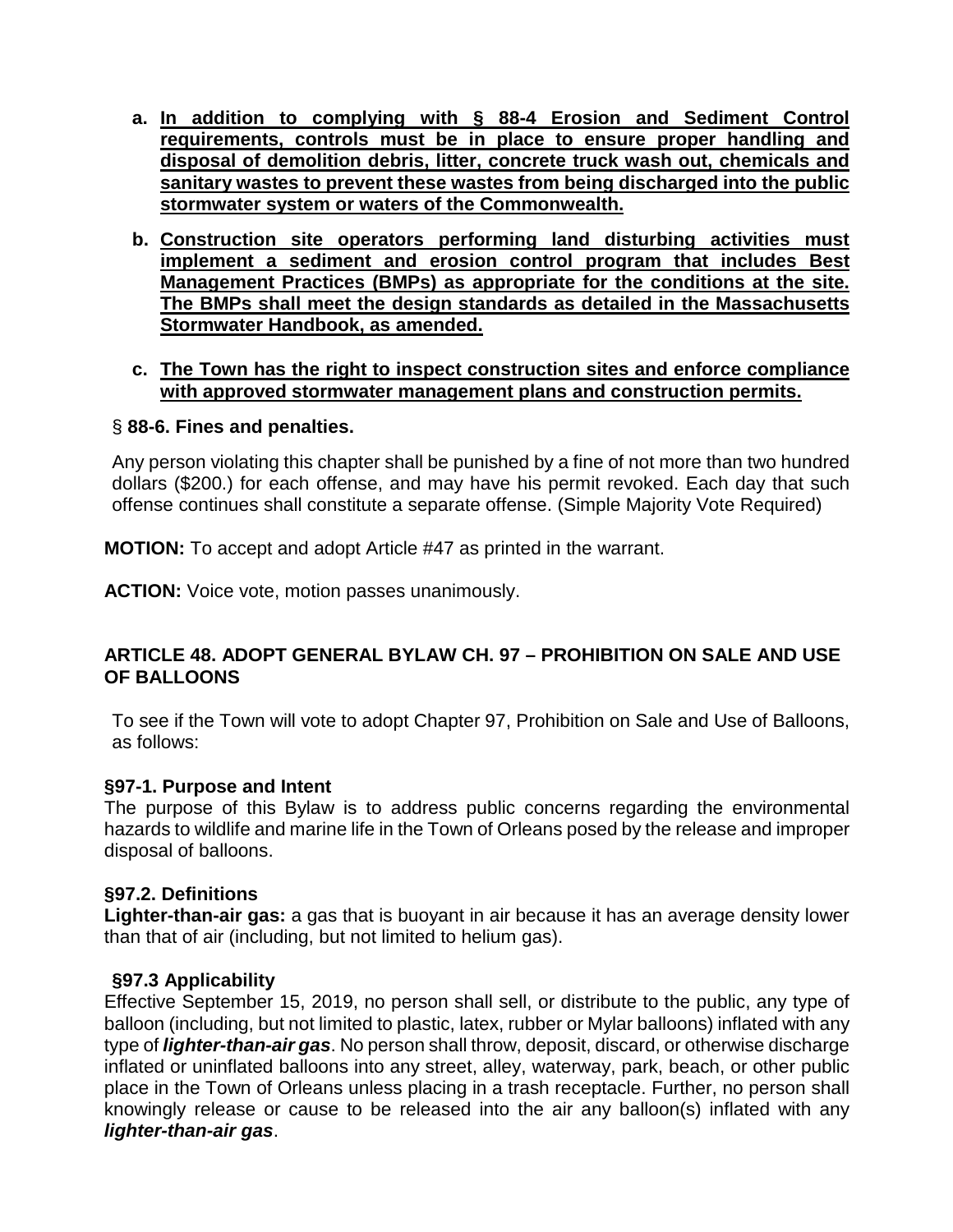### **§97.4**. **Exemptions**

Launching or operation of lighter-than-air aircraft, or the launching of balloons inflated with lighter-than-air gas by government agencies or scientific organizations is allowed.

# **§97.5. Enforcement**

This bylaw may be enforced by any Town of Orleans police officer or other designee/ agent authorized by the Board of Selectman.

# **§97.6. Fines and Penalties**

Any person or Establishment violating this chapter shall be punished by a non-criminal fine of not more than fifty dollars (\$50) for each offense. Or to take any other action relative thereto. (Simple Majority Vote Required)

**MOTION:** To accept and adopt Article #48 as printed in the warrant.

**ACTION:** Voice vote, motion passes unanimously.

# **ARTICLE 49. AMEND GENERAL BYLAW CH. 104 – AFFORDABLE HOUSING TRUST FUND BOARD OF TRUSTEES**

To see if the Town will vote to amend the General By-Laws, Section 104-2. Board of Trustees, as follows:

Section 2: Board of Trustees. There shall be a Board of Trustees (Board) consisting of not less than five **seven** nor more than seven **nine** Trustees who shall be appointed by the Board of Selectmen. At least one of the Trustees shall be a member of the Selectmen. Only persons who are residents of the Town shall be eligible to hold the office of Trustee. Trustees shall serve for a term of two years, except that two of the initial Trustee appointments shall be for a term of one year, and may be re-appointed at the discretion of the Selectmen. Any Trustee who ceases to be a resident of the Town shall cease to be a Trustee and shall promptly provide a written notification of the change in residence to the Selectmen. Any Trustee may resign by written instrument signed and acknowledged by such Trustee and duly filed with the Town Clerk. If a Trustee shall die, resign, or for any other reason cease to be a Trustee before his or her term of office expires, a successor shall be appointed by the Selectmen to fill such vacancy provided that in each case the appointment and acceptance in writing by the Trustee so appointed is filed with the Town Clerk. No such appointment shall be required so long as there are seven Trustees in office. Upon the appointment of any succeeding Trustee and the filing of such appointment, the title to the Trust estate shall thereupon and without the necessity of any conveyance be vested in such succeeding Trustee jointly with the remaining Trustees. (Simple Majority Vote Required)

**MOTION:** To accept and adopt Article #49 as printed in the warrant.

**ACTION:** Voice vote, motion passes unanimously.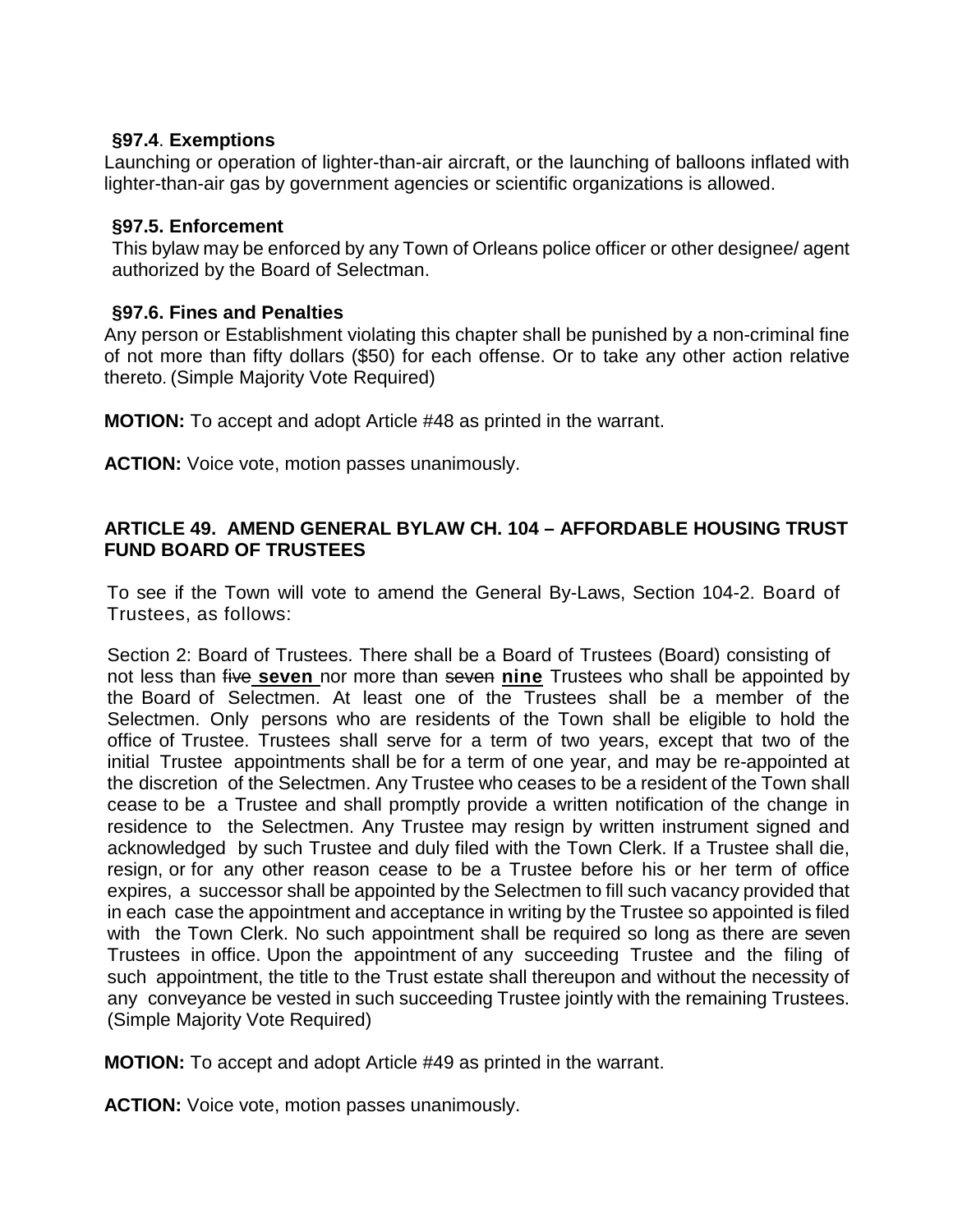# **ARTICLE 50. ACCEPT MGL CH 59, SEC 5 – PROPERTY; EXEMPTIONS**

To see if the Town will vote to accept the provisions of General Laws Chapter 59, §5, Clause Forty-first D which increases annually the amounts of the gross receipts and whole estate, real and personal, as set forth in clauses Forty-first, Forty-first B, and Forty-first C of said Section 5, by an amount equal to the increase in the United States Department of Labor, Bureau of Labor Statistics Consumer Price Index for Urban Consumers, Boston (CPI-U) for the previous calendar year, for such year; said adjustments to be effective for exemptions granted for any fiscal year beginning on or after July 1, 2019, or take any other action relative thereto. (Simple Majority Vote Required)

**MOTION:** To accept and adopt Article #50 as printed in the warrant.

**ACTION:** Voice vote, motion passes unanimously.

# **ARTICLE 51. AMEND TOWN MEETING BYLAWS - METHOD OF VOTING – ELECTRONIC VOTING**

To see if the Town will vote to amend the bylaws governing Town Meeting Procedure as follows:

Under Method of Voting: by adding the phrase at the end of the first sentence " or by electronic voting" and by striking out the word "or" before the phrase "a written ballot" so as revised the first sentence will read, "Except as otherwise specified by law, the Moderator shall have full authority to specify a voice vote, a standing vote counted by him or by tellers appointed by him, a written ballot or by electronic voting."; and to raise and appropriate or transfer from available funds the sum of Twenty Five Thousand and 00/100 Dollars (\$25,000.00), or any other sum, for the purpose of leasing or purchasing electronic voting equipment, or to take any other action relative thereto. (Simple Majority Vote Required)

**MOTION:** To accept and adopt Article #51 as printed in the warrant and that the sum of Twenty Five Thousand and 00/100 Dollars (\$25,000.00) be raised and appropriated for this purpose.

**ACTION:** Voice vote, motion passes unanimously.

# **ARTICLE 53. AUTHORIZE CHANGES IN FEE SCHEDULE**

To see if the Town will vote, pursuant to the Orleans Code §94-8 A. and B., to authorize the Board of Selectmen to increase or set user fees, license fees and permit fees for various departments as set forth in the following schedule, effective September 1, 2019, or take any other action relative thereto. (Simple Majority Vote Required)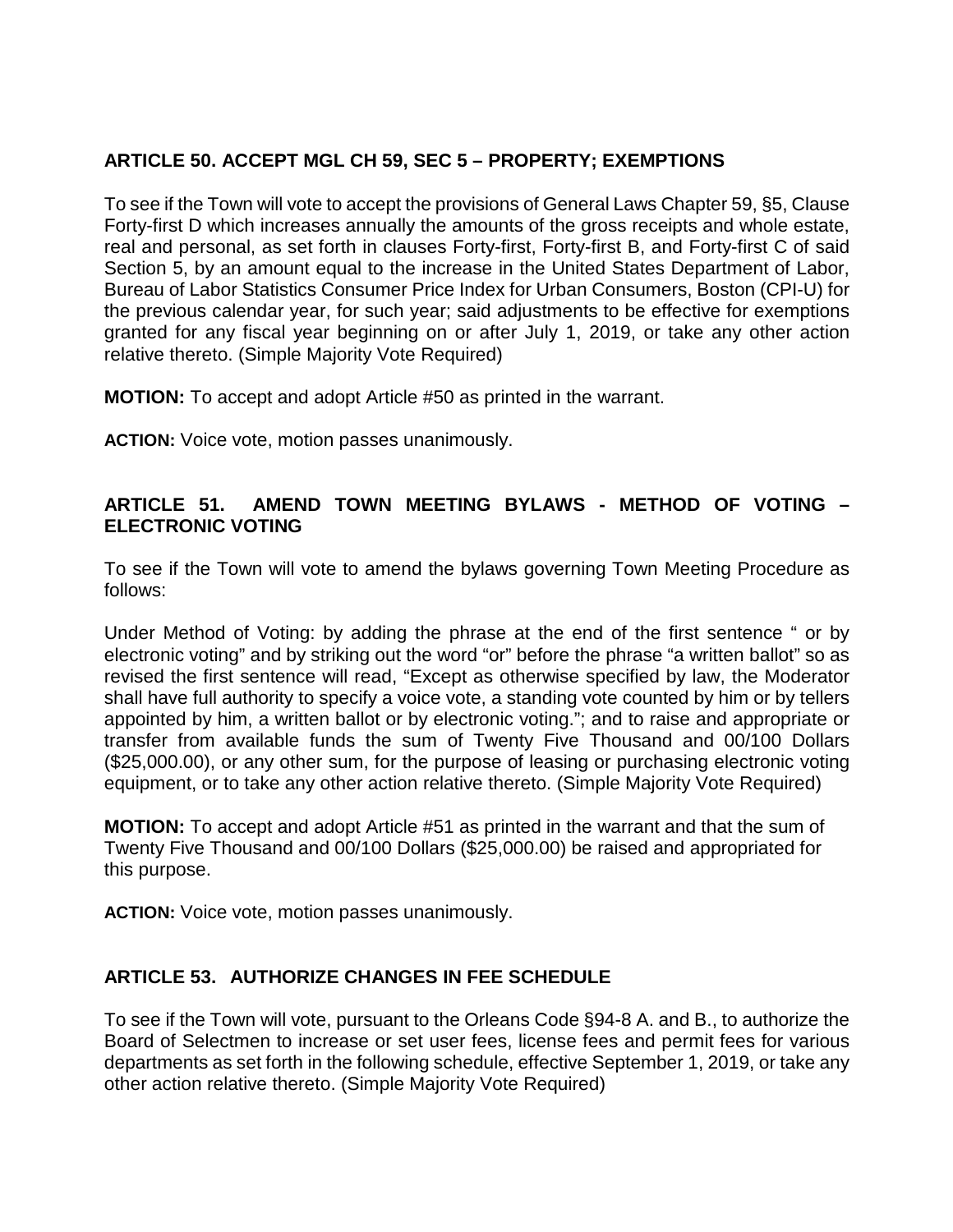| <b>Department</b>                | <b>Current</b> | Proposed |
|----------------------------------|----------------|----------|
| 122 Selectmen/Town Administrator |                |          |
| Auto Class I                     | \$75           | \$100    |
| <b>Auto Class IV</b>             | \$75           | \$100    |
| Auto Class V                     | \$75           | \$100    |
| Hawkers/Peddler                  |                |          |
| Annual                           | \$75           | \$100    |
| <b>Transient Vendor</b>          |                |          |
| Annual                           | \$75           | \$100    |
| Lodging House                    | \$50           | \$75     |
| Innholder                        | \$50           | \$75     |
| Entertainment                    |                |          |
| Annual (Mon - Sat)               | \$75           | \$125    |
| Temporary Entertainment per day  |                |          |
| Annual (Mon - Sat)               | \$20           | \$30     |
| <b>LIQUOR LICENSES</b>           |                |          |
| Common Victualler - A            |                |          |
| All Alcoholic                    | \$1,500        | \$1,750  |
| Wine & Malt                      | \$1,000        | \$1,250  |
| Common Victualler - S.           |                |          |
| All Alcoholic                    | \$1,400        | \$1,525  |
| Wine & Malt                      | \$1,000        | \$1,125  |
| Innholder                        |                |          |
| All Alcoholic                    | \$1,500        | \$1,750  |
| Wine & Malt                      | \$750          | \$1,250  |
| Club                             |                |          |
| All Alcoholic                    | \$1,250        | \$1,275  |
| Wine & Malt                      | \$625          | \$875    |
| Gen Pouring License - A          |                |          |
| Wine & Malt                      | \$750          | \$1,000  |
| Gen. Pouring License - S         |                |          |
| <b>All Alcoholic</b>             | \$1,250        | \$1,375  |
| Wine & Malt                      | \$625          | \$1,000  |
| Retail Package Goods Store       |                |          |
| All Alcoholic - A                | \$1,750        | \$1,850  |
| Wine & Malt                      | \$1,000        | \$1,250  |

| <b>161 Town Clerk</b>         |      |      |  |  |
|-------------------------------|------|------|--|--|
| Other fees                    |      |      |  |  |
| Dog Licenses, male/female     | \$12 | \$15 |  |  |
| Dog Licenses, neutered/spayed |      | \$10 |  |  |

| 241 Building         |       |       |
|----------------------|-------|-------|
| Plumbing/Gas Fees    |       |       |
| Base plus 1 fixtures |       |       |
| 2 fixtures           | \$68  | \$70  |
| 3 fixtures           | \$76  | \$80  |
| 4 fixtures           | \$84  | \$90  |
| 5 fixtures           | \$92  | \$100 |
| 6 fixtures           | \$100 | \$110 |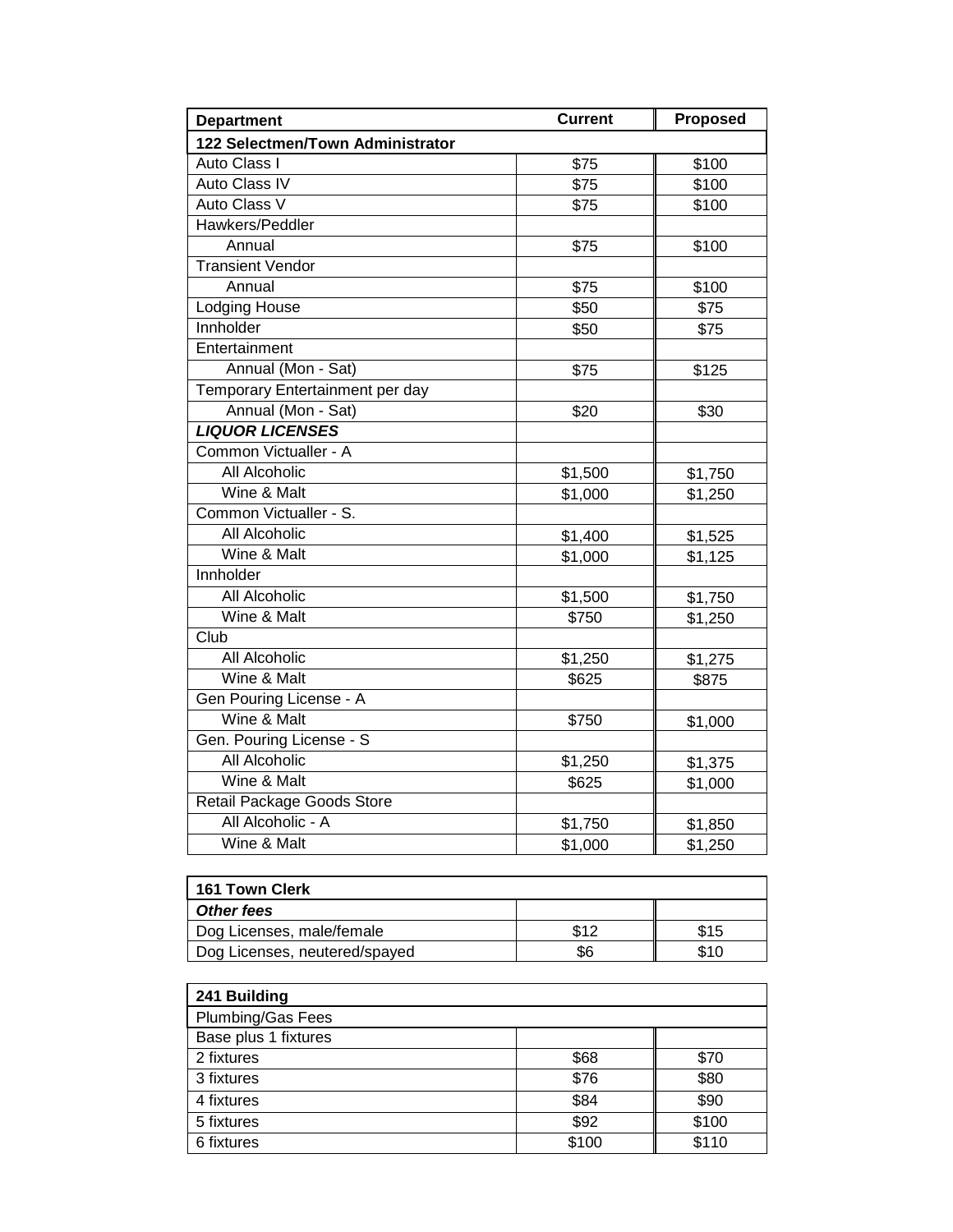| 7 fixtures                   | \$108 | \$120 |
|------------------------------|-------|-------|
| 8 fixtures                   | \$116 | \$130 |
| 9 fixtures                   | \$124 | \$140 |
| 10 fixtures                  | \$132 | \$150 |
| 1 <sup>st</sup> Reinspection | \$35  | \$40  |

| 295 Shellfish/Harbormaster               |       |       |
|------------------------------------------|-------|-------|
| Commercial Shellfish permit              | \$100 | \$200 |
| Mooring Permit Non-Commercial Individual | \$75  | \$100 |

| <b>650 Parks and Beaches</b> |               |               |
|------------------------------|---------------|---------------|
| ORV                          |               |               |
| Resident - Off season        | \$30          | \$40          |
| Resident - Yearly            | \$50 or \$60  | \$60 or \$70  |
| Non-Resident - Off Season    | \$90          | \$100         |
| Non-Resident - Yearly        | \$180         | \$190         |
| Self-Contained - Off Season  | \$125         | \$135         |
| Self-Contained - Yearly      | \$250         | \$260         |
| Camp Owner                   | \$50 or \$180 | \$60 or \$190 |
| Pochet                       | \$5           | \$10          |

**MOTION:** To accept and adopt Article #53 as printed in the warrant.

**ACTION:** Voice voted, motion passes by the necessary majority.

#### **ARTICLE 54. AMEND FEES & FUND SEASONAL PARKING ENFORCEMENT PROGRAM**

To see if the Town will vote, pursuant to the Orleans Code §94-8 A. and B., to authorize the Board of Selectmen to set a user fee for each resident and/or taxpayer seasonal parking sticker in the amount of twenty-five dollars (\$25.00) effective September 1, 2019, and to raise and appropriate or transfer from available funds the sum of Thirty Thousand Dollars (\$30,000.00), for the purpose of funding a Seasonal Parking Enforcement Program, or take any other action relative thereto. (Simple Majority Vote Required)

**MOTION:** To accept and adopt Article #54 as printed in the warrant and that the sum of Thirty Thousand and 00/100 Dollars (\$30,000.00) be raised and appropriated for this purpose.

**MOTION TO AMEND:** By John Nichols to indefinitely postpone article.

**MOTION:** To call the question.

**ACTION:** Voice vote, passes by necessary majority to call the question.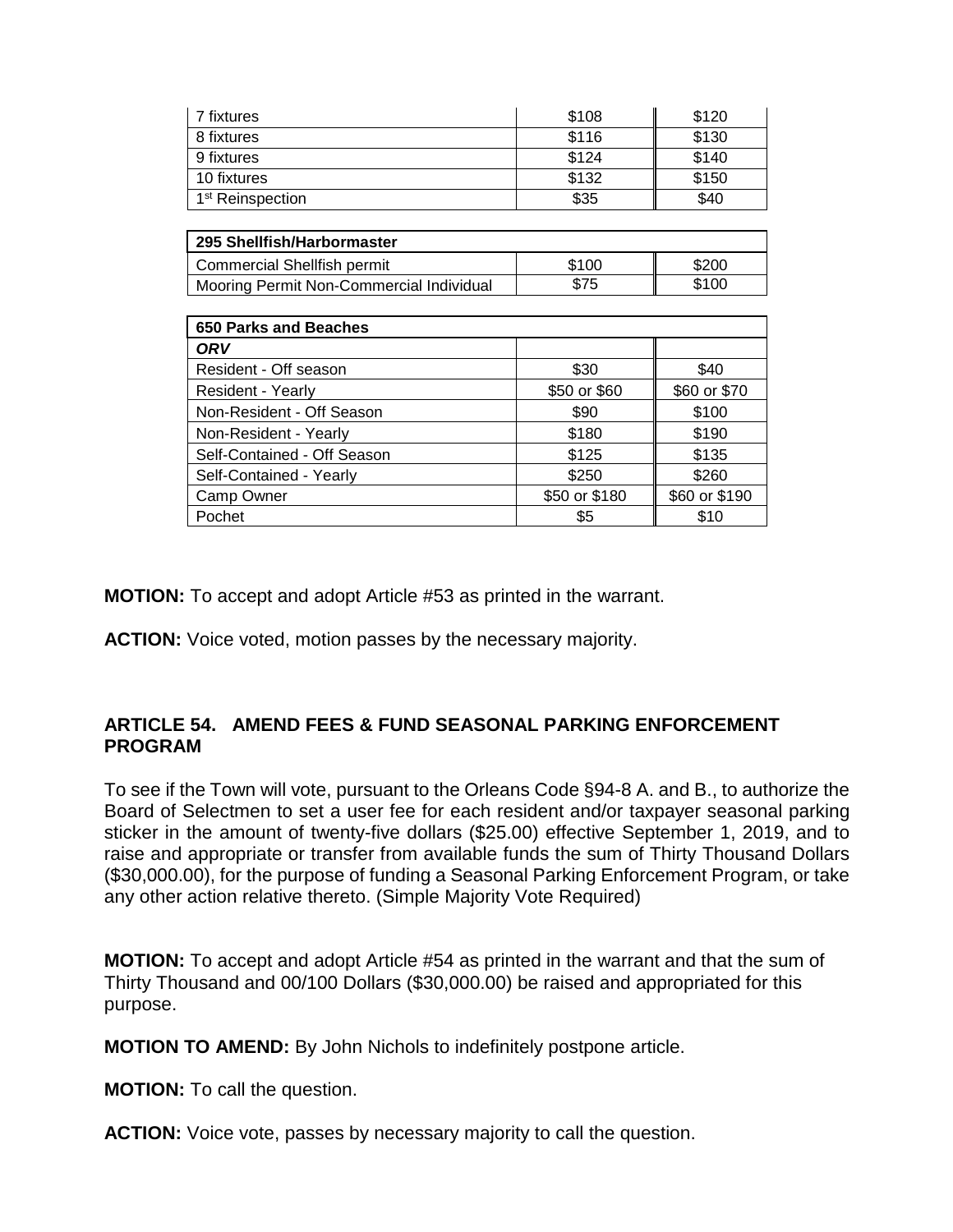**ACTION ON AMENDED MOTION:** Voice vote, motion passes by necessary majority to indefinitely postpone Article #54.

# **ARTICLE 55. AMEND ZONING BYLAW CHAPTER 164-35, SIGNS**

To see if the Town will vote to amend the Town's Zoning Bylaw Section 164-35 Signs, to amend the following sections:

## B. Definitions

SIGN AREA — The area of the smallest single horizontal or vertical rectangle which will totally enclose the face of a sign, including any borders, or, in the case of a sign painted or otherwise applied directly to the sides of buildings, the smallest vertical or horizontal rectangle which will completely enclose the identifying or advertising information. Support structures for freestanding signs shall not be considered in determining "sign area" unless they are deemed to contribute significantly to the advertising content of the sign or are of such construction that they would contribute to the limiting of vision of oncoming traffic. **Support structures of temporary signs shall be considered part of the sign for the purposes of calculating sign area.** The area of a two-faced sign shall be figured using one (1) face only.

TEMPORARY SIGN — One that is used to identify or advertise a use or activity that is not a principal use or activity for the property with which it is associated and which is intended for removal when such use or activity stops. Such signs shall include but are not limited to sale, rent or lease signs erected by a property owner or licensed real estate broker, yard sale, garage sale or open house signs. **A temporary sign shall not be dug into the ground or permanently affixed to the property.**

C. Sign Permits

- (3) The following signs may be erected without a permit granted by the Building Commissioner, provided that they conform in all respects to height, setback and other restrictions as set forth elsewhere in this section:
	- (b) One (1) temporary sign not to exceed Six (6) **four (4)** square feet in area, advertising property for sale, rent or lease. Such sign shall be removed within ten (10) days of a transfer of title or signing of a lease or rental agreement.

J. Erection time, inspection and removal of sign violations, and pre-existing signs

## **(4) In Residence Districts, summer rental signs shall not be present on the property between October 1st and January 1st.**

Or to take any other action relative thereto. (2/3 Vote Required)

**MOTION:** To indefinitely postpone and refer back to the Planning Board for further study and revision.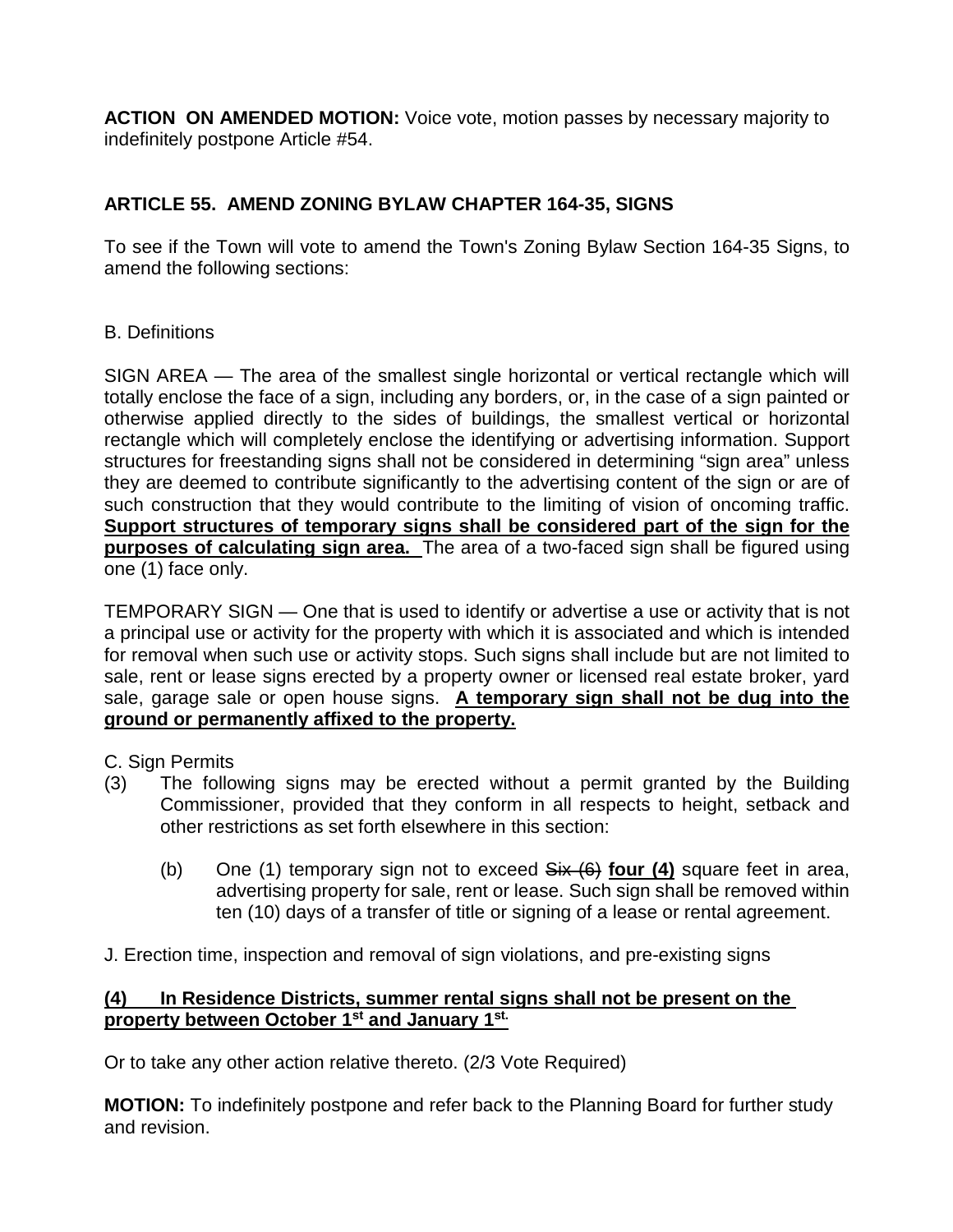**ACTION:** Voice vote, motion to postpone passes by necessary majority.

## **ARTICLE 56. AMEND ZONING BYLAW CHAPTER 164-40. UNCOMMON HOUSING**

To see if the Town will vote to amend the Town's Zoning Bylaw Section 164-40. A. Accessory Dwellings, to read as follows:

**Bold underline** = new language strikethrough = language removed **§164-40 Uncommon Housing** 

## **A. Accessory Dwellings**

Accessory dwellings shall be permitted subject to the following provisions:

**(4)** Lot area must equal at least 40,000 **30,000** square feet of contiguous buildable upland.

Or to take any other action relative thereto. (2/3 Vote Required)

**MOTION:** To accept and adopt Article #56 as printed in the warrant.

**ACTION:** Voice vote, motion passes by the necessary majority.

# **ARTICLE 57. AMEND ZONING BYLAW CHAPTER 164-33, SITE PLAN REVIEW**

To see if the Town will vote to amend the Zoning Bylaws, Section 164-33. Site Plan Review, Subsection VI., as follows:

# **§164-33 Site Plan Review**

- VI. APPROVED SITE PLAN/WHEN REQUIRED.
	- A. No building permit, special permit, or occupancy permit shall be issued for any activity or use within the scope of § 164-33 II.B. herein unless a Site Plan Review has been approved therefor or the deadline for action has expired.

**For all construction activities that result in a land disturbance of greater than or equal to one (1) acre or is part of a larger common plan of development that would disturb one (1) or more acres, the site plan review shall include a pre-construction review of the stormwater management site design which shall include a description of planned operations at the construction site, planned Best Management Practices (BMPs) to be used during the construction phase, planned BMPs to be used to manage runoff volume and water quality after development, and shall include an evaluation of the opportunity to use low impact design and green infrastructure practices.**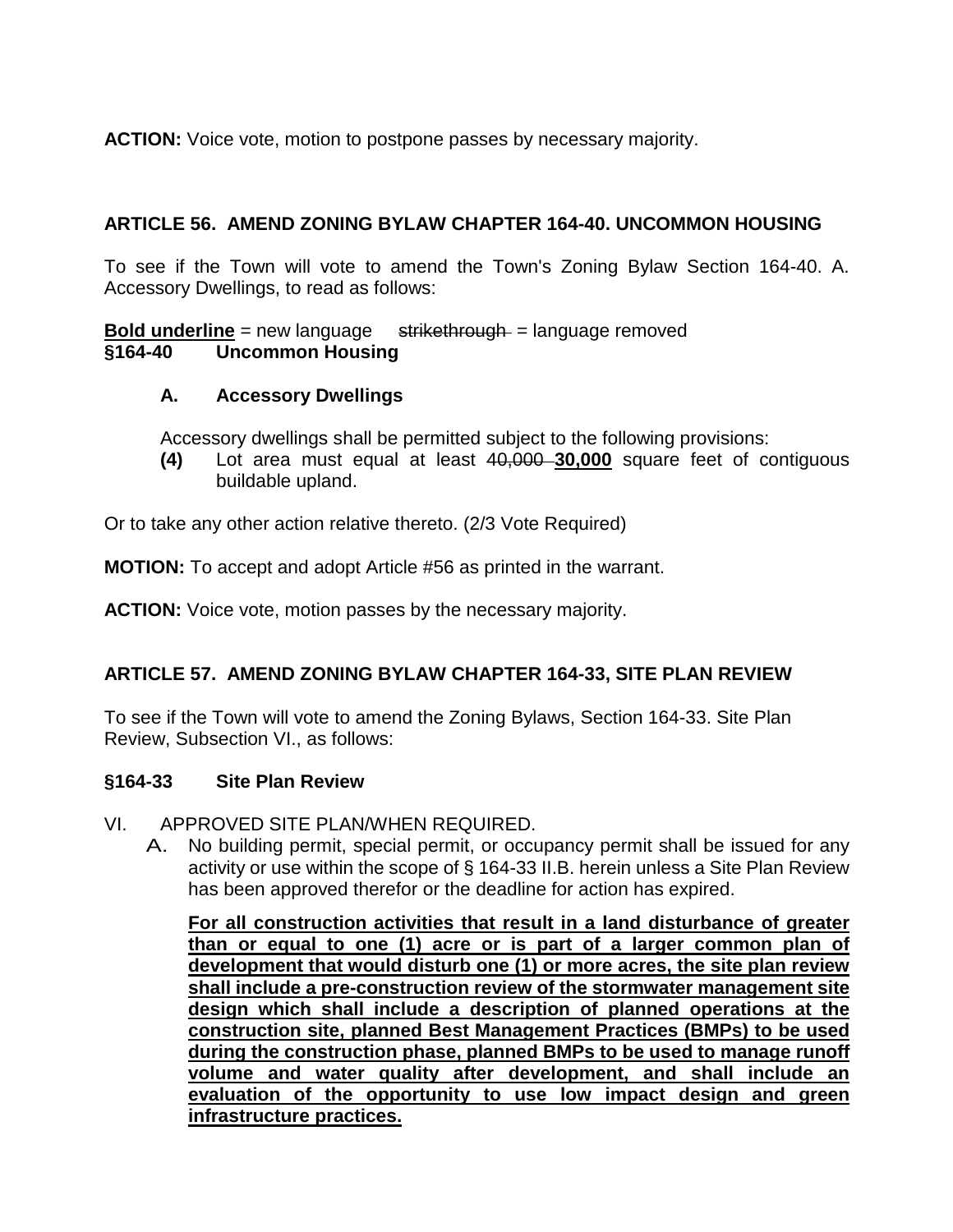Or to take any other action relative thereto. (2/3 Vote Required)

**MOTION:** To accept and adopt Article #57 as printed in the warrant.

**ACTION:** Voice vote, motion passes unanimously.

# **ARTICLE 58. AMEND ZONING BYLAW CHAPTER 164-4. DEFINITIONS**

To see if the Town will vote to amend the Town's Zoning Bylaw Section 164-4. Definitions, to amend the following definition:

**Buildable Upland:** That land which is contiguous, not in the Conservancy District, and which is not (a) a swamp, pond, bog, dry bog, salt marsh, coastal bank, coastal beach, coastal dune, (b) areas of exposed ground water, **nor** (c) subject to flooding from storms and mean high tides, nor (d) is located in the FEMA flood zone 100-year base flood elevation. (See §164-23 and §164-20). The terms "swamp," "pond,", "salt marsh," "coastal bank," "coastal beach," or "coastal dune," as used in this section , shall be defined as in the Massachusetts Wetlands Protection Act, MGL C. 131, § 40, and the regulations issued thereunder, 310 CMR 10.04, as of May, 2008. Or to take any other action relative thereto. (2/3 Vote Required)

**MOTION:** To accept and adopt Article #58 as printed in the warrant.

**ACTION:** Voice vote, motion passes by the necessary majority.

## **ARTICLE 59. CHARTER AMENDMENT – NAME CHANGE FROM BOARD OF SELECTMEN TO SELECT BOARD**

To see if the Town will vote to adopt the following proposed order of amendment to the Orleans Home Rule Charter:

By striking out the words "Board of Selectmen" and "Selectman" wherever they appear, and inserting in place thereof, in each instance, the words "Select Board"; and to insert a new subsection in the Charter section 3-8-5 to read as follows:

3-8-5 The Select Board shall have the full role of and all powers and authorities of a Board of Selectmen under any general or special laws, and its members and officers shall have the full role of and all of the powers and authority of the members and officers of a Board of Selectmen under any general or special laws. Or to take any other action relative thereto (2/3 Vote Required)

**MOTION:** To accept and adopt Article #59 as printed in the warrant.

**ACTION:** Voice vote, motion passes unanimously.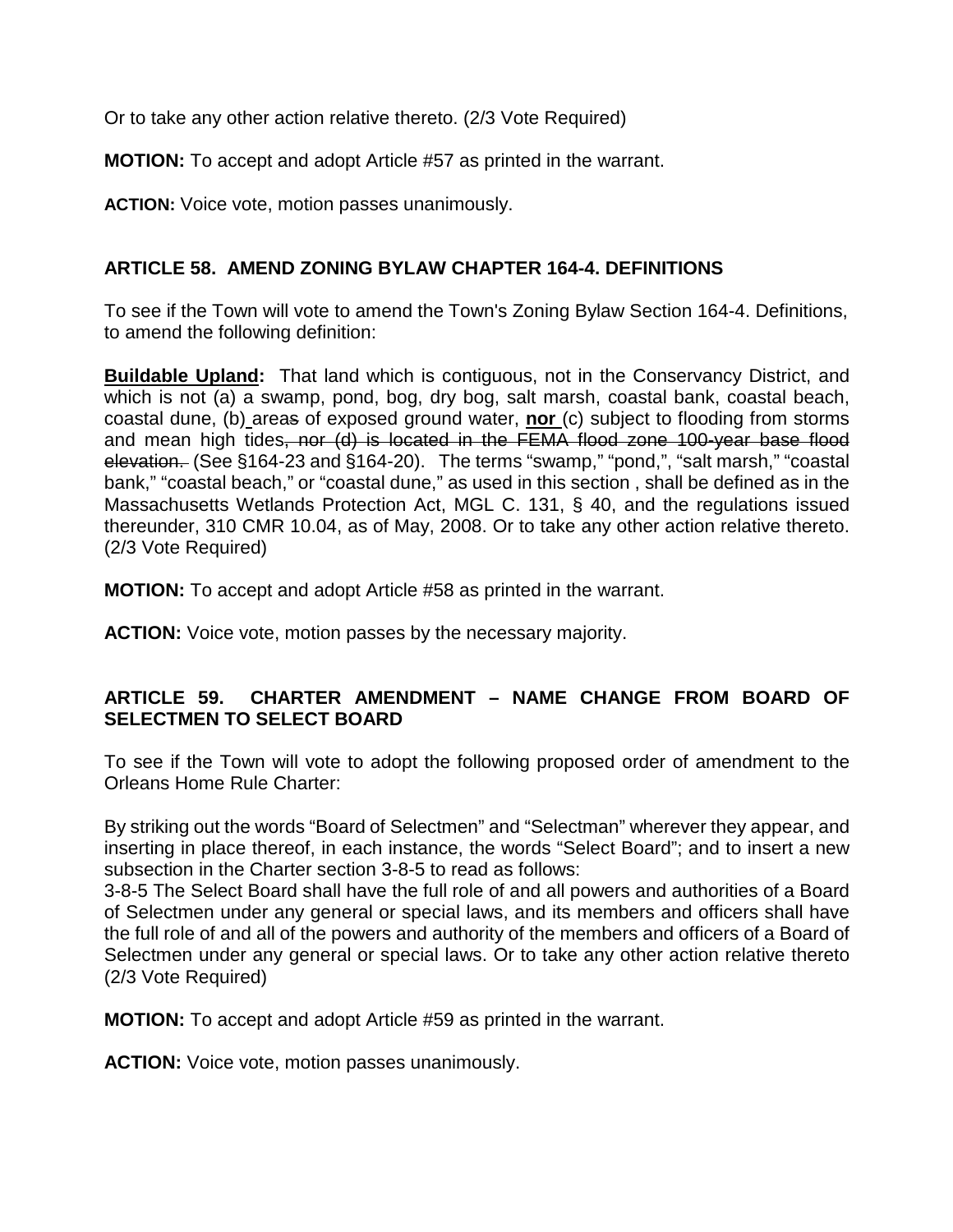## **ARTICLE 60. APPLICATION OF BOND AND BOND ANTICIPATION NOTE PREMIUMS**

To see if the Town will vote to appropriate the premium paid to the Town upon the sale of notes issued on February 9, 2018, bonds issued on February 7, 2019, and notes issued on February 8, 2019 to pay costs of capital projects and to reduce the amounts appropriated for such projects by the same amount; or to take any other action relative thereto. (Simple Majority Vote Required)

**MOTION:** That the Town votes to appropriate the sum of Eighty Six Thousand One Hundred Ninety Two and 28/100 Dollars (\$86,192.28) from the premium paid to the Town upon the sale of the notes issued on February 9, 2018; and the sum of One Hundred Forty Nine Thousand Seven Hundred Forty One and 13/100 Dollars (\$149,741.13) from the premium paid to the Town upon the sale of the notes issued on February 8, 2019; to pay costs of the following projects:

- (a) Water Quality Management Plan project authorized by vote of the Town on October 24, 2016 (Article 2) in the amount of Two Hundred Twenty Six Thousand Nine Hundred Eighty Eight and 13/100 Dollars (\$226,988.13) and to reduce the amount authorized to be borrowed for such project, but not yet permanently financed by the Town, by the same amount;
- (b) Engineering and Design to connect Well No.7 to Water Treatment Plant Facility project authorized by vote of the Town on May 7, 2018 (Article 22) in the amount of Two Thousand One Hundred Seventy Seven and 42/100 Dollars (\$2,177.42) and to reduce the amount authorized to be borrowed for such project, but not yet permanently financed by the Town, by the same amount; and
- (c) Nauset Beach Retreat Master Plan and Design project authorized by vote of the Town on May 7, 2018 (Article 6) in the amount of Six Thousand Seven Hundred Sixty Seven and 86/100 Dollars (\$6,767.86) and to reduce the amount authorized to be borrowed for such project, but not yet permanently financed by the Town, by the same amount.

# **AND:**

That the Town votes to appropriate the sum of One Thousand Six Hundred Thirty Seven and 32/100 Dollars (\$1,637.32) from the premium paid to the Town upon the sale of the notes issued on February 9, 2018; and the sum of Three Thousand Four Hundred Sixty One and 95/100 Dollars (\$3,461.95) from the premium paid to the Town upon the sale of the bonds issued on February 7, 2019; to pay costs associated with the:

(a) Main Street Reconstruction and Village Center Streetscape project authorized under Article 24 at this town meeting, in the amount of Five Thousand Ninety Nine and 27/100 Dollars (\$5,099.27) and to reduce the amount authorized to be borrowed for such project, but not yet permanently financed by the Town, by the same amount.

**ACTION:** Voice vote, motion passes unanimously.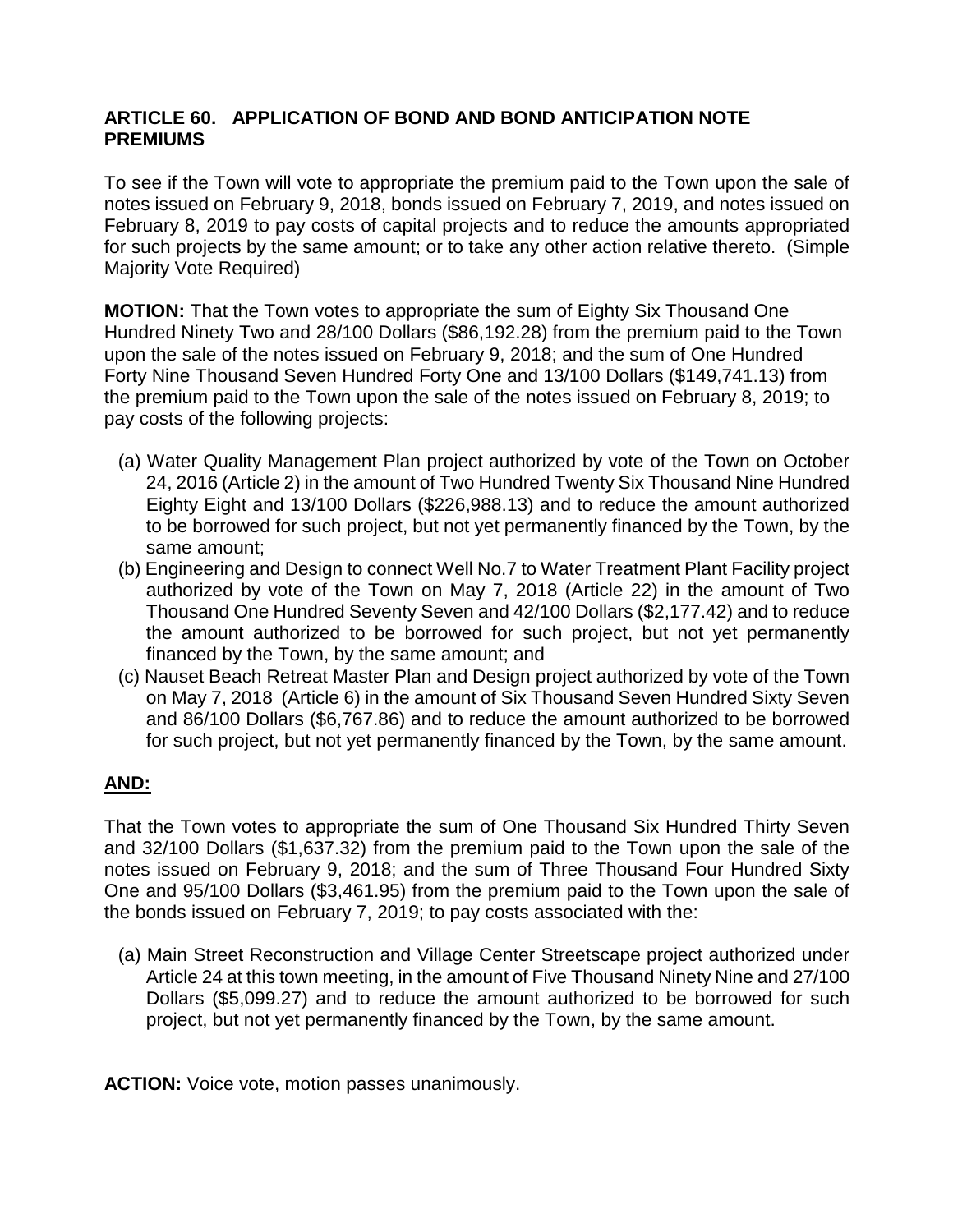# **ARTICLE 61. ENFORCING FEDERAL IMMIGRATION POLICY – BY PETITION**

To see if the Town will vote to adopt the following Resolution:

A Resolution Regarding U.S. Federal Policy Concerning Refugees and Immigrants

Orleans is a community which welcomes visitors from all over the world and celebrates diversity as a source of strength. Our success is grounded in a generosity of spirit to our neighbors, not in fears for our own security.

In recent months, the Federal Administration's actions towards immigrants and refugees have been inconsistent with these values. The Administration has promulgated extreme policies, including:

'Zero tolerance' for those seeking asylum who cross our nation's borders, resulting in the inhumane separation of children from parents and burgeoning detentions and deportations; Preventing asylum seekers from entering the United States;

Drastically decreasing the number of refugee admissions by lowering the annual target, slowing down vetting procedures and discriminating against those from some Muslim majority nations;

Increasing the arrests, detentions and deportations of unauthorized residents who have committed no crimes, uprooting lives and families;

Proposing to deny green card legal status to immigrants who receive basic government services (such as nutrition and medical care) which might help them to become selfsustaining.

These policies have been promulgated through fear and false claims about the lives of newcomers and their impact on the United States. They have diminished our nation's standing in the world by eroding our moral authority. To date, our elected leaders have been unable or unwilling to act to reverse these policies.

Therefore, because we recognize the genuine contributions that immigrants, refugees, asylees and those seeking asylum, and those here on Temporary Protected Status, make to our society the Town Meeting of Orleans, through the Board of Selectman, calls upon Congress and the Administration to:

Enact comprehensive immigration reform, with appropriate border protections, that establishes merciful and humane processes for handling refugees and those seeking asylum and takes a reasonable approach toward the millions of unauthorized persons living in our midst, including the Dreamers;

Cease the arbitrary arrests, detentions, and deportations of persons who have not been convicted of serious crimes;

Treat both documented and undocumented people with the humanity and dignity they deserve. Or to take any other action relative thereto. (Simple Majority Vote Required)

**MOTION:** To accept and adopt Article #61 as printed in the warrant.

**ACTION:** Voice vote, motion passes the necessary majority.

## **ARTICLE 62. ADOPT GENERAL BYLAW CH. 129 – PLASTIC CONTAINER PROHIBITION – BY PETITION**

To see if the Town will vote to adopt the following as a general bylaw and to insert it into the Code of the Town of Orleans as Chapter 129, § 129-l: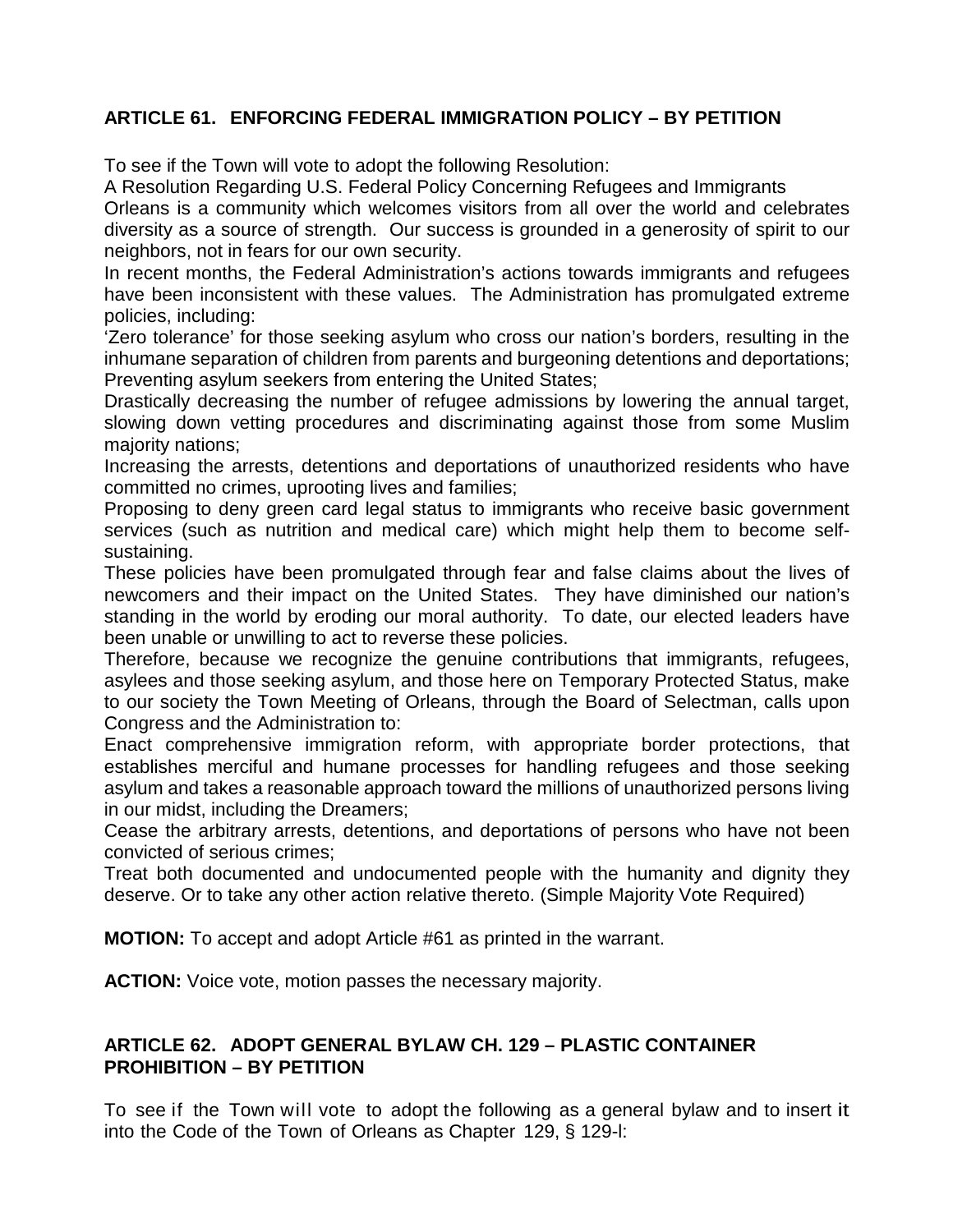The procurement by the Town of Orleans of either water or any other beverage in plastic containers of any size is prohibited, and the dispensing of water or any beverage in plastic containers is prohibited on Town property. Or to take any other action relative thereto. (By Petition) (Simple Majority Vote Required)

**MOTION:** To accept and adopt Article #62 as printed in the warrant with the following revisions:

- Effective September 1, 2020, the procurement by the Town of Orleans of either water or any other beverage of any size is prohibited, and the sale of water or any beverage in plastic containers is prohibited on Town property.
- Any Town department when engaged in public safety operations shall be exempt from this Bylaw.
- In the event of a declaration (by Emergency Management Director, or other dulyauthorized Town, Commonwealth, or United States official) of an emergency affecting the availability and/or quality of drinking water for Orleans residents, the Town shall be exempt from this Bylaw until seven (7) calendar days after such declaration has ended.

**ACTION:** Voice vote, motion passes unanimously

## **ARTICLE 63. RESOLUTION TO CREATE COMMISSION RELATIVE TO THE STATE SEAL & MOTTO – BY PETITION**

To see if the Town will vote to adopt the following resolution to provide for the creation of a Special Commission relative to the Seal and Motto of the Commonwealth:

Whereas the 400<sup>th</sup> anniversary of the landing of the Euro-Colonists at Plymouth Plantation, which gave rise to the long chain of genocidal wars and deliberate policies of cultural destruction against Native Nations of this continent, is approaching in the year 2020, affording every citizen of the Commonwealth a chance to reflect upon this history and come to a new awareness of a better relationship between the descendants of the Euro-colonial immigrants and the Native Nations of the Commonwealth;

Whereas Native Americans have long suffered the many cases of abuse of racism, the appropriation of their symbols for public schools and sports teams, the diminution, and pollution of their ancestral lands and the encroachment of their culture;

Whereas Cape Cod towns and villages continue to examine the symbols, names, and features that convey disrespect for the people of Native Nations and their culture;

Now, therefore, **BE IT RESOLVED** that the Town of Orleans hereby adopt this resolution in support of HD. 2776 and SD.1877 and vote to:

Support the proposed legislation by the Senate and House that "a special commission is hereby established (1) for the purpose of investigating the features of the official seal and